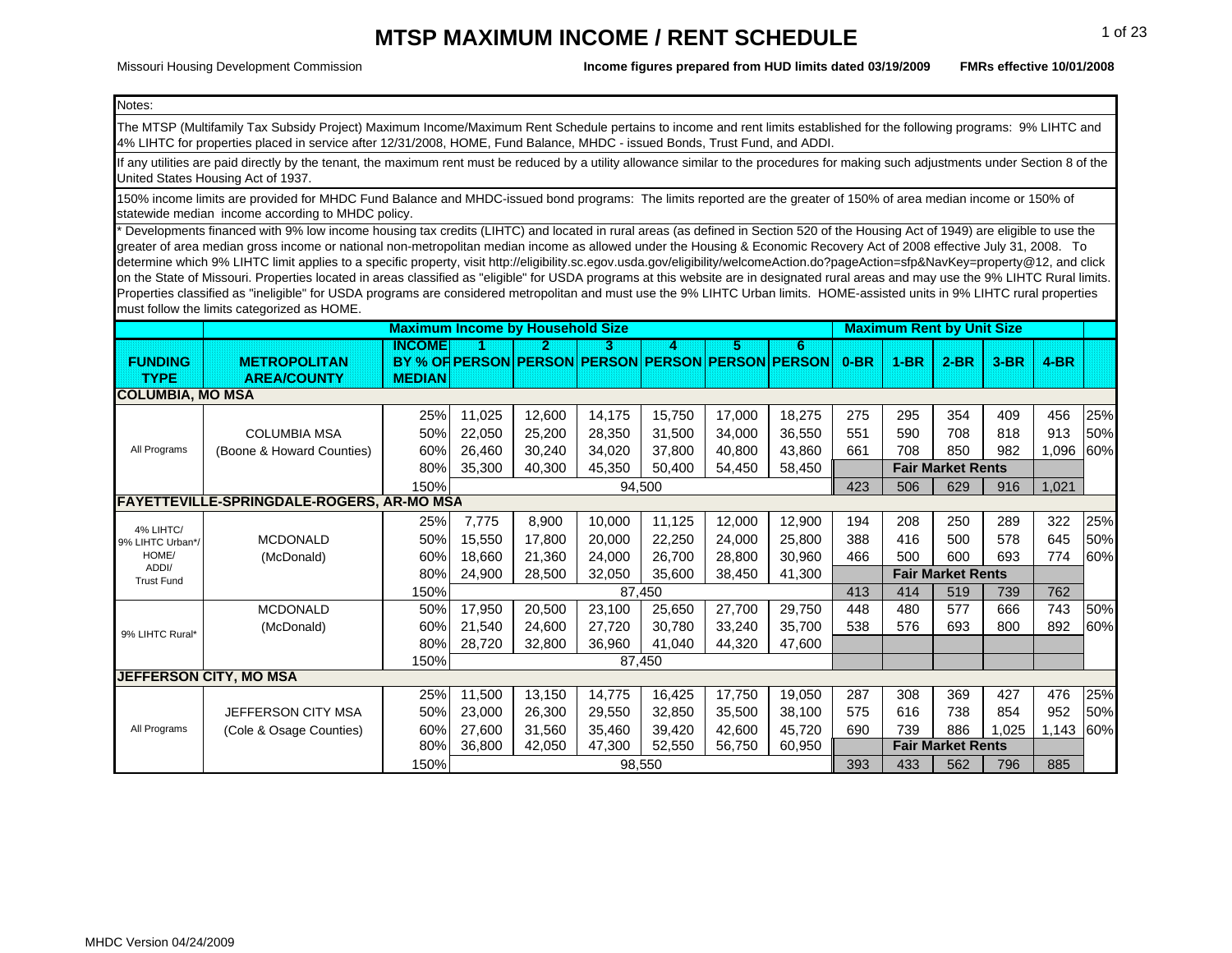|                            |                               | <b>Maximum Income by Household Size</b> |        |        |                                     |         |        |                      |        | <b>Maximum Rent by Unit Size</b> |                          |        |        |     |
|----------------------------|-------------------------------|-----------------------------------------|--------|--------|-------------------------------------|---------|--------|----------------------|--------|----------------------------------|--------------------------|--------|--------|-----|
|                            |                               | INGOME                                  |        | 2      | 3                                   | 4       | 5      | 6                    |        |                                  |                          |        |        |     |
| <b>FUNDING</b>             | <b>METROPOLITAN</b>           |                                         |        |        | BY % OF PERSON PERSON PERSON PERSON |         |        | <b>PERSON PERSON</b> | $0-BR$ | $1-BR$                           | $2-BR$                   | $3-BR$ | $4-BR$ |     |
| <b>TYPE</b>                | <b>AREA/COUNTY</b>            | <b>MEDIAN</b>                           |        |        |                                     |         |        |                      |        |                                  |                          |        |        |     |
|                            |                               | 25%                                     | 11,300 | 12,900 | 14,525                              | 16,125  | 17,425 | 18,700               | 282    | 302                              | 363                      | 419    | 467    | 25% |
|                            | CALLAWAY                      | 50%                                     | 22,600 | 25.800 | 29,050                              | 32,250  | 34,850 | 37,400               | 565    | 605                              | 726                      | 838    | 935    | 50% |
| All Programs               |                               | 60%                                     | 27,120 | 30,960 | 34,860                              | 38,700  | 41,820 | 44,880               | 678    | 726                              | 871                      | 1,006  | 1,122  | 60% |
|                            |                               | 80%                                     | 36,100 | 41,300 | 46,450                              | 51,600  | 55,750 | 59,850               |        |                                  | <b>Fair Market Rents</b> |        |        |     |
|                            |                               | 150%                                    |        |        |                                     | 87.450  |        |                      | 436    | 441                              | 557                      | 761    | 784    |     |
|                            |                               | 25%                                     | 9,425  | 10,750 | 12,100                              | 13,450  | 14,525 | 15,600               | 235    | 252                              | 302                      | 349    | 390    | 25% |
|                            | <b>MONITEAU</b>               | 50%                                     | 18,850 | 21,500 | 24,200                              | 26,900  | 29,050 | 31,200               | 471    | 504                              | 605                      | 699    | 780    | 50% |
| All Programs               |                               | 60%                                     | 22,620 | 25,800 | 29,040                              | 32,280  | 34,860 | 37,440               | 565    | 605                              | 726                      | 839    | 936    | 60% |
|                            |                               | 80%                                     | 30,150 | 34,450 | 38,750                              | 43,050  | 46,500 | 49,950               |        |                                  | <b>Fair Market Rents</b> |        |        |     |
|                            |                               | 150%                                    |        |        |                                     | 87,450  |        |                      | 337    | 393                              | 519                      | 627    | 837    |     |
| <b>JOPLIN, MO MSA</b>      |                               |                                         |        |        |                                     |         |        |                      |        |                                  |                          |        |        |     |
| 4% LIHTC/                  |                               | 25%                                     | 8,375  | 9,575  | 10,775                              | 11,975  | 12,925 | 13,900               | 209    | 224                              | 269                      | 311    | 347    | 25% |
| 9% LIHTC Urban*/           | <b>JOPLIN MSA</b>             | 50%                                     | 16,750 | 19.150 | 21,550                              | 23,950  | 25,850 | 27,800               | 418    | 448                              | 538                      | 622    | 695    | 50% |
| HOME/<br>ADDI/             | (Jasper & Newton Counties)    | 60%                                     | 20,100 | 22,980 | 25,860                              | 28,740  | 31,020 | 33,360               | 502    | 538                              | 646                      | 747    | 834    | 60% |
| <b>Trust Fund</b>          | (Joplin and Webb City)        | 80%                                     | 26,800 | 30,650 | 34,450                              | 38,300  | 41,350 | 44,450               |        |                                  | <b>Fair Market Rents</b> |        |        |     |
|                            |                               | 150%                                    |        |        |                                     | 87,450  |        |                      | 369    | 443                              | 564                      | 718    | 739    |     |
|                            | <b>JOPLIN MSA</b>             | 50%                                     | 17,950 | 20,500 | 23,100                              | 25,650  | 27,700 | 29,750               | 448    | 480                              | 577                      | 666    | 743    | 50% |
| 9% LIHTC Rural*            | (Jasper & Newton Counties)    | 60%                                     | 21,540 | 24,600 | 27,720                              | 30,780  | 33,240 | 35,700               | 538    | 576                              | 693                      | 800    | 892    | 60% |
|                            |                               | 80%                                     | 28,720 | 32,800 | 36,960                              | 41,040  | 44,320 | 47,600               |        |                                  |                          |        |        |     |
|                            |                               | 150%                                    |        |        |                                     | 87,450  |        |                      |        |                                  |                          |        |        |     |
|                            | <b>KANSAS CITY, MO-KS MSA</b> |                                         |        |        |                                     |         |        |                      |        |                                  |                          |        |        |     |
| 4% LIHTC/                  |                               | 25%                                     | 8,075  | 9,250  | 10,400                              | 11,550  | 12,475 | 13,400               | 201    | 216                              | 260                      | 300    | 335    | 25% |
| 9% LIHTC Urban*/           | <b>BATES</b>                  | 50%                                     | 16,150 | 18,500 | 20,800                              | 23,100  | 24,950 | 26,800               | 403    | 433                              | 520                      | 600    | 670    | 50% |
| HOME/                      |                               | 60%                                     | 19,380 | 22,200 | 24,960                              | 27,720  | 29,940 | 32,160               | 484    | 519                              | 624                      | 720    | 804    | 60% |
| ADDI/<br><b>Trust Fund</b> |                               | 80%                                     | 25,850 | 29,550 | 33,250                              | 36,950  | 39,900 | 42,850               |        |                                  | <b>Fair Market Rents</b> |        |        |     |
|                            |                               | 150%                                    |        |        |                                     | 87,450  |        |                      | 357    | 420                              | 548                      | 769    | 795    |     |
|                            | <b>BATES</b>                  | 50%                                     | 17,950 | 20,500 | 23,100                              | 25,650  | 27,700 | 29,750               | 448    | 480                              | 577                      | 666    | 743    | 50% |
|                            |                               | 60%                                     | 21,540 | 24,600 | 27,720                              | 30,780  | 33,240 | 35,700               | 538    | 576                              | 693                      | 800    | 892    | 60% |
| 9% LIHTC Rural*            |                               | 80%                                     | 28,720 | 32,800 | 36,960                              | 41,040  | 44,320 | 47,600               |        |                                  |                          |        |        |     |
|                            |                               | 150%                                    |        |        |                                     | 87,450  |        |                      |        |                                  |                          |        |        |     |
|                            |                               | 25%                                     | 12,325 | 14,075 | 15,850                              | 17,600  | 19,000 | 20,425               | 308    | 330                              | 396                      | 457    | 510    | 25% |
|                            | <b>KANSAS CITY MSA</b>        | 50%                                     | 24,650 | 28,150 | 31,700                              | 35,200  | 38,000 | 40,850               | 616    | 660                              | 792                      | 915    | 1,021  | 50% |
| All Programs               | (Cass, Clay, Clinton,         | 60%                                     | 29,580 | 33,780 | 38,040                              | 42,240  | 45,600 | 49,020               | 739    | 792                              | 951                      | 1.098  | 1,225  | 60% |
|                            | Jackson, Lafayette, Platte,   | 80%                                     | 39,400 | 45,050 | 50,650                              | 56,300  | 60,800 | 65,300               |        |                                  | <b>Fair Market Rents</b> |        |        |     |
|                            | Caldwell & Ray Counties)      | 150%                                    |        |        |                                     | 105,600 |        |                      | 573    | 689                              | 791                      | 1,070  | 1,126  |     |
|                            |                               |                                         |        |        |                                     |         |        |                      |        |                                  |                          |        |        |     |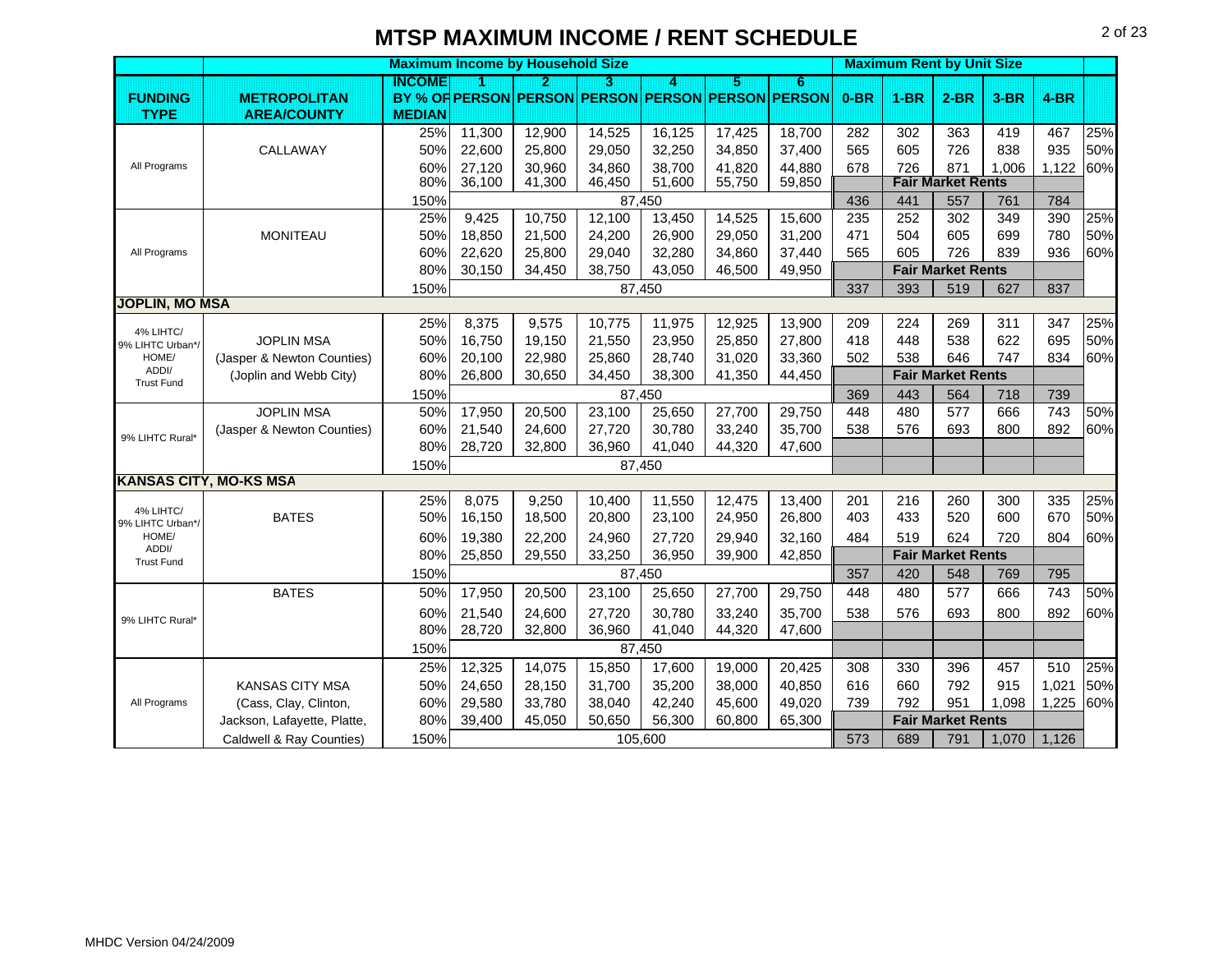|                               |                                  | <b>Maximum Income by Household Size</b> |        |        |        |         |        |                                                   |        |        | <b>Maximum Rent by Unit Size</b> |        |        |     |
|-------------------------------|----------------------------------|-----------------------------------------|--------|--------|--------|---------|--------|---------------------------------------------------|--------|--------|----------------------------------|--------|--------|-----|
|                               |                                  | INCOME                                  | и      | D      | з      | A       | 5      | 6                                                 |        |        |                                  |        |        |     |
| <b>FUNDING</b>                | <b>METROPOLITAN</b>              |                                         |        |        |        |         |        | BY % OF PERSON PERSON PERSON PERSON PERSON PERSON | $0-BR$ | $1-BR$ | $2-BR$                           | $3-BR$ | $4-BR$ |     |
| <b>TYPE</b>                   | <b>AREA/COUNTY</b>               | <b>MEDIAN</b>                           |        |        |        |         |        |                                                   |        |        |                                  |        |        |     |
| <b>SPRINGFIELD, MO MSA</b>    |                                  |                                         |        |        |        |         |        |                                                   |        |        |                                  |        |        |     |
| 4% LIHTC/                     |                                  | 25%                                     | 8,025  | 9,150  | 10,300 | 11,450  | 12,375 | 13,275                                            | 200    | 214    | 257                              | 297    | 331    | 25% |
| 9% LIHTC Urban*/              | <b>DALLAS</b>                    | 50%                                     | 16,050 | 18,300 | 20,600 | 22,900  | 24,750 | 26,550                                            | 401    | 429    | 515                              | 595    | 663    | 50% |
| HOME/                         |                                  | 60%                                     | 19,260 | 21,960 | 24,720 | 27,480  | 29,700 | 31,860                                            | 481    | 515    | 618                              | 714    | 796    | 60% |
| ADDI/<br><b>Trust Fund</b>    |                                  | 80%                                     | 26,650 | 29,300 | 33,000 | 36,650  | 39,600 | 42,500                                            |        |        | <b>Fair Market Rents</b>         |        |        |     |
|                               |                                  | 150%                                    |        |        |        | 87,450  |        |                                                   | 333    | 433    | 513                              | 700    | 723    |     |
|                               | <b>DALLAS</b>                    | 50%                                     | 17,950 | 20,500 | 23,100 | 25,650  | 27,700 | 29,750                                            | 448    | 480    | 577                              | 666    | 743    | 50% |
|                               |                                  | 60%                                     | 21,540 | 24,600 | 27,720 | 30,780  | 33,240 | 35,700                                            | 538    | 576    | 693                              | 800    | 892    | 60% |
| 9% LIHTC Rural*               |                                  | 80%                                     | 28,720 | 32,800 | 36,960 | 41,040  | 44,320 | 47,600                                            |        |        |                                  |        |        |     |
|                               |                                  | 150%                                    |        |        |        | 87,450  |        |                                                   |        |        |                                  |        |        |     |
|                               |                                  | 25%                                     | 8,025  | 9,150  | 10,300 | 11,450  | 12,375 | 13,275                                            | 200    | 214    | 257                              | 297    | 331    | 25% |
| 4% LIHTC/<br>9% LIHTC Urban*/ | <b>POLK</b>                      | 50%                                     | 16,050 | 18,300 | 20,600 | 22,900  | 24,750 | 26,550                                            | 401    | 429    | 515                              | 595    | 663    | 50% |
| HOME/                         |                                  | 60%                                     | 19,260 | 21,960 | 24,720 | 27,480  | 29,700 | 31,860                                            | 481    | 515    | 618                              | 714    | 796    | 60% |
| ADDI/<br><b>Trust Fund</b>    |                                  | 80%                                     | 25,650 | 29,300 | 33,000 | 36,650  | 39,600 | 42,500                                            |        |        | <b>Fair Market Rents</b>         |        |        |     |
|                               |                                  | 150%                                    |        |        | 87.450 |         |        |                                                   | 339    | 396    | 520                              | 758    | 869    |     |
|                               | <b>POLK</b>                      | 50%                                     | 17,950 | 20,500 | 23,100 | 25,650  | 27,700 | 29,750                                            | 448    | 480    | 577                              | 666    | 743    | 50% |
| 9% LIHTC Rural*               |                                  | 60%                                     | 21,540 | 24,600 | 27,720 | 30,780  | 33,240 | 35,700                                            | 538    | 576    | 693                              | 800    | 892    | 60% |
|                               |                                  | 80%                                     | 28,720 | 32,800 | 36,960 | 41,040  | 44,320 | 47,600                                            |        |        |                                  |        |        |     |
|                               |                                  | 150%                                    |        |        |        | 87,450  |        |                                                   |        |        |                                  |        |        |     |
|                               |                                  | 25%                                     | 9,300  | 10,625 | 11,950 | 13,275  | 14,325 | 15,400                                            | 232    | 249    | 298                              | 345    | 385    | 25% |
|                               | <b>SPRINGFIELD MSA</b>           | 50%                                     | 18,600 | 21,250 | 23,900 | 26,550  | 28,650 | 30,800                                            | 465    | 498    | 597                              | 690    | 770    | 50% |
| All Programs                  | (Christian, Greene               | 60%                                     | 22,320 | 25,500 | 28,680 | 31,860  | 34,380 | 36,960                                            | 558    | 597    | 717                              | 828    | 924    | 60% |
|                               | & Webster Counties)              | 80%                                     | 29,750 | 34,000 | 38,250 | 42,500  | 45,900 | 49,300                                            |        |        | <b>Fair Market Rents</b>         |        |        |     |
|                               |                                  | 150%                                    |        |        |        | 87,450  |        |                                                   | 399    | 471    | 602                              | 858    | 980    |     |
| <b>ST. JOSEPH, MO-KS MSA</b>  |                                  |                                         |        |        |        |         |        |                                                   |        |        |                                  |        |        |     |
|                               |                                  | 25%                                     | 9,500  | 10,850 | 12,225 | 13,575  | 14,650 | 15,750                                            | 237    | 254    | 305                              | 352    | 393    | 25% |
|                               | ST. JOSEPH MSA                   | 50%                                     | 19,000 | 21,700 | 24,450 | 27,150  | 29,300 | 31,500                                            | 475    | 508    | 611                              | 705    | 787    | 50% |
| All Programs                  | (Andrew, Buchanan & DeKalb       | 60%                                     | 22,800 | 26,040 | 29,340 | 32,580  | 35,160 | 37,800                                            | 570    | 610    | 733                              | 846    | 945    | 60% |
|                               | Counties)                        | 80%                                     | 30,400 | 34,750 | 39,100 | 43,450  | 46,950 | 50,400                                            |        |        | <b>Fair Market Rents</b>         |        |        |     |
|                               |                                  | 150%                                    |        |        |        | 87,450  |        |                                                   | 370    | 457    | 569                              | 716    | 850    |     |
| <b>ST. LOUIS, MO-IL MSA</b>   |                                  |                                         |        |        |        |         |        |                                                   |        |        |                                  |        |        |     |
|                               | <b>ST.LOUIS MSA</b>              | 25%                                     | 11,875 | 13,575 | 15,275 | 16,975  | 18,325 | 19,700                                            | 296    | 318    | 381                              | 441    | 492    | 25% |
|                               | (St. Louis City & St. Louis Co., | 50%                                     | 23,750 | 27,150 | 30,550 | 33,950  | 36,650 | 39,400                                            | 593    | 636    | 763                              | 882    | 985    | 50% |
| All Programs                  | Lincoln, St. Charles, Franklin,  | 60%                                     | 28,500 | 32,580 | 36,660 | 40,740  | 43,980 | 47,280                                            | 712    | 763    | 916                              | 1,059  | 1,182  | 60% |
|                               | Jefferson, Warren Counties &     | 80%                                     | 38,000 | 43,450 | 48,850 | 54,300  | 58,650 | 63,000                                            |        |        | <b>Fair Market Rents</b>         |        |        |     |
|                               | Sullivan City in Crawford County | 150%                                    |        |        |        | 101,850 |        |                                                   | 547    | 593    | 737                              | 949    | 993    |     |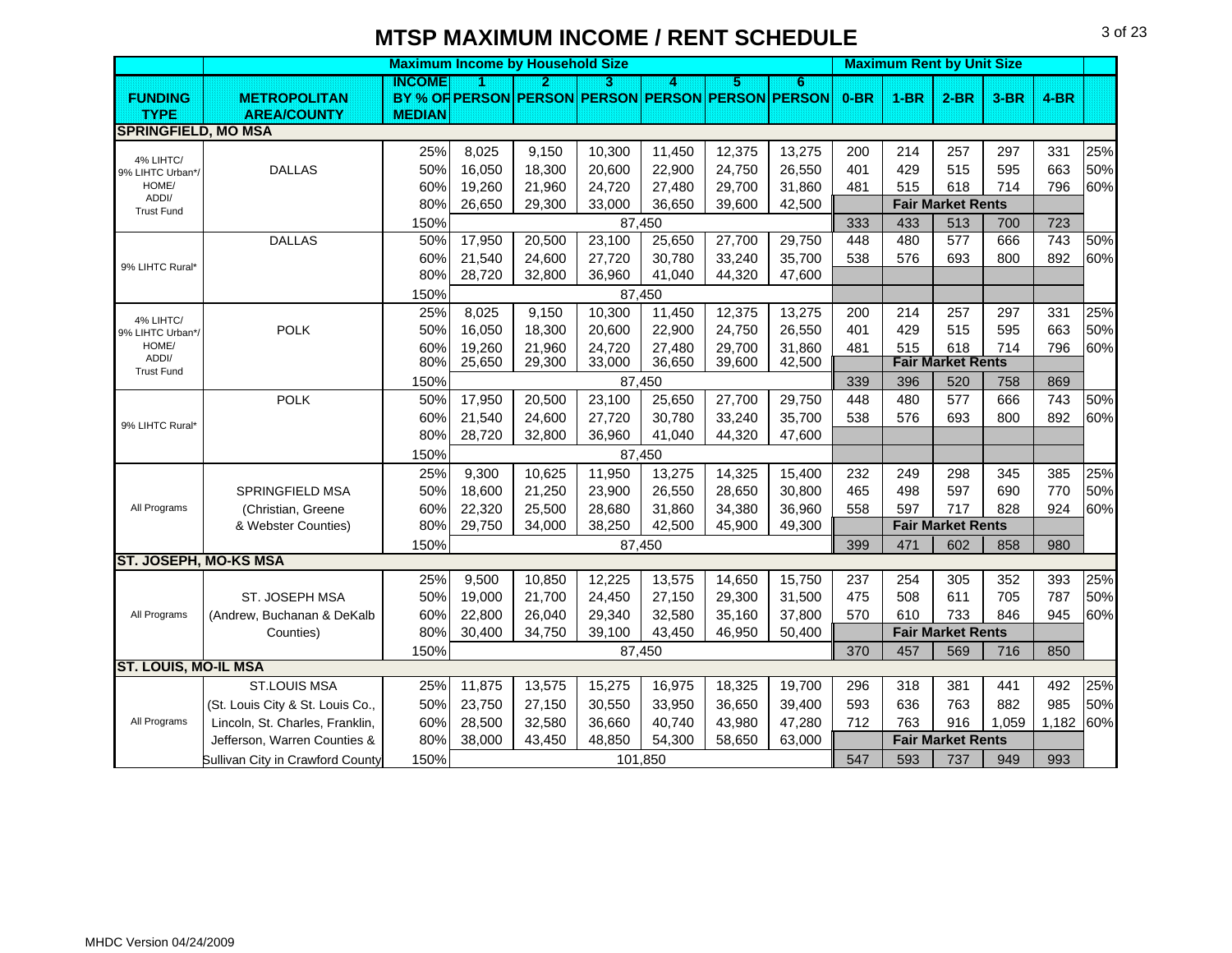|                           |                     |               |                  | <b>Maximum Income by Household Size</b> |                  |                  |                  |                                                   |            |            | <b>Maximum Rent by Unit Size</b> |            |            |            |
|---------------------------|---------------------|---------------|------------------|-----------------------------------------|------------------|------------------|------------------|---------------------------------------------------|------------|------------|----------------------------------|------------|------------|------------|
|                           |                     | INGOME        | и                | 2.                                      | 3.               | 4                | 5                | 6                                                 |            |            |                                  |            |            |            |
| <b>FUNDING</b>            | <b>METROPOLITAN</b> |               |                  |                                         |                  |                  |                  | BY % OF PERSON PERSON PERSON PERSON PERSON PERSON | $0-BR$     | $1-BR$     | $2-BR$                           | $3-BR$     | $4-BR$     |            |
| <b>TYPE</b>               | <b>AREA/COUNTY</b>  | <b>MEDIAN</b> |                  |                                         |                  |                  |                  |                                                   |            |            |                                  |            |            |            |
| 4% LIHTC/                 |                     | 25%           | 8,025            | 9,150                                   | 10,300           | 11,450           | 12,375           | 13,275                                            | 200        | 214        | 257                              | 297        | 331        | 25%        |
| 9% LIHTC Urban*/          | <b>WASHINGTON</b>   | 50%           | 16,050           | 18,300                                  | 20,600           | 22,900           | 24,750           | 26,550                                            | 401        | 429        | 515                              | 595        | 663        | 50%        |
| HOME/<br>ADDI/            |                     | 60%           | 19,260           | 21,960                                  | 24,720           | 27,480           | 29,700           | 31,860                                            | 481        | 515        | 618                              | 714        | 796        | 60%        |
| <b>Trust Fund</b>         |                     | 80%           | 25,650           | 29,300                                  | 33,000           | 36,650           | 39,600           | 42,500                                            |            |            | <b>Fair Market Rents</b>         |            |            |            |
|                           |                     | 150%          |                  |                                         |                  | 87,450           |                  |                                                   | 392        | 457        | 513                              | 675        | 753        |            |
|                           | <b>WASHINGTON</b>   | 50%           | 17,950           | 20,500                                  | 23,100           | 25,650           | 27,700           | 29,750                                            | 448        | 480<br>576 | 577                              | 666        | 743<br>892 | 50%<br>60% |
| 9% LIHTC Rural*           |                     | 60%<br>80%    | 21,540<br>28,720 | 24,600<br>32,800                        | 27,720           | 30,780           | 33,240           | 35,700<br>47,600                                  | 538        |            | 693                              | 800        |            |            |
|                           |                     | 150%          |                  |                                         | 36,960           | 41,040<br>87,450 | 44,320           |                                                   |            |            |                                  |            |            |            |
|                           |                     | 25%           | 8,375            | 9,575                                   | 10,775           | 11,975           | 12,925           | 13,900                                            | 209        | 224        | 269                              | 311        | 347        | 25%        |
| 4% LIHTC/                 | <b>ADAIR</b>        | 50%           | 16,750           | 19,150                                  | 21,550           | 23,950           | 25,850           | 27,800                                            | 418        | 448        | 538                              | 622        | 695        | 50%        |
| 9% LIHTC Urban*/<br>HOME/ |                     | 60%           | 20,100           | 22,980                                  | 25,860           | 28,740           | 31,020           | 33,360                                            | 502        | 538        | 646                              | 747        | 834        | 60%        |
| ADDI/                     |                     | 80%           | 26,800           | 30,650                                  | 34,450           | 38,300           | 41,350           | 44,450                                            |            |            | <b>Fair Market Rents</b>         |            |            |            |
| <b>Trust Fund</b>         |                     | 150%          |                  |                                         |                  | 87,450           |                  |                                                   | 370        | 429        | 566                              | 743        | 821        |            |
|                           | <b>ADAIR</b>        | 50%           | 17,950           | 20,500                                  | 23,100           | 25,650           | 27,700           | 29,750                                            | 448        | 480        | 577                              | 666        | 743        | 50%        |
|                           |                     | 60%           |                  |                                         |                  |                  |                  |                                                   | 538        | 576        | 693                              | 800        | 892        |            |
| 9% LIHTC Rural*           |                     | 80%           | 21,540<br>28,720 | 24,600<br>32,800                        | 27,720<br>36,960 | 30,780<br>41,040 | 33,240<br>44,320 | 35,700<br>47,600                                  |            |            |                                  |            |            | 60%        |
|                           |                     |               |                  |                                         |                  |                  |                  |                                                   |            |            |                                  |            |            |            |
|                           |                     | 150%          |                  |                                         |                  | 87,450           |                  |                                                   |            |            |                                  |            |            |            |
| 4% LIHTC/                 |                     | 25%           | 8,475            | 9,675                                   | 10,900           | 12,100           | 13,075           | 14,025                                            | 211        | 226        | 272                              | 314        | 350        | 25%        |
| 9% LIHTC Urban*/<br>HOME/ | <b>ATCHISON</b>     | 50%<br>60%    | 16,950           | 19,350                                  | 21,800           | 24,200           | 26,150           | 28,050                                            | 423<br>508 | 453<br>544 | 545<br>654                       | 629<br>755 | 701<br>841 | 50%        |
| ADDI/                     |                     | 80%           | 20,340           | 23,220                                  | 26,160           | 29,040           | 31,380           | 33,660                                            |            |            |                                  |            |            | 60%        |
| <b>Trust Fund</b>         |                     |               | 27,100           | 30,950                                  | 34,850           | 38,700           | 41,800           | 44,900                                            |            |            | <b>Fair Market Rents</b>         |            |            |            |
|                           |                     | 150%<br>50%   | 17,950           | 20,500                                  | 23,100           | 87.450           | 27,700           | 29,750                                            | 411<br>448 | 412<br>480 | 513<br>577                       | 639<br>666 | 791<br>743 | 50%        |
|                           | <b>ATCHISON</b>     | 60%           |                  |                                         |                  | 25,650           | 33,240           |                                                   | 538        | 576        | 693                              | 800        | 892        |            |
| 9% LIHTC Rural*           |                     |               | 21,540           | 24,600                                  | 27,720           | 30,780           |                  | 35,700                                            |            |            |                                  |            |            | 60%        |
|                           |                     | 80%           | 28,720           | 32,800                                  | 36,960           | 41,040           | 44,320           | 47,600                                            |            |            |                                  |            |            |            |
|                           |                     | 150%          |                  |                                         |                  | 87,450           |                  |                                                   |            |            |                                  |            |            |            |
|                           |                     | 25%           | 8,875            | 10,150                                  | 11,400           | 12,675           | 13,700           | 14,700                                            | 221        | 237        | 285                              | 329        | 367        | 25%        |
|                           | <b>AUDRAIN</b>      | 50%           | 17,750           | 20,300                                  | 22,800           | 25,350           | 27,400           | 29,400                                            | 443        | 475        | 570                              | 659        | 735        | 50%        |
| All Programs              |                     | 60%           | 21,300           | 24,360                                  | 27,360           | 30,420           | 32,880           | 35,280                                            | 532        | 570        | 684                              | 791        | 882        | 60%        |
|                           |                     | 80%           | 28,400           | 32,450                                  | 36,500           | 40,550           | 43,800           | 47,050                                            |            |            | <b>Fair Market Rents</b>         |            |            |            |
|                           |                     | 150%          |                  |                                         |                  | 87,450           |                  |                                                   | 425        | 426        | 513                              | 647        | 822        |            |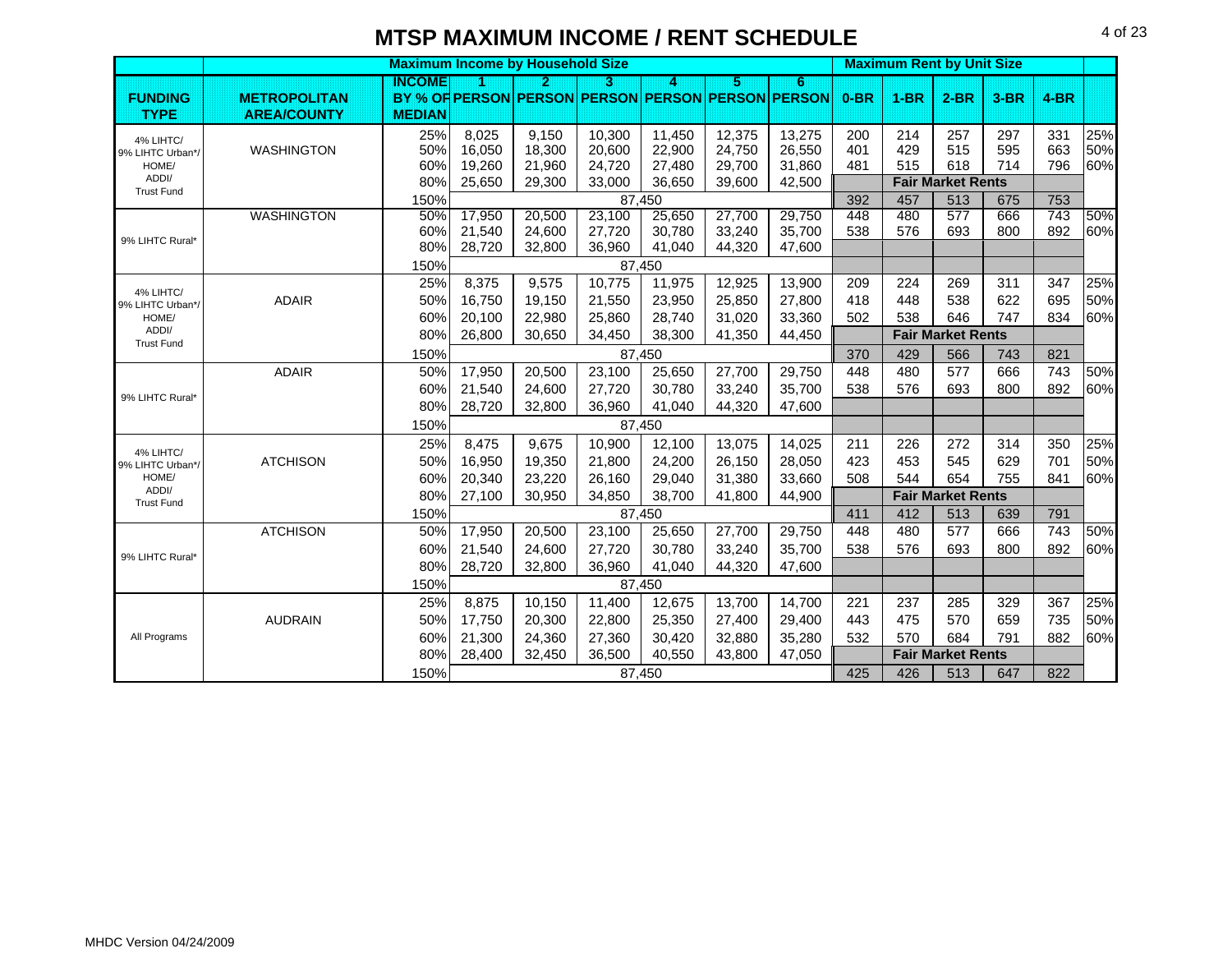|                               |                     |               | <b>Maximum Income by Household Size</b> |                  |                  |                  |                  |                                                   |        | <b>Maximum Rent by Unit Size</b> |                                 |        |                  |     |
|-------------------------------|---------------------|---------------|-----------------------------------------|------------------|------------------|------------------|------------------|---------------------------------------------------|--------|----------------------------------|---------------------------------|--------|------------------|-----|
|                               |                     | <b>INGOME</b> |                                         | 2                | з                | А                | 5                | 6                                                 |        |                                  |                                 |        |                  |     |
| <b>FUNDING</b>                | <b>METROPOLITAN</b> |               |                                         |                  |                  |                  |                  | BY % OF PERSON PERSON PERSON PERSON PERSON PERSON | $0-BR$ | $1-BR$                           | $2-BR$                          | $3-BR$ | $4-BR$           |     |
| <b>TYPE</b>                   | <b>AREA/COUNTY</b>  | <b>MEDIAN</b> |                                         |                  |                  |                  |                  |                                                   |        |                                  |                                 |        |                  |     |
| 4% LIHTC/                     |                     | 25%           | 8,025                                   | 9,150            | 10,300           | 11,450           | 12,375           | 13,275                                            | 200    | 214                              | 257                             | 297    | 331              | 25% |
| 9% LIHTC Urban*/              | <b>BARRY</b>        | 50%           | 16,050                                  | 18,300           | 20,600           | 22,900           | 24,750           | 26,550                                            | 401    | 429                              | 515                             | 595    | 663              | 50% |
| HOME/<br>ADDI/                |                     | 60%           | 19,260                                  | 21,960           | 24,720           | 27,480           | 29,700           | 31,860                                            | 481    | 515                              | 618                             | 714    | 796              | 60% |
| <b>Trust Fund</b>             |                     | 80%           | 25,650                                  | 29,300           | 33,000           | 36,650           | 39,600           | 42,500                                            |        |                                  | <b>Fair Market Rents</b>        |        |                  |     |
|                               |                     | 150%          |                                         |                  |                  | 87,450           |                  |                                                   | 334    | 422                              | 513                             | 669    | 692              |     |
|                               | <b>BARRY</b>        | 50%           | 17,950                                  | 20,500           | 23,100           | 25,650           | 27,700           | 29,750                                            | 448    | 480                              | 577                             | 666    | 743              | 50% |
| 9% LIHTC Rural*               |                     | 60%           | 21,540                                  | 24,600           | 27,720           | 30,780           | 33,240           | 35,700                                            | 538    | 576                              | 693                             | 800    | 892              | 60% |
|                               |                     | 80%           | 28,720                                  | 32,800           | 36,960           | 41,040           | 44,320           | 47,600                                            |        |                                  |                                 |        |                  |     |
|                               |                     | 150%          |                                         |                  |                  | 87,450           |                  |                                                   |        |                                  |                                 |        |                  |     |
| 4% LIHTC/                     |                     | 25%           | 8,025                                   | 9,150            | 10,300           | 11,450           | 12,375           | 13,275                                            | 200    | 214                              | 257                             | 297    | 331              | 25% |
| 9% LIHTC Urban*/              | <b>BARTON</b>       | 50%           | 16,050                                  | 18,300           | 20,600           | 22,900           | 24,750           | 26,550                                            | 401    | 429                              | 515                             | 595    | 663              | 50% |
| HOME/<br>ADDI/                |                     | 60%           | 19,260                                  | 21,960           | 24,720           | 27,480           | 29,700           | 31,860                                            | 481    | 515                              | 618                             | 714    | 796              | 60% |
| <b>Trust Fund</b>             |                     | 80%           | 25,650                                  | 29,300           | 33,000           | 36,650           | 39,600           | 42,500                                            |        |                                  | <b>Fair Market Rents</b>        |        |                  |     |
|                               |                     | 150%          |                                         |                  |                  | 87,450           |                  |                                                   | 333    | 421                              | 513                             | 621    | 682              | 50% |
|                               | <b>BARTON</b>       | 50%           | 17,950                                  | 20,500           | 23,100           | 25,650           | 27,700           | 29,750                                            | 448    | 480                              | 577                             | 666    | 743              |     |
| 9% LIHTC Rural*               |                     | 60%<br>80%    | 21,540                                  | 24.600           | 27,720           | 30,780           | 33,240           | 35,700                                            | 538    | 576                              | 693                             | 800    | 892              | 60% |
|                               |                     | 150%          | 28,720                                  | 32,800           | 36,960           | 41,040<br>87,450 | 44,320           | 47,600                                            |        |                                  |                                 |        |                  |     |
|                               |                     |               |                                         |                  |                  |                  |                  |                                                   |        |                                  |                                 |        |                  |     |
| 4% LIHTC/                     |                     | 25%           | 8,025                                   | 9,150            | 10,300           | 11,450           | 12,375           | 13,275                                            | 200    | 214                              | 257                             | 297    | 331              | 25% |
| 9% LIHTC Urban*/<br>HOME/     | <b>BENTON</b>       | 50%           | 16,050                                  | 18,300           | 20,600           | 22,900           | 24,750           | 26,550                                            | 401    | 429                              | 515                             | 595    | 663              | 50% |
| ADDI/                         |                     | 60%<br>80%    | 19,260<br>25,650                        | 21,960<br>29,300 | 24,720<br>33,000 | 27,480<br>36,650 | 29,700<br>39,600 | 31,860<br>42,500                                  | 481    | 515                              | 618<br><b>Fair Market Rents</b> | 714    | 796              | 60% |
| <b>Trust Fund</b>             |                     | 150%          |                                         |                  |                  | 87,450           |                  |                                                   | 333    | 397                              | 513                             | 712    | 738              |     |
|                               | <b>BENTON</b>       | 50%           | 17,950                                  | 20,500           | 23,100           | 25,650           | 27,700           | 29,750                                            | 448    | 480                              | 577                             | 666    | $\overline{743}$ | 50% |
|                               |                     | 60%           | 21,540                                  | 24,600           | 27,720           | 30,780           | 33,240           | 35,700                                            | 538    | 576                              | 693                             | 800    | 892              | 60% |
| 9% LIHTC Rural*               |                     | 80%           | 28,720                                  | 32,800           | 36,960           | 41,040           | 44,320           | 47,600                                            |        |                                  |                                 |        |                  |     |
|                               |                     | 150%          |                                         |                  |                  | 87,450           |                  |                                                   |        |                                  |                                 |        |                  |     |
|                               |                     | 25%           | 8,025                                   | 9,150            | 10,300           | 11,450           | 12,375           | 13,275                                            | 200    | 214                              | 257                             | 297    | 331              | 25% |
| 4% LIHTC/<br>9% LIHTC Urban*/ | <b>BOLLINGER</b>    | 50%           | 16,050                                  | 18,300           | 20,600           | 22,900           | 24,750           | 26,550                                            | 401    | 429                              | 515                             | 595    | 663              | 50% |
| HOME/                         |                     | 60%           | 19,260                                  | 21,960           | 24,720           | 27,480           | 29,700           | 31,860                                            | 481    | 515                              | 618                             | 714    | 796              | 60% |
| ADDI/                         |                     | 80%           | 25,650                                  | 29,300           | 33,000           | 36,650           | 39,600           | 42,500                                            |        |                                  | <b>Fair Market Rents</b>        |        |                  |     |
| <b>Trust Fund</b>             |                     | 150%          |                                         |                  |                  | 87,450           |                  |                                                   | 375    | 422                              | 554                             | 708    | 819              |     |
|                               | <b>BOLLINGER</b>    | 50%           | 17,950                                  | 20,500           | 23,100           | 25,650           | 27,700           | 29,750                                            | 448    | 480                              | 577                             | 666    | 743              | 50% |
|                               |                     | 60%           | 21,540                                  | 24,600           | 27,720           | 30,780           | 33,240           | 35,700                                            | 538    | 576                              | 693                             | 800    | 892              | 60% |
| 9% LIHTC Rural*               |                     | 80%           | 28,720                                  | 32,800           | 36,960           | 41,040           | 44,320           | 47,600                                            |        |                                  |                                 |        |                  |     |
|                               |                     | 150%          |                                         |                  |                  | 87,450           |                  |                                                   |        |                                  |                                 |        |                  |     |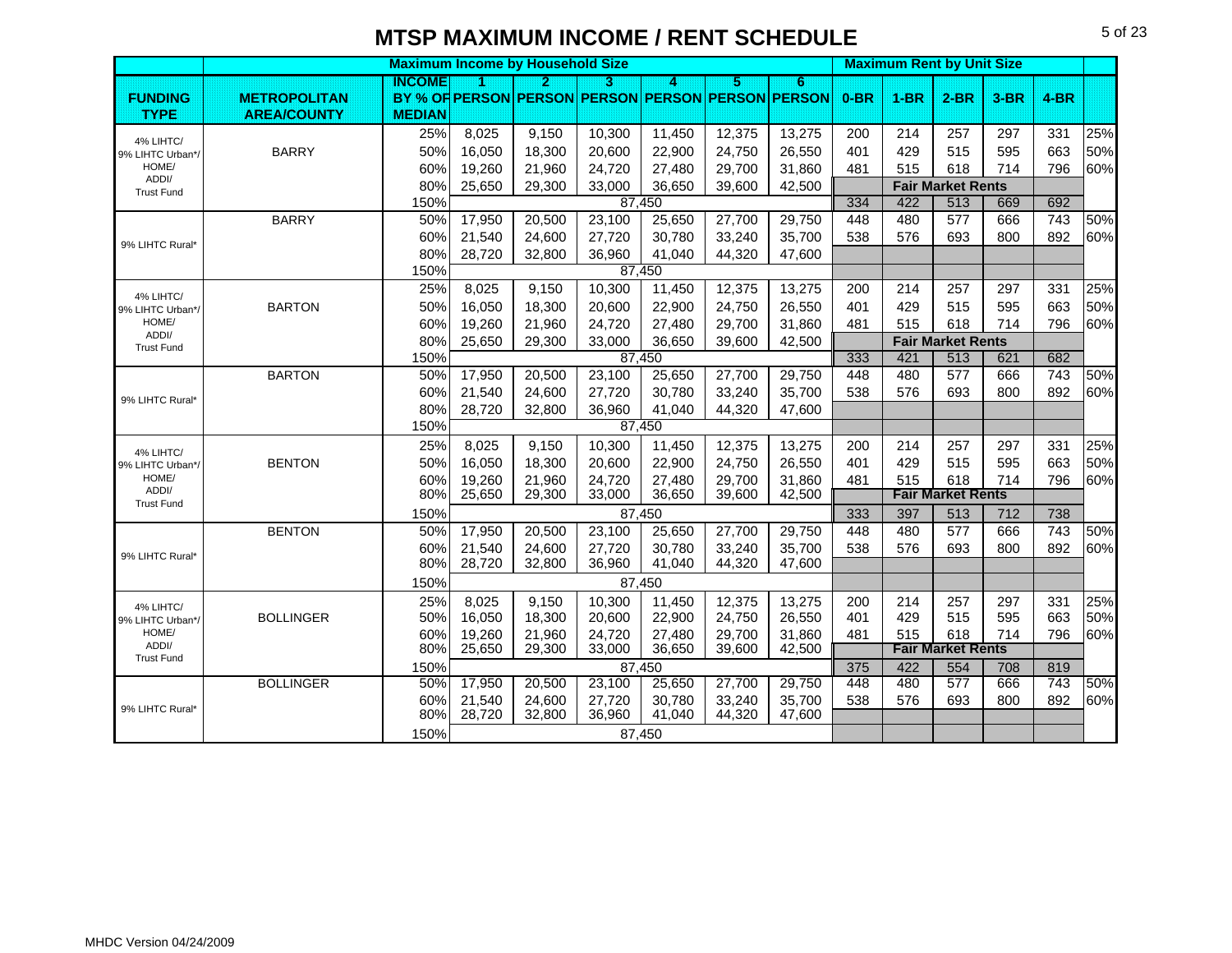|                            |                       |               |        | <b>Maximum Income by Household Size</b> |                                                   |                  |        |        |        | <b>Maximum Rent by Unit Size</b> |                                 |        |        |     |
|----------------------------|-----------------------|---------------|--------|-----------------------------------------|---------------------------------------------------|------------------|--------|--------|--------|----------------------------------|---------------------------------|--------|--------|-----|
|                            |                       | <b>INCOME</b> | и      | 2                                       | З                                                 | A                | 5      | 6      |        |                                  |                                 |        |        |     |
| <b>FUNDING</b>             | <b>METROPOLITAN</b>   |               |        |                                         | BY % OF PERSON PERSON PERSON PERSON PERSON PERSON |                  |        |        | $0-BR$ | $1-BR$                           | $2-BR$                          | $3-BR$ | $4-BR$ |     |
| <b>TYPE</b>                | <b>AREA/COUNTY</b>    | <b>MEDIAN</b> |        |                                         |                                                   |                  |        |        |        |                                  |                                 |        |        |     |
| 4% LIHTC/                  |                       | 25%           | 8,025  | 9,150                                   | 10,300                                            | 11,450           | 12,375 | 13,275 | 200    | 214                              | 257                             | 297    | 331    | 25% |
| 9% LIHTC Urban*/           | <b>BUTLER</b>         | 50%           | 16,050 | 18,300                                  | 20,600                                            | 22,900           | 24,750 | 26,550 | 401    | 429                              | 515                             | 595    | 663    | 50% |
| HOME/                      |                       | 60%           | 19,260 | 21,960                                  | 24,720                                            | 27,480           | 29,700 | 31,860 | 481    | 515                              | 618                             | 714    | 796    | 60% |
| ADDI/<br><b>Trust Fund</b> |                       | 80%           | 25,650 | 29,300                                  | 33,000                                            | 36,650           | 39,600 | 42,500 |        |                                  | <b>Fair Market Rents</b>        |        |        |     |
|                            |                       | 150%          |        |                                         |                                                   | 87,450           |        |        | 424    | 425                              | 513                             | 711    | 760    |     |
|                            | <b>BUTLER</b>         | 50%           | 17,950 | 20,500                                  | 23,100                                            | 25.650           | 27,700 | 29,750 | 448    | 480                              | 577                             | 666    | 743    | 50% |
| 9% LIHTC Rural*            |                       | 60%           | 21,540 | 24,600                                  | 27,720                                            | 30,780           | 33,240 | 35,700 | 538    | 576                              | 693                             | 800    | 892    | 60% |
|                            |                       | 80%           | 28,720 | 32,800                                  | 36,960                                            | 41,040           | 44,320 | 47,600 |        |                                  |                                 |        |        |     |
|                            |                       | 150%          |        |                                         |                                                   | 87,450           |        |        |        |                                  |                                 |        |        |     |
|                            |                       | 25%           | 8,900  | 10,150                                  | 11,425                                            | 12,700           | 13,725 | 14,725 | 222    | 238                              | 285                             | 330    | 368    | 25% |
|                            | CAMDEN                | 50%           | 17,800 | 20,300                                  | 22,850                                            | 25,400           | 27,450 | 29,450 | 445    | 476                              | 571                             | 660    | 736    | 50% |
| All Programs               |                       | 60%           | 21,360 | 24,360                                  | 27,420                                            | 30,480           | 32,940 | 35,340 | 534    | 571                              | 685                             | 792    | 883    | 60% |
|                            |                       | 80%           | 28,450 | 32,500                                  | 36,600                                            | 40,650           | 43,900 | 47,150 |        |                                  | <b>Fair Market Rents</b>        |        |        |     |
|                            |                       | 150%          |        |                                         |                                                   | 87,450           |        |        | 468    | 475                              | 584                             | 851    | 875    |     |
|                            |                       | 25%           | 9,875  | 11,275                                  | 12,700                                            | 14,100           | 15,225 | 16,350 | 246    | 264                              | 317                             | 366    | 408    | 25% |
|                            | <b>CAPE GIRARDEAU</b> | 50%           | 19,750 | 22,550                                  | 25,400                                            | 28,200           | 30,450 | 32,700 | 493    | 528                              | 635                             | 733    | 817    | 50% |
| All Programs               |                       | 60%           | 23,700 | 27,060                                  | 30,480                                            | 33,840           | 36,540 | 39,240 | 592    | 634                              | 762                             | 879    | 981    | 60% |
|                            |                       | 80%           | 31,550 | 36,100                                  | 40,600                                            | 45,100           | 48,700 | 52,300 |        |                                  | <b>Fair Market Rents</b>        |        |        |     |
|                            |                       | 150%          |        |                                         |                                                   | 87,450           |        |        | 380    | 443                              | 584                             | 755    | 951    |     |
| 4% LIHTC/                  |                       | 25%           | 8,150  | 9,325                                   | 10,475                                            | 11,650           | 12,575 | 13,525 | 203    | 218                              | 261                             | 302    | 338    | 25% |
| 9% LIHTC Urban*/           | CARROLL               | 50%           | 16,300 | 18,650                                  | 20,950                                            | 23,300           | 25,150 | 27,050 | 407    | 436                              | 523                             | 605    | 676    | 50% |
| HOME/                      |                       | 60%           | 19,560 | 22,380                                  | 25,140                                            | 27,960           | 30.180 | 32,460 | 489    | 524                              | 628                             | 726    | 811    | 60% |
| ADDI/<br><b>Trust Fund</b> |                       | 80%           | 26,100 | 29,850                                  | 33,550                                            | 37,300           | 40,300 | 43,250 |        |                                  | <b>Fair Market Rents</b>        |        |        |     |
|                            |                       | 150%          |        |                                         | 87,450                                            |                  |        |        | 446    | 447                              | 565                             | 709    | 791    |     |
|                            | CARROLL               | 50%           | 17,950 | 20,500                                  | 23,100                                            | 25,650           | 27,700 | 29,750 | 448    | 480                              | 577                             | 666    | 743    | 50% |
| 9% LIHTC Rural*            |                       | 60%           | 21,540 | 24,600                                  | 27,720                                            | 30,780           | 33,240 | 35,700 | 538    | 576                              | 693                             | 800    | 892    | 60% |
|                            |                       | 80%           | 28,720 | 32,800                                  | 36,960                                            | 41,040           | 44,320 | 47,600 |        |                                  |                                 |        |        |     |
|                            |                       | 150%          |        |                                         |                                                   | 87,450           |        |        |        |                                  |                                 |        |        |     |
| 4% LIHTC/                  |                       | 25%           | 8,025  | 9,150                                   | 10,300                                            | 11,450           | 12,375 | 13,275 | 200    | 214                              | 257                             | 297    | 331    | 25% |
| 9% LIHTC Urban*/           | CARTER                | 50%           | 16,050 | 18,300                                  | 20,600                                            | 22,900           | 24,750 | 26,550 | 401    | 429                              | 515                             | 595    | 663    | 50% |
| HOME/<br>ADDI/             |                       | 60%           | 19,260 | 21,960                                  | 24,720                                            | 27,480           | 29,700 | 31,860 | 481    | 515                              | 618                             | 714    | 796    | 60% |
| <b>Trust Fund</b>          |                       | 80%<br>150%   | 25,650 | 29,300                                  | 33,000                                            | 36,650<br>87,450 | 39,600 | 42,500 | 425    | 426                              | <b>Fair Market Rents</b><br>513 | 713    | 766    |     |
|                            | CARTER                | 50%           | 17,950 | 20,500                                  | 23,100                                            | 25,650           | 27,700 | 29,750 | 448    | 480                              | 577                             | 666    | 743    | 50% |
|                            |                       | 60%           | 21,540 | 24,600                                  | 27,720                                            | 30,780           | 33,240 | 35,700 | 538    | 576                              | 693                             | 800    | 892    | 60% |
| 9% LIHTC Rural*            |                       | 80%           | 28,720 | 32,800                                  | 36,960                                            | 41,040           | 44,320 | 47,600 |        |                                  |                                 |        |        |     |
|                            |                       | 150%          |        |                                         |                                                   | 87,450           |        |        |        |                                  |                                 |        |        |     |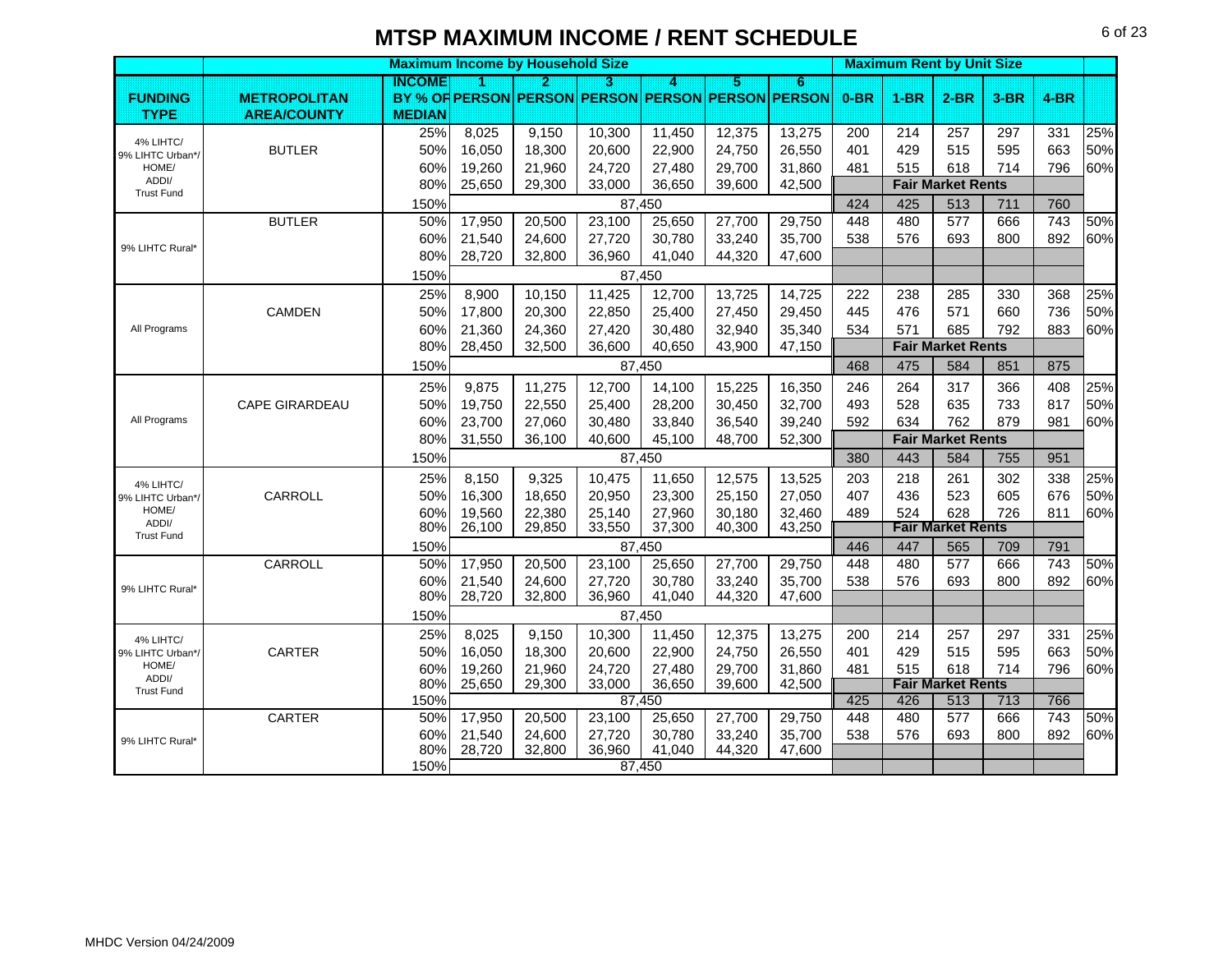|                               |                     |               |        | <b>Maximum Income by Household Size</b> |        |        |        |                                                   |        | <b>Maximum Rent by Unit Size</b> |                          |        |        |     |
|-------------------------------|---------------------|---------------|--------|-----------------------------------------|--------|--------|--------|---------------------------------------------------|--------|----------------------------------|--------------------------|--------|--------|-----|
|                               |                     | <b>INCOME</b> | и      | 2                                       | з      | A      | 5      | 6                                                 |        |                                  |                          |        |        |     |
| <b>FUNDING</b>                | <b>METROPOLITAN</b> |               |        |                                         |        |        |        | BY % OF PERSON PERSON PERSON PERSON PERSON PERSON | $0-BR$ | $1-BR$                           | $2-BR$                   | $3-BR$ | $4-BR$ |     |
| <b>TYPE</b>                   | <b>AREA/COUNTY</b>  | <b>MEDIAN</b> |        |                                         |        |        |        |                                                   |        |                                  |                          |        |        |     |
| 4% LIHTC/                     |                     | 25%           | 8,025  | 9,150                                   | 10,300 | 11,450 | 12,375 | 13,275                                            | 200    | 214                              | 257                      | 297    | 331    | 25% |
| 9% LIHTC Urban*/              | CEDAR               | 50%           | 16,050 | 18,300                                  | 20,600 | 22,900 | 24,750 | 26,550                                            | 401    | 429                              | 515                      | 595    | 663    | 50% |
| HOME/                         |                     | 60%           | 19,260 | 21,960                                  | 24,720 | 27,480 | 29,700 | 31,860                                            | 481    | 515                              | 618                      | 714    | 796    | 60% |
| ADDI/<br><b>Trust Fund</b>    |                     | 80%           | 25,650 | 29,300                                  | 33,000 | 36,650 | 39,600 | 42,500                                            |        |                                  | <b>Fair Market Rents</b> |        |        |     |
|                               |                     | 150%          |        |                                         |        | 87,450 |        |                                                   | 333    | 397                              | 513                      | 712    | 738    |     |
|                               | <b>CEDAR</b>        | 50%           | 17,950 | 20,500                                  | 23,100 | 25,650 | 27,700 | 29,750                                            | 448    | 480                              | 577                      | 666    | 743    | 50% |
|                               |                     | 60%           | 21,540 | 24,600                                  | 27,720 | 30,780 | 33,240 | 35,700                                            | 538    | 576                              | 693                      | 800    | 892    | 60% |
| 9% LIHTC Rural*               |                     | 80%           | 28,720 | 32,800                                  | 36,960 | 41,040 | 44,320 | 47,600                                            |        |                                  |                          |        |        |     |
|                               |                     | 150%          |        |                                         |        | 87,450 |        |                                                   |        |                                  |                          |        |        |     |
|                               |                     | 25%           | 8,675  | 9,925                                   | 11,150 | 12,400 | 13,400 | 14,375                                            | 216    | 232                              | 278                      | 322    | 359    | 25% |
| 4% LIHTC/<br>9% LIHTC Urban*/ | <b>CHARITON</b>     | 50%           | 17,350 | 19,850                                  | 22,300 | 24,800 | 26,800 | 28,750                                            | 433    | 465                              | 557                      | 645    | 718    | 50% |
| HOME/                         |                     | 60%           | 20,820 | 23,820                                  | 26,760 | 29,760 | 32,160 | 34,500                                            | 520    | 558                              | 669                      | 774    | 862    | 60% |
| ADDI/<br><b>Trust Fund</b>    |                     | 80%           | 27,800 | 31,750                                  | 35,750 | 39,700 | 42,900 | 46,050                                            |        |                                  | <b>Fair Market Rents</b> |        |        |     |
|                               |                     | 150%          |        |                                         |        | 87.450 |        |                                                   | 446    | 447                              | 565                      | 709    | 791    |     |
|                               | <b>CHARITON</b>     | 50%           | 17,950 | 20,500                                  | 23,100 | 25,650 | 27,700 | 29,750                                            | 448    | 480                              | 577                      | 666    | 743    | 50% |
|                               |                     | 60%           | 21,540 | 24,600                                  | 27,720 | 30,780 | 33,240 | 35,700                                            | 538    | 576                              | 693                      | 800    | 892    | 60% |
| 9% LIHTC Rural*               |                     | 80%           | 28,720 | 32,800                                  | 36,960 | 41,040 | 44,320 | 47,600                                            |        |                                  |                          |        |        |     |
|                               |                     | 150%          |        |                                         |        | 87,450 |        |                                                   |        |                                  |                          |        |        |     |
| 4% LIHTC/                     |                     | 25%           | 8,025  | 9,175                                   | 10,325 | 11,475 | 12,400 | 13,300                                            | 200    | 215                              | 258                      | 298    | 332    | 25% |
| 9% LIHTC Urban*/              | <b>CLARK</b>        | 50%           | 16,050 | 18,350                                  | 20,650 | 22,950 | 24,800 | 26,600                                            | 401    | 430                              | 516                      | 596    | 665    | 50% |
| HOME/                         |                     | 60%           | 19,260 | 22,020                                  | 24,780 | 27,540 | 29,760 | 31,920                                            | 481    | 516                              | 619                      | 716    | 798    | 60% |
| ADDI/<br><b>Trust Fund</b>    |                     | 80%           | 25,700 | 29,350                                  | 33,050 | 36,700 | 39,650 | 42,550                                            |        |                                  | <b>Fair Market Rents</b> |        |        |     |
|                               |                     | 150%          |        |                                         |        | 87.450 |        |                                                   | 378    | 389                              | 513                      | 635    | 748    |     |
|                               | <b>CLARK</b>        | 50%           | 17,950 | 20,500                                  | 23,100 | 25,650 | 27,700 | 29,750                                            | 448    | 480                              | 577                      | 666    | 743    | 50% |
| 9% LIHTC Rural*               |                     | 60%           | 21,540 | 24.600                                  | 27,720 | 30.780 | 33,240 | 35,700                                            | 538    | 576                              | 693                      | 800    | 892    | 60% |
|                               |                     | 80%           | 28,720 | 32,800                                  | 36,960 | 41,040 | 44,320 | 47,600                                            |        |                                  |                          |        |        |     |
|                               |                     | 150%          |        |                                         |        | 87,450 |        |                                                   |        |                                  |                          |        |        |     |
|                               |                     | 25%           | 9,200  | 10,525                                  | 11,825 | 13,150 | 14,200 | 15,250                                            | 230    | 246                              | 295                      | 341    | 381    | 25% |
|                               | <b>COOPER</b>       | 50%           | 18,400 | 21,050                                  | 23,650 | 26,300 | 28,400 | 30,500                                            | 460    | 493                              | 591                      | 683    | 762    | 50% |
| All Programs                  |                     | 60%           | 22,080 | 25,260                                  | 28,380 | 31,560 | 34,080 | 36,600                                            | 552    | 591                              | 709                      | 820    | 915    | 60% |
|                               |                     | 80%           | 29,450 | 33,700                                  | 37,900 | 42,100 | 45,450 | 48,850                                            |        |                                  | <b>Fair Market Rents</b> |        |        |     |
|                               |                     | 150%          |        |                                         |        | 87,450 |        |                                                   | 408    | 429                              | 558                      | 744    | 867    |     |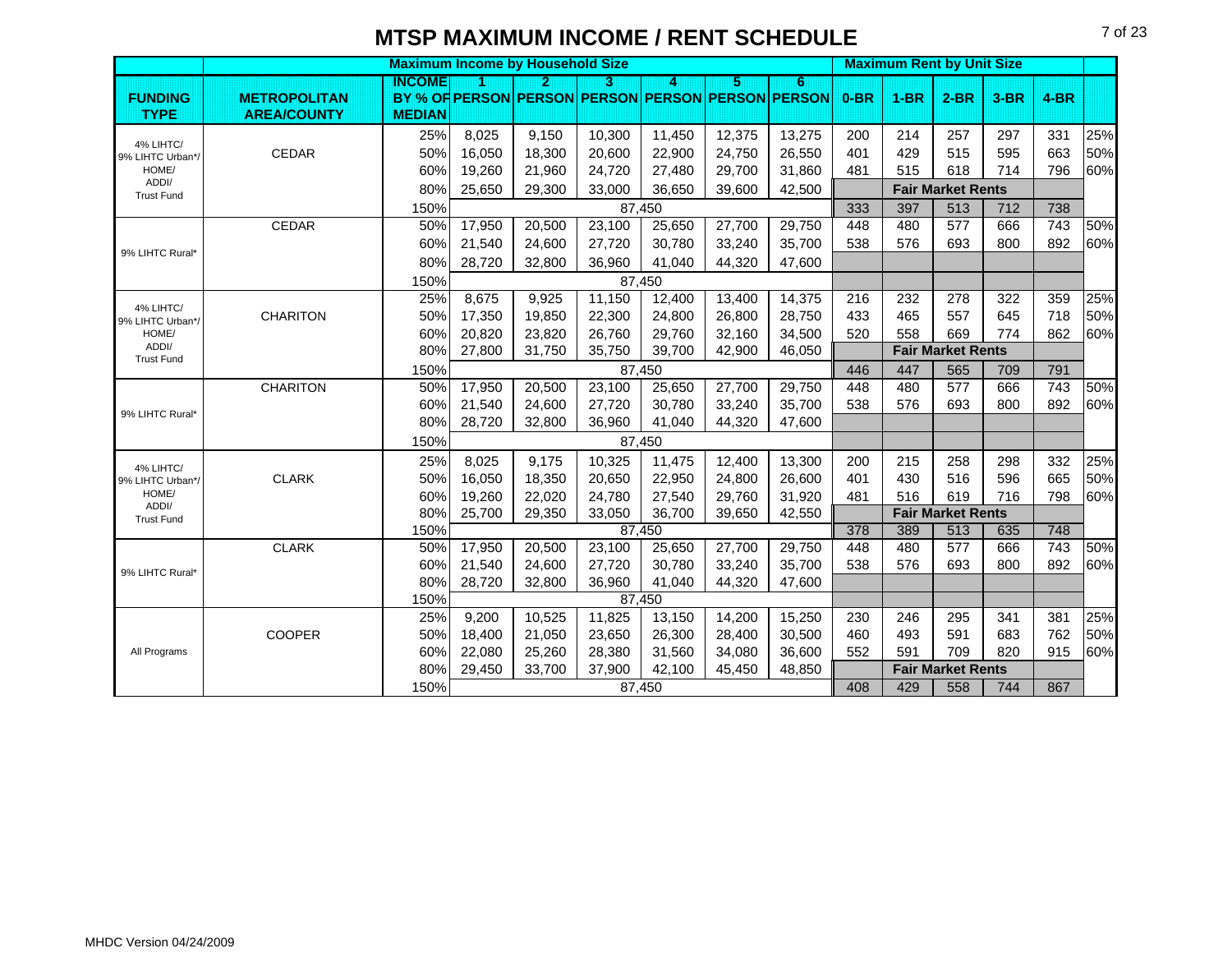|                               |                     |               |        | <b>Maximum Income by Household Size</b>           |        |        |        |        |        | <b>Maximum Rent by Unit Size</b> |                          |        |                  |     |
|-------------------------------|---------------------|---------------|--------|---------------------------------------------------|--------|--------|--------|--------|--------|----------------------------------|--------------------------|--------|------------------|-----|
|                               |                     | INCOME        |        | 2                                                 | з      | A      | 5      | 6      |        |                                  |                          |        |                  |     |
| <b>FUNDING</b>                | <b>METROPOLITAN</b> |               |        | BY % OF PERSON PERSON PERSON PERSON PERSON PERSON |        |        |        |        | $0-BR$ | $1-BR$                           | $2-BR$                   | $3-BR$ | $4-BR$           |     |
| <b>TYPE</b>                   | <b>AREA/COUNTY</b>  | <b>MEDIAN</b> |        |                                                   |        |        |        |        |        |                                  |                          |        |                  |     |
| 4% LIHTC/                     |                     | 25%           | 8,025  | 9,175                                             | 10,325 | 11,475 | 12,400 | 13,300 | 200    | 215                              | 258                      | 298    | 332              | 25% |
| 9% LIHTC Urban*/              | <b>CRAWFORD</b>     | 50%           | 16,050 | 18,350                                            | 20,650 | 22,950 | 24,800 | 26,600 | 401    | 430                              | 516                      | 596    | 665              | 50% |
| HOME/                         |                     | 60%           | 19,260 | 22,020                                            | 24,780 | 27,540 | 29,760 | 31,920 | 481    | 516                              | 619                      | 716    | 798              | 60% |
| ADDI/<br><b>Trust Fund</b>    |                     | 80%           | 25,700 | 29,350                                            | 33,050 | 36,700 | 39,650 | 42,550 |        |                                  | <b>Fair Market Rents</b> |        |                  |     |
|                               |                     | 150%          |        |                                                   |        | 87,450 |        |        | 334    | 423                              | 513                      | 683    | 900              |     |
|                               | <b>CRAWFORD</b>     | 50%           | 17,950 | 20,500                                            | 23,100 | 25,650 | 27,700 | 29,750 | 448    | 480                              | 577                      | 666    | 743              | 50% |
| 9% LIHTC Rural*               |                     | 60%           | 21,540 | 24,600                                            | 27,720 | 30,780 | 33,240 | 35,700 | 538    | 576                              | 693                      | 800    | 892              | 60% |
|                               |                     | 80%           | 28,720 | 32,800                                            | 36,960 | 41,040 | 44,320 | 47,600 |        |                                  |                          |        |                  |     |
|                               |                     | 150%          |        |                                                   |        | 87,450 |        |        |        |                                  |                          |        |                  |     |
| 4% LIHTC/                     |                     | 25%           | 8,025  | 9,150                                             | 10,300 | 11,450 | 12,375 | 13,275 | 200    | 214                              | 257                      | 297    | 331              | 25% |
| 9% LIHTC Urban*/              | <b>DADE</b>         | 50%           | 16,050 | 18,300                                            | 20,600 | 22,900 | 24,750 | 26,550 | 401    | 429                              | 515                      | 595    | 663              | 50% |
| HOME/                         |                     | 60%           | 19,260 | 21,960                                            | 24,720 | 27,480 | 29,700 | 31,860 | 481    | 515                              | 618                      | 714    | 796              | 60% |
| ADDI/<br><b>Trust Fund</b>    |                     | 80%           | 25,650 | 29,300                                            | 33,000 | 36,650 | 39,600 | 42,500 |        |                                  | <b>Fair Market Rents</b> |        |                  |     |
|                               |                     | 150%          |        |                                                   |        | 87.450 |        |        | 392    | 413                              | 543                      | 695    | 750              |     |
|                               | <b>DADE</b>         | 50%           | 17,950 | 20,500                                            | 23,100 | 25,650 | 27,700 | 29,750 | 448    | 480                              | 577                      | 666    | $\overline{743}$ | 50% |
| 9% LIHTC Rural*               |                     | 60%           | 21,540 | 24,600                                            | 27,720 | 30,780 | 33,240 | 35,700 | 538    | 576                              | 693                      | 800    | 892              | 60% |
|                               |                     | 80%           | 28,720 | 32,800                                            | 36,960 | 41,040 | 44,320 | 47,600 |        |                                  |                          |        |                  |     |
|                               |                     | 150%          |        |                                                   |        | 87,450 |        |        |        |                                  |                          |        |                  |     |
| 4% LIHTC/                     |                     | 25%           | 8,025  | 9,150                                             | 10,300 | 11,450 | 12,375 | 13,275 | 200    | 214                              | 257                      | 297    | 331              | 25% |
| 9% LIHTC Urban*/              | <b>DAVIESS</b>      | 50%           | 16,050 | 18,300                                            | 20,600 | 22,900 | 24,750 | 26,550 | 401    | 429                              | 515                      | 595    | 663              | 50% |
| HOME/                         |                     | 60%           | 19,260 | 21,960                                            | 24,720 | 27,480 | 29,700 | 31,860 | 481    | 515                              | 618                      | 714    | 796              | 60% |
| ADDI/<br><b>Trust Fund</b>    |                     | 80%           | 25,650 | 29,300                                            | 33,000 | 36,650 | 39,600 | 42,500 |        |                                  | <b>Fair Market Rents</b> |        |                  |     |
|                               |                     | 150%          |        |                                                   |        | 87,450 |        |        | 411    | 412                              | 513                      | 639    | 791              |     |
|                               | <b>DAVIESS</b>      | 50%           | 17,950 | 20,500                                            | 23,100 | 25,650 | 27,700 | 29,750 | 448    | 480                              | 577                      | 666    | 743              | 50% |
|                               |                     | 60%           | 21,540 | 24,600                                            | 27,720 | 30,780 | 33,240 | 35,700 | 538    | 576                              | 693                      | 800    | 892              | 60% |
| 9% LIHTC Rural*               |                     | 80%           | 28,720 | 32,800                                            | 36,960 | 41,040 | 44,320 | 47,600 |        |                                  |                          |        |                  |     |
|                               |                     | 150%          |        |                                                   |        | 87,450 |        |        |        |                                  |                          |        |                  |     |
|                               |                     | 25%           | 8,025  | 9,150                                             | 10,300 | 11,450 | 12,375 | 13,275 | 200    | 214                              | 257                      | 297    | 331              | 25% |
| 4% LIHTC/<br>9% LIHTC Urban*/ | <b>DENT</b>         | 50%           | 16,050 | 18,300                                            | 20,600 | 22,900 | 24,750 | 26,550 | 401    | 429                              | 515                      | 595    | 663              | 50% |
| HOME/                         |                     | 60%           | 19,260 | 21,960                                            | 24,720 | 27,480 | 29,700 | 31,860 | 481    | 515                              | 618                      | 714    | 796              | 60% |
| ADDI/                         |                     | 80%           | 25,650 | 29,300                                            | 33,000 | 36,650 | 39,600 | 42,500 |        |                                  | <b>Fair Market Rents</b> |        |                  |     |
| <b>Trust Fund</b>             |                     | 150%          |        |                                                   |        | 87,450 |        |        | 384    | 418                              | 513                      | 677    | 860              |     |
|                               | <b>DENT</b>         | 50%           | 17,950 | 20,500                                            | 23,100 | 25,650 | 27,700 | 29,750 | 448    | 480                              | 577                      | 666    | 743              | 50% |
|                               |                     | 60%           | 21,540 | 24,600                                            | 27,720 | 30,780 | 33,240 | 35,700 | 538    | 576                              | 693                      | 800    | 892              | 60% |
| 9% LIHTC Rural*               |                     | 80%           | 28,720 | 32,800                                            | 36,960 | 41,040 | 44,320 | 47,600 |        |                                  |                          |        |                  |     |
|                               |                     |               |        |                                                   |        |        |        |        |        |                                  |                          |        |                  |     |
|                               |                     | 150%          |        |                                                   |        | 87,450 |        |        |        |                                  |                          |        |                  |     |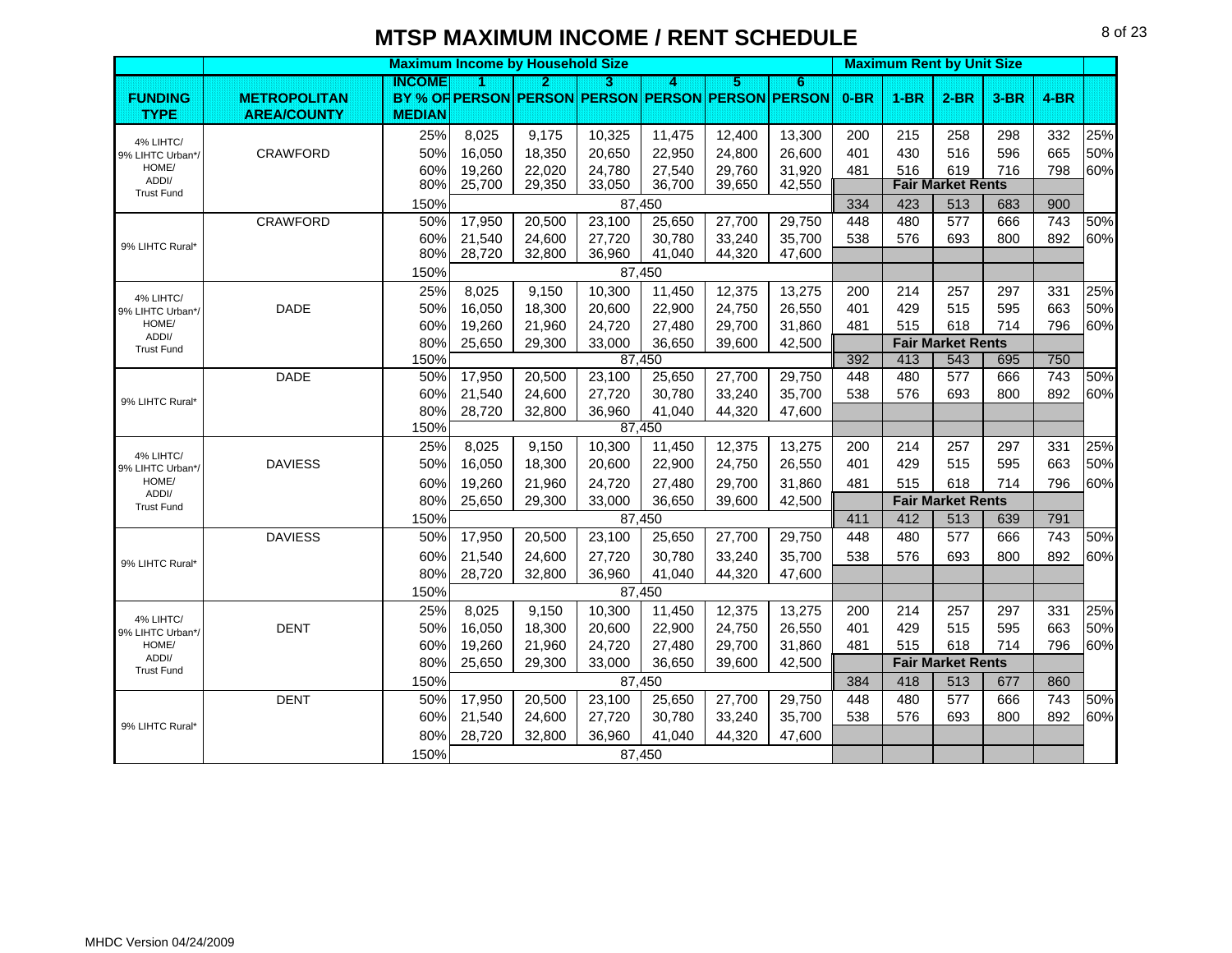|                            |                     |               | <b>Maximum Income by Household Size</b> |        |        |        |        |                                                   |        | <b>Maximum Rent by Unit Size</b> |                          |      |                  |     |
|----------------------------|---------------------|---------------|-----------------------------------------|--------|--------|--------|--------|---------------------------------------------------|--------|----------------------------------|--------------------------|------|------------------|-----|
|                            |                     | INGOME        | H.                                      | 2      | 3.     | л      | 5      | 6.                                                |        |                                  |                          |      |                  |     |
| <b>FUNDING</b>             | <b>METROPOLITAN</b> |               |                                         |        |        |        |        | BY % OF PERSON PERSON PERSON PERSON PERSON PERSON | $0-BR$ | $1-BR$                           | $2-BR$                   | 3-BR | $4-BR$           |     |
| <b>TYPE</b>                | <b>AREA/COUNTY</b>  | <b>MEDIAN</b> |                                         |        |        |        |        |                                                   |        |                                  |                          |      |                  |     |
| 4% LIHTC/                  |                     | 25%           | 8,025                                   | 9,150  | 10,300 | 11,450 | 12,375 | 13,275                                            | 200    | 214                              | 257                      | 297  | 331              | 25% |
| 9% LIHTC Urban*/           | <b>DOUGLAS</b>      | 50%           | 16,050                                  | 18,300 | 20,600 | 22,900 | 24,750 | 26,550                                            | 401    | 429                              | 515                      | 595  | 663              | 50% |
| HOME/                      |                     | 60%           | 19,260                                  | 21.960 | 24,720 | 27,480 | 29.700 | 31,860                                            | 481    | 515                              | 618                      | 714  | 796              | 60% |
| ADDI/<br><b>Trust Fund</b> |                     | 80%           | 25,650                                  | 29,300 | 33,000 | 36,650 | 39,600 | 42,500                                            |        |                                  | <b>Fair Market Rents</b> |      |                  |     |
|                            |                     | 150%          |                                         |        |        | 87,450 |        |                                                   | 379    | 425                              | 513                      | 679  | 786              |     |
|                            | <b>DOUGLAS</b>      | 50%           | 17,950                                  | 20,500 | 23,100 | 25,650 | 27,700 | 29,750                                            | 448    | 480                              | 577                      | 666  | $\overline{743}$ | 50% |
| 9% LIHTC Rural*            |                     | 60%           | 21,540                                  | 24,600 | 27,720 | 30,780 | 33,240 | 35,700                                            | 538    | 576                              | 693                      | 800  | 892              | 60% |
|                            |                     | 80%           | 28,720                                  | 32.800 | 36,960 | 41.040 | 44,320 | 47,600                                            |        |                                  |                          |      |                  |     |
|                            |                     | 150%          |                                         |        | 87,450 |        |        |                                                   |        |                                  |                          |      |                  |     |
| 4% LIHTC/                  |                     | 25%           | 8,025                                   | 9,150  | 10,300 | 11,450 | 12,375 | 13,275                                            | 200    | 214                              | 257                      | 297  | 331              | 25% |
| 9% LIHTC Urban*/           | <b>DUNKLIN</b>      | 50%           | 16,050                                  | 18.300 | 20,600 | 22,900 | 24,750 | 26,550                                            | 401    | 429                              | 515                      | 595  | 663              | 50% |
| HOME/                      |                     | 60%           | 19,260                                  | 21,960 | 24,720 | 27,480 | 29,700 | 31,860                                            | 481    | 515                              | 618                      | 714  | 796              | 60% |
| ADDI/<br><b>Trust Fund</b> |                     | 80%           | 25,650                                  | 29,300 | 33,000 | 36,650 | 39,600 | 42,500                                            |        |                                  | <b>Fair Market Rents</b> |      |                  |     |
|                            |                     | 150%          |                                         |        |        | 87.450 |        |                                                   | 398    | 432                              | 513                      | 656  | 732              |     |
|                            | <b>DUNKLIN</b>      | 50%           | 17,950                                  | 20,500 | 23,100 | 25,650 | 27,700 | 29,750                                            | 448    | 480                              | 577                      | 666  | 743              | 50% |
|                            |                     | 60%           | 21,540                                  | 24,600 | 27,720 | 30.780 | 33,240 | 35,700                                            | 538    | 576                              | 693                      | 800  | 892              | 60% |
| 9% LIHTC Rural*            |                     | 80%           | 28,720                                  | 32,800 | 36,960 | 41,040 | 44,320 | 47,600                                            |        |                                  |                          |      |                  |     |
|                            |                     | 150%          |                                         |        |        | 87,450 |        |                                                   |        |                                  |                          |      |                  |     |
|                            |                     | 25%           | 9,200                                   | 10,500 | 11,825 | 13,125 | 14,175 | 15,225                                            | 230    | 246                              | 295                      | 341  | 380              | 25% |
|                            | GASCONADE           | 50%           | 18,400                                  | 21,000 | 23,650 | 26,250 | 28,350 | 30,450                                            | 460    | 492                              | 591                      | 682  | 761              | 50% |
| All Programs               |                     | 60%           | 22,080                                  | 25,200 | 28,380 | 31,500 | 34,020 | 36,540                                            | 552    | 591                              | 709                      | 819  | 913              | 60% |
|                            |                     | 80%           | 29,400                                  | 33,600 | 37,800 | 42,000 | 45,350 | 48,700                                            |        |                                  | <b>Fair Market Rents</b> |      |                  |     |
|                            |                     | 150%          |                                         |        |        | 87,450 |        |                                                   | 364    | 396                              | 513                      | 642  | 817              |     |
| 4% LIHTC/                  |                     | 25%           | 8,025                                   | 9,150  | 10,300 | 11,450 | 12,375 | 13,275                                            | 200    | 214                              | 257                      | 297  | 331              | 25% |
| 9% LIHTC Urban*/           | <b>GENTRY</b>       | 50%           | 16,050                                  | 18,300 | 20,600 | 22,900 | 24,750 | 26,550                                            | 401    | 429                              | 515                      | 595  | 663              | 50% |
| HOME/                      |                     | 60%           | 19,260                                  | 21,960 | 24,720 | 27,480 | 29,700 | 31,860                                            | 481    | 515                              | 618                      | 714  | 796              | 60% |
| ADDI/<br><b>Trust Fund</b> |                     | 80%           | 25,650                                  | 29,300 | 33,000 | 36,650 | 39,600 | 42,500                                            |        |                                  | <b>Fair Market Rents</b> |      |                  |     |
|                            |                     | 150%          |                                         |        |        | 87.450 |        |                                                   | 411    | 412                              | 513                      | 639  | 791              |     |
|                            | <b>GENTRY</b>       | 50%           | 17,950                                  | 20,500 | 23,100 | 25,650 | 27,700 | 29,750                                            | 448    | 480                              | 577                      | 666  | 743              | 50% |
|                            |                     | 60%           | 21,540                                  | 24,600 | 27,720 | 30,780 | 33,240 | 35,700                                            | 538    | 576                              | 693                      | 800  | 892              | 60% |
| 9% LIHTC Rural*            |                     | 80%           | 28,720                                  | 32,800 | 36,960 | 41,040 | 44,320 | 47,600                                            |        |                                  |                          |      |                  |     |
|                            |                     | 150%          |                                         |        |        | 87,450 |        |                                                   |        |                                  |                          |      |                  |     |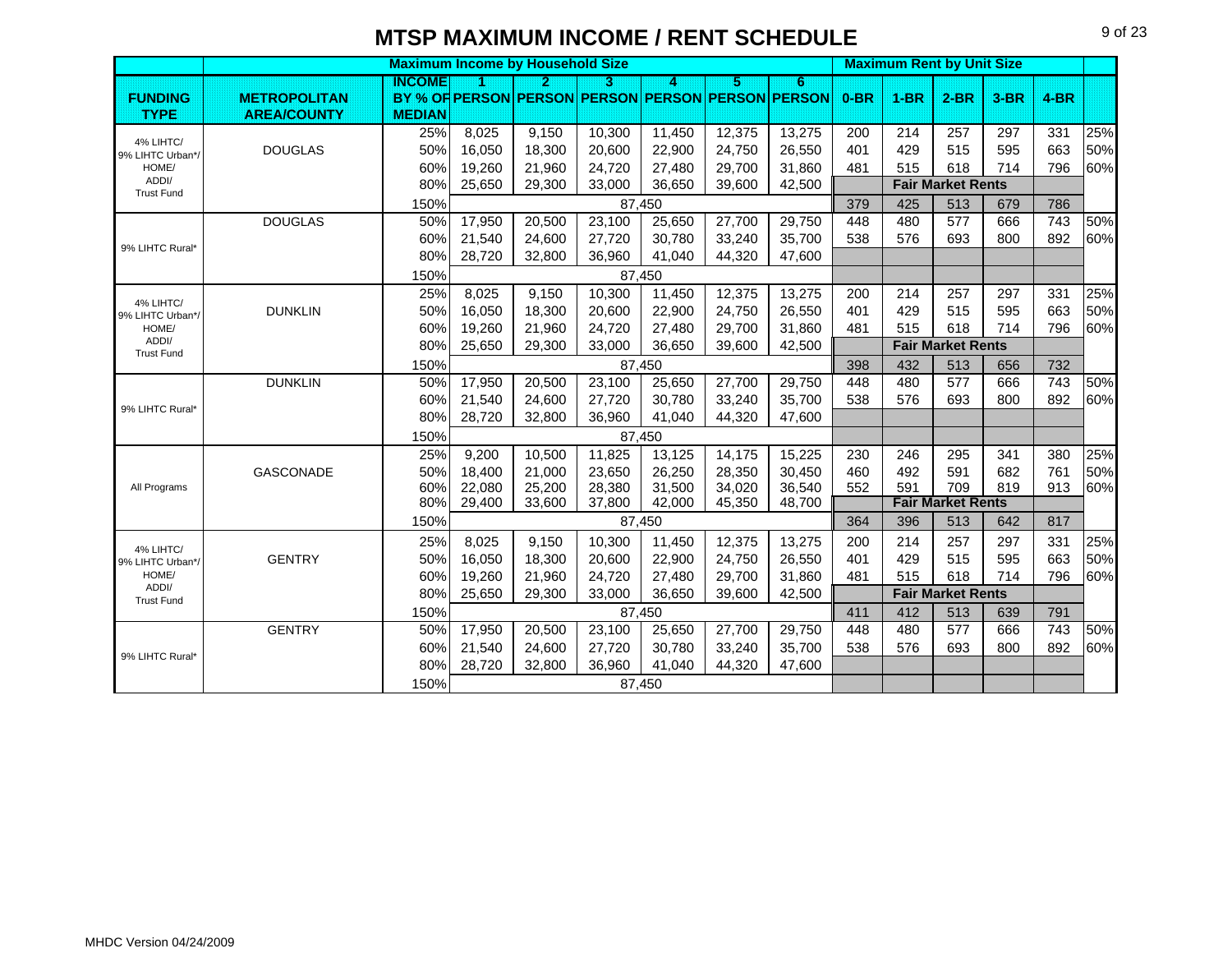|                           |                     |               | <b>Maximum Income by Household Size</b> |                  |                  | <b>Maximum Rent by Unit Size</b> |                  |                                                   |        |        |                          |        |        |     |
|---------------------------|---------------------|---------------|-----------------------------------------|------------------|------------------|----------------------------------|------------------|---------------------------------------------------|--------|--------|--------------------------|--------|--------|-----|
|                           |                     | INCOME        |                                         | 2                | B.               | A.                               | Б                | 6                                                 |        |        |                          |        |        |     |
| <b>FUNDING</b>            | <b>METROPOLITAN</b> |               |                                         |                  |                  |                                  |                  | BY % OF PERSON PERSON PERSON PERSON PERSON PERSON | $0-BR$ | $1-BR$ | $2-BR$                   | $3-BR$ | $4-BR$ |     |
| <b>TYPE</b>               | <b>AREA/COUNTY</b>  | <b>MEDIAN</b> |                                         |                  |                  |                                  |                  |                                                   |        |        |                          |        |        |     |
| 4% LIHTC/                 |                     | 25%           | 8,025                                   | 9,150            | 10,300           | 11,450                           | 12,375           | 13,275                                            | 200    | 214    | 257                      | 297    | 331    | 25% |
| 9% LIHTC Urban*/          | <b>GRUNDY</b>       | 50%           | 16.050                                  | 18.300           | 20,600           | 22,900                           | 24.750           | 26,550                                            | 401    | 429    | 515                      | 595    | 663    | 50% |
| HOME/<br>ADDI/            |                     | 60%           | 19,260                                  | 21,960           | 24,720           | 27,480                           | 29,700           | 31,860                                            | 481    | 515    | 618                      | 714    | 796    | 60% |
| <b>Trust Fund</b>         |                     | 80%           | 25,650                                  | 29,300           | 33,000           | 36,650                           | 39,600           | 42,500                                            |        |        | <b>Fair Market Rents</b> |        |        |     |
|                           |                     | 150%          |                                         |                  |                  | 87,450                           |                  |                                                   | 411    | 412    | 513                      | 639    | 791    |     |
|                           | <b>GRUNDY</b>       | 50%           | 17,950                                  | 20,500           | 23,100           | 25,650                           | 27,700           | 29,750                                            | 448    | 480    | 577                      | 666    | 743    | 50% |
| 9% LIHTC Rural*           |                     | 60%<br>80%    | 21,540<br>28,720                        | 24,600<br>32,800 | 27,720<br>36,960 | 30,780<br>41,040                 | 33,240<br>44,320 | 35,700<br>47,600                                  | 538    | 576    | 693                      | 800    | 892    | 60% |
|                           |                     | 150%          |                                         |                  |                  | 87,450                           |                  |                                                   |        |        |                          |        |        |     |
|                           |                     | 25%           | 8,025                                   | 9,150            | 10,300           | 11,450                           | 12,375           | 13,275                                            | 200    | 214    | 257                      | 297    | 331    | 25% |
| 4% LIHTC/                 | <b>HARRISON</b>     | 50%           | 16,050                                  | 18,300           | 20,600           | 22,900                           | 24,750           | 26,550                                            | 401    | 429    | 515                      | 595    | 663    | 50% |
| 9% LIHTC Urban*/<br>HOME/ |                     | 60%           | 19,260                                  | 21,960           | 24,720           | 27,480                           | 29,700           | 31,860                                            | 481    | 515    | 618                      | 714    | 796    | 60% |
| ADDI/                     |                     | 80%           | 25,650                                  | 29,300           | 33,000           | 36,650                           | 39,600           | 42,500                                            |        |        | <b>Fair Market Rents</b> |        |        |     |
| <b>Trust Fund</b>         |                     | 150%          |                                         |                  |                  | 87,450                           |                  |                                                   | 411    | 412    | 513                      | 639    | 791    |     |
|                           | <b>HARRISON</b>     | 50%           | 17,950                                  | 20,500           | 23,100           | 25,650                           | 27,700           | 29,750                                            | 448    | 480    | 577                      | 666    | 743    | 50% |
|                           |                     | 60%           | 21,540                                  | 24,600           | 27,720           | 30,780                           | 33,240           | 35,700                                            | 538    | 576    | 693                      | 800    | 892    | 60% |
| 9% LIHTC Rural*           |                     | 80%           | 28,720                                  | 32.800           | 36,960           | 41,040                           | 44,320           | 47,600                                            |        |        |                          |        |        |     |
|                           |                     | 150%          |                                         |                  |                  | 87,450                           |                  |                                                   |        |        |                          |        |        |     |
|                           |                     | 25%           | 8,100                                   | 9,250            | 10,425           | 11,575                           | 12,500           | 13,425                                            | 202    | 216    | 260                      | 300    | 335    | 25% |
| 4% LIHTC/                 | <b>HENRY</b>        | 50%           | 16,200                                  | 18,500           | 20,850           | 23,150                           | 25,000           | 26,850                                            | 405    | 433    | 521                      | 601    | 671    | 50% |
| 9% LIHTC Urban*/<br>HOME/ |                     | 60%           | 19,440                                  | 22,200           | 25,020           | 27,780                           | 30,000           | 32,220                                            | 486    | 520    | 625                      | 722    | 805    | 60% |
| ADDI/                     |                     | 80%           | 25,950                                  | 29,650           | 33,350           | 37,050                           | 40,000           | 43,000                                            |        |        | <b>Fair Market Rents</b> |        |        |     |
| <b>Trust Fund</b>         |                     | 150%          |                                         |                  |                  | 87,450                           |                  |                                                   | 370    | 429    | 566                      | 679    | 700    |     |
|                           | <b>HENRY</b>        | 50%           | 17,950                                  | 20,500           | 23,100           | 25,650                           | 27,700           | 29,750                                            | 448    | 480    | 577                      | 666    | 743    | 50% |
|                           |                     | 60%           | 21,540                                  | 24,600           | 27,720           | 30,780                           | 33,240           | 35,700                                            | 538    | 576    | 693                      | 800    | 892    | 60% |
| 9% LIHTC Rural*           |                     | 80%           | 28,720                                  | 32,800           | 36,960           | 41,040                           | 44,320           | 47,600                                            |        |        |                          |        |        |     |
|                           |                     | 150%          |                                         |                  |                  | 87,450                           |                  |                                                   |        |        |                          |        |        |     |
|                           |                     | 25%           | 8,025                                   | 9,150            | 10,300           | 11,450                           | 12,375           | 13,275                                            | 200    | 214    | 257                      | 297    | 331    | 25% |
| 4% LIHTC/                 | <b>HICKORY</b>      | 50%           | 16,050                                  | 18,300           | 20,600           | 22,900                           | 24,750           | 26,550                                            | 401    | 429    | 515                      | 595    | 663    | 50% |
| 9% LIHTC Urban*/<br>HOME/ |                     | 60%           | 19,260                                  | 21,960           | 24,720           | 27,480                           | 29.700           | 31,860                                            | 481    | 515    | 618                      | 714    | 796    | 60% |
| ADDI/                     |                     | 80%           | 25,650                                  | 29,300           | 33,000           | 36,650                           | 39,600           | 42,500                                            |        |        | <b>Fair Market Rents</b> |        |        |     |
| <b>Trust Fund</b>         |                     | 150%          |                                         |                  |                  | 87,450                           |                  |                                                   | 333    | 397    | 513                      | 712    | 738    |     |
|                           | <b>HICKORY</b>      | 50%           | 17,950                                  | 20,500           |                  |                                  |                  | 29,750                                            | 448    | 480    | 577                      | 666    | 743    | 50% |
|                           |                     | 60%           | 21,540                                  | 24,600           | 23,100<br>27,720 | 25,650<br>30,780                 | 27,700<br>33,240 | 35,700                                            | 538    | 576    | 693                      | 800    | 892    | 60% |
| 9% LIHTC Rural*           |                     | 80%           | 28,720                                  | 32,800           | 36,960           | 41.040                           | 44,320           | 47,600                                            |        |        |                          |        |        |     |
|                           |                     |               |                                         |                  |                  |                                  |                  |                                                   |        |        |                          |        |        |     |
|                           |                     | 150%          |                                         |                  |                  | 87.450                           |                  |                                                   |        |        |                          |        |        |     |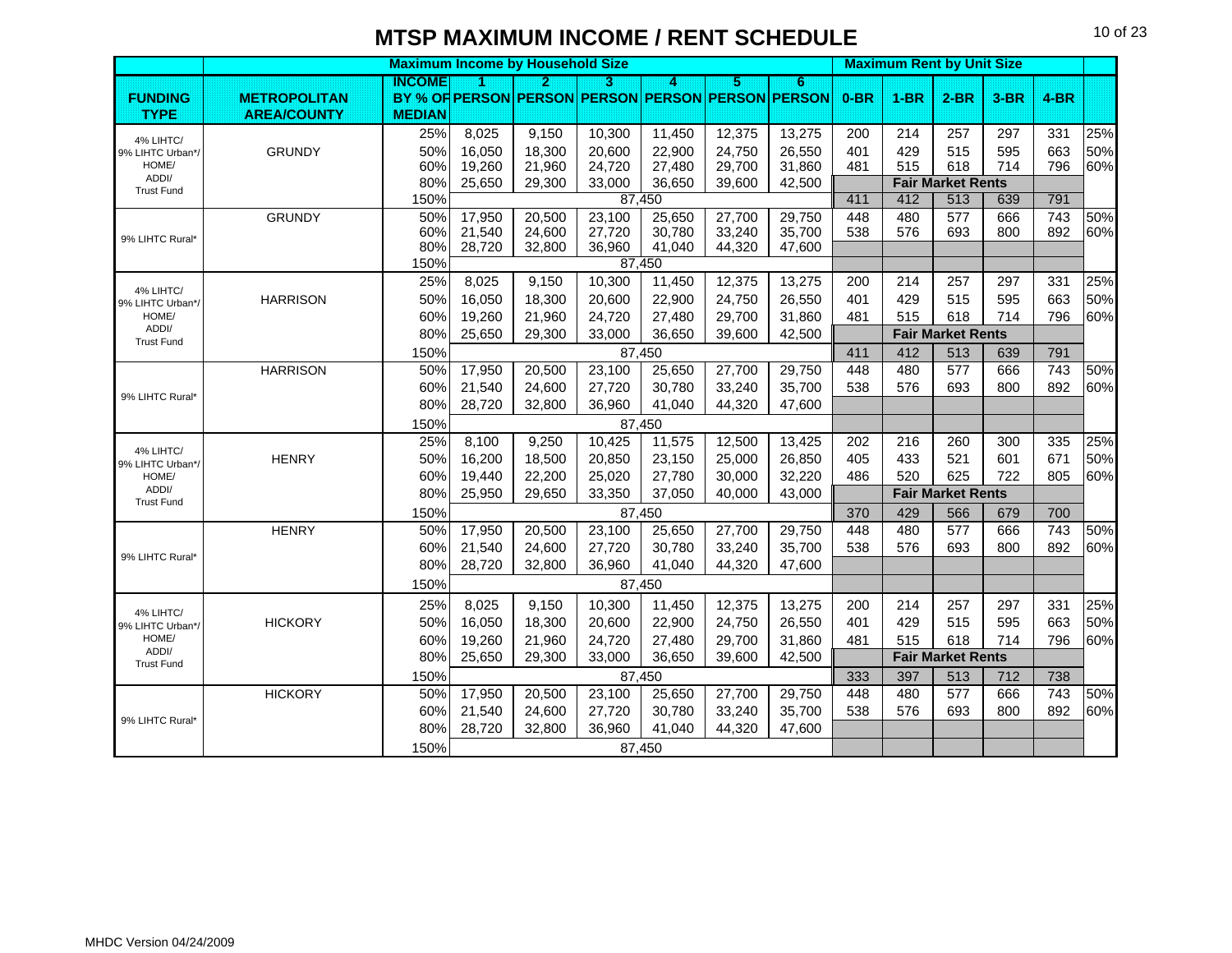|                            |                     |               |        | <b>Maximum Income by Household Size</b> |        |        |        |                                                   |        | <b>Maximum Rent by Unit Size</b> |                          |        |        |     |
|----------------------------|---------------------|---------------|--------|-----------------------------------------|--------|--------|--------|---------------------------------------------------|--------|----------------------------------|--------------------------|--------|--------|-----|
|                            |                     | INGOME        |        | 2                                       | з      | 4      | 5.     | 6                                                 |        |                                  |                          |        |        |     |
| <b>FUNDING</b>             | <b>METROPOLITAN</b> |               |        |                                         |        |        |        | BY % OF PERSON PERSON PERSON PERSON PERSON PERSON | $0-BR$ | $1-BR$                           | $2-BR$                   | $3-BR$ | $4-BR$ |     |
| <b>TYPE</b>                | <b>AREA/COUNTY</b>  | <b>MEDIAN</b> |        |                                         |        |        |        |                                                   |        |                                  |                          |        |        |     |
| 4% LIHTC/                  |                     | 25%           | 8,025  | 9,150                                   | 10,300 | 11,450 | 12,375 | 13,275                                            | 200    | 214                              | 257                      | 297    | 331    | 25% |
| 9% LIHTC Urban*/           | <b>HOLT</b>         | 50%           | 16,050 | 18,300                                  | 20,600 | 22,900 | 24,750 | 26,550                                            | 401    | 429                              | 515                      | 595    | 663    | 50% |
| HOME/<br>ADDI/             |                     | 60%           | 19,260 | 21,960                                  | 24,720 | 27,480 | 29,700 | 31,860                                            | 481    | 515                              | 618                      | 714    | 796    | 60% |
| <b>Trust Fund</b>          |                     | 80%           | 25,650 | 29,300                                  | 33,000 | 36,650 | 39,600 | 42,500                                            |        |                                  | <b>Fair Market Rents</b> |        |        |     |
|                            |                     | 150%          |        |                                         |        | 87,450 |        |                                                   | 411    | 412                              | 513                      | 639    | 791    |     |
|                            | <b>HOLT</b>         | 50%           | 17,950 | 20,500                                  | 23,100 | 25,650 | 27,700 | 29,750                                            | 448    | 480                              | 577                      | 666    | 743    | 50% |
| 9% LIHTC Rural*            |                     | 60%           | 21,540 | 24,600                                  | 27,720 | 30,780 | 33,240 | 35,700                                            | 538    | 576                              | 693                      | 800    | 892    | 60% |
|                            |                     | 80%           | 28,720 | 32,800                                  | 36,960 | 41,040 | 44,320 | 47,600                                            |        |                                  |                          |        |        |     |
|                            |                     | 150%          |        |                                         |        | 87,450 |        |                                                   |        |                                  |                          |        |        |     |
| 4% LIHTC/                  |                     | 25%           | 8,025  | 9,150                                   | 10,300 | 11,450 | 12,375 | 13,275                                            | 200    | 214                              | 257                      | 297    | 331    | 25% |
| 9% LIHTC Urban*/           | <b>HOWELL</b>       | 50%           | 16,050 | 18,300                                  | 20,600 | 22,900 | 24,750 | 26,550                                            | 401    | 429                              | 515                      | 595    | 663    | 50% |
| HOME/<br>ADDI/             |                     | 60%           | 19,260 | 21,960                                  | 24,720 | 27,480 | 29,700 | 31,860                                            | 481    | 515                              | 618                      | 714    | 796    | 60% |
| <b>Trust Fund</b>          |                     | 80%           | 25,650 | 29,300                                  | 33,000 | 36,650 | 39,600 | 42,500                                            |        |                                  | <b>Fair Market Rents</b> |        |        |     |
|                            |                     | 150%          |        |                                         | 87,450 |        |        |                                                   | 353    | 405                              | 513                      | 636    | 900    |     |
|                            | <b>HOWELL</b>       | 50%           | 17,950 | 20,500                                  | 23,100 | 25,650 | 27,700 | 29,750                                            | 448    | 480                              | 577                      | 666    | 743    | 50% |
| 9% LIHTC Rural*            |                     | 60%           | 21,540 | 24,600                                  | 27,720 | 30,780 | 33,240 | 35,700                                            | 538    | 576                              | 693                      | 800    | 892    | 60% |
|                            |                     | 80%           | 28,720 | 32,800                                  | 36,960 | 41,040 | 44,320 | 47,600                                            |        |                                  |                          |        |        |     |
|                            |                     | 150%          |        |                                         |        | 87,450 |        |                                                   |        |                                  |                          |        |        |     |
| 4% LIHTC/                  |                     | 25%           | 8,025  | 9,150                                   | 10,300 | 11,450 | 12,375 | 13,275                                            | 200    | 214                              | 257                      | 297    | 331    | 25% |
| 9% LIHTC Urban*/           | <b>IRON</b>         | 50%           | 16,050 | 18,300                                  | 20,600 | 22,900 | 24,750 | 26,550                                            | 401    | 429                              | 515                      | 595    | 663    | 50% |
| HOME/                      |                     | 60%           | 19,260 | 21,960                                  | 24,720 | 27,480 | 29,700 | 31,860                                            | 481    | 515                              | 618                      | 714    | 796    | 60% |
| ADDI/<br><b>Trust Fund</b> |                     | 80%           | 25,650 | 29,300                                  | 33,000 | 36,650 | 39,600 | 42,500                                            |        |                                  | <b>Fair Market Rents</b> |        |        |     |
|                            |                     | 150%          |        |                                         |        | 87,450 |        |                                                   | 375    | 422                              | 554                      | 708    | 819    |     |
|                            | <b>IRON</b>         | 50%           | 17,950 | 20,500                                  | 23,100 | 25,650 | 27,700 | 29,750                                            | 448    | 480                              | 577                      | 666    | 743    | 50% |
| 9% LIHTC Rural*            |                     | 60%           | 21,540 | 24.600                                  | 27,720 | 30,780 | 33,240 | 35,700                                            | 538    | 576                              | 693                      | 800    | 892    | 60% |
|                            |                     | 80%           | 28,720 | 32,800                                  | 36,960 | 41,040 | 44,320 | 47,600                                            |        |                                  |                          |        |        |     |
|                            |                     | 150%          |        |                                         |        | 87,450 |        |                                                   |        |                                  |                          |        |        |     |
|                            |                     | 25%           | 9,925  | 11,350                                  | 12,750 | 14,175 | 15,300 | 16,450                                            | 248    | 265                              | 318                      | 368    | 411    | 25% |
|                            | <b>JOHNSON</b>      | 50%           | 19,850 | 22,700                                  | 25,500 | 28,350 | 30,600 | 32,900                                            | 496    | 531                              | 637                      | 736    | 822    | 50% |
| All Programs               |                     | 60%           | 23,820 | 27,240                                  | 30,600 | 34,020 | 36,720 | 39,480                                            | 595    | 638                              | 765                      | 884    | 987    | 60% |
|                            |                     | 80%           | 31,750 | 36,300                                  | 40,800 | 45,350 | 49,000 | 52,600                                            |        |                                  | <b>Fair Market Rents</b> |        |        |     |
|                            |                     | 150%          |        |                                         |        | 87,450 |        |                                                   | 449    | 479                              | 580                      | 775    | 872    |     |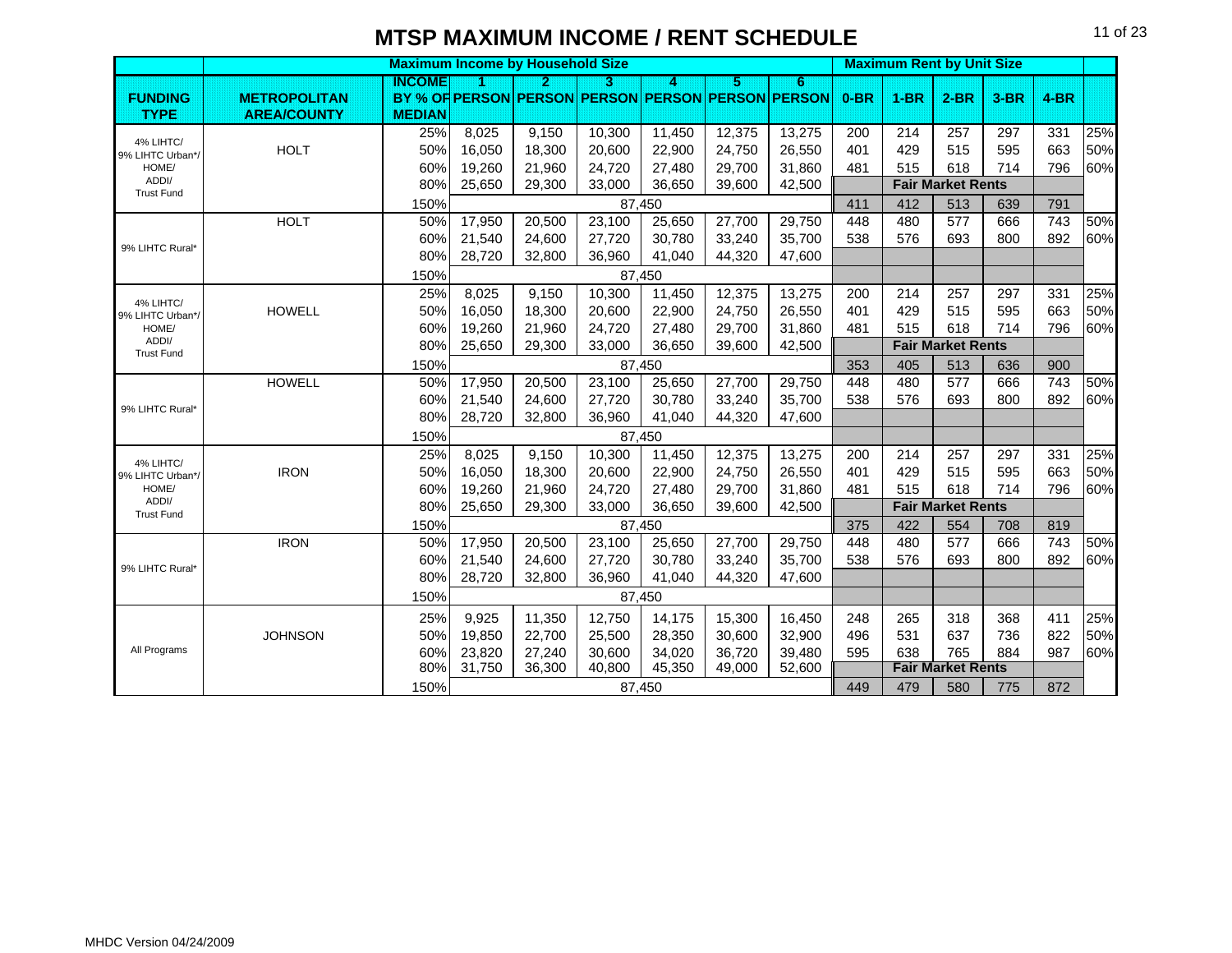**Maximum Income by Household Size All and School Control of Maximum Rent by Unit Size INCOME 123456 FUNDING METROPOLITAN BY % OF PERSON PERSON PERSON PERSON PERSON PERSON 0-BR 1-BR 2-BR 3-BR 4-BRTYPE AREA/COUNTMEDIAN** 25%| 8,025 | 9,150 | 10,300 | 11,450 | 12,375 | 13,275 | 200 | 214 | 257 | 297 | 331 |25% KNOXX | 50%| 16,050 | 18,300 | 20,600 | 22,900 | 24,750 | 26,550 | 401 | 429 | 515 | 595 | 663 |50% 60%| 19,260 | 21,960 | 24,720 | 27,480 | 29,700 | 31,860 | 481 | 515 | 618 | 714 | 796 |60% 80% 25,650 29,300 33,000 36,650 39,600 42,500 **Fair Market Rents** 150% 378 1.50% 37.450 378 378 389 1.513 1.535 1.748 KNOX 50% 17,950 20,500 23,100 25,650 27,700 29,750 448 480 577 666 743 50% 60%| 21,540 | 24,600 | 27,720 | 30,780 | 33,240 | 35,700 | 538 | 576 | 693 | 800 | 892 |60% 80% 28,720 32,800 36,960 41,040 44,320 47,600 150%25%| 8,025 | 9,150 | 10,300 | 11,450 | 12,375 | 13,275 | 200 | 214 | 257 | 297 | 331 |25% LACLEDEE | 50%| 16,050 | 18,300 | 20,600 | 22,900 | 24,750 | 26,550 | 401 | 429 | 515 | 595 | 663 |50% 60%| 19,260 | 21,960 | 24,720 | 27,480 | 29,700 | 31,860 | 481 | 515 | 618 | 714 | 796 |60% 80% 25,650 29,300 33,000 36,650 39,600 42,500 **Fair Market Rents** 150% 421 422 513 671 880LACLEDE 50% 17,950 20,500 23,100 25,650 27,700 29,750 448 480 577 666 743 50% 60%| 21,540 | 24,600 | 27,720 | 30,780 | 33,240 | 35,700 | 538 | 576 | 693 | 800 | 892 |60% 80% 28,720 32,800 36,960 41,040 44,320 47,600 150%25%| 8,150 | 9,300 | 10,475 | 11,625 | 12,550 | 13,475 | 203 | 218 | 261 | 302 | 336 |25% LAWRENCE 50% 16,300 18,600 20,950 23,250 25,100 26,950 407 436 523 604 673 50% 60%| 19,560 | 22,320 | 25,140 | 27,900 | 30,120 | 32,340 | 489 | 523 | 628 | 725 | 808 |60% 80% 26,050 29,750 33,500 37,200 40,200 43,150 **Fair Market Rents** 150% 425 426 426 513 488 598 1805 150% 698 513 514 514 514 514 514 514 515 516 517 518 519 51 LAWRENCE 50% 17,950 20,500 23,100 25,650 27,700 29,750 448 480 577 666 743 50% 60%| 21,540 | 24,600 | 27,720 | 30,780 | 33,240 | 35,700 | 538 | 576 | 693 | 800 | 892 |60% 80% 28,720 32,800 36,960 41,040 44,320 47,600 150%25%| 8,025 | 9,150 | 10,300 | 11,450 | 12,375 | 13,275 | 200 | 214 | 257 | 297 | 331 |25% LEWIS5 50%| 16,050 | 18,300 | 20,600 | 22,900 | 24,750 | 26,550 | 401 | 429 | 515 | 595 | 663 |50% 60%| 19,260 | 21,960 | 24,720 | 27,480 | 29,700 | 31,860 | 481 | 515 | 618 | 714 | 796 |60% 80% 25,650 29,300 33,000 36,650 39,600 42,500 **Fair Market Rents** 150% 378 1.50% 37.450 378 378 389 1.513 1.535 1.748 LEWIS50% 17,950 20,500 23,100 25,650 27,700 29,750 448 480 577 666 743 50% 60%| 21,540 | 24,600 | 27,720 | 30,780 | 33,240 | 35,700 | 538 | 576 | 693 | 800 | 892 |60% 80% 28,720 32,800 36,960 41,040 44,320 47,600 150%87,450 87,450 87,450 87,450 87,450 87,450 87,450 87,450 4% LIHTC/ 9% LIHTC Urban\*/ HOME/ ADDI/ Trust Fund9% LIHTC Rural\*4% LIHTC/ 9% LIHTC Urban\* HOME/ ADDI/ Trust Fund9% LIHTC Rural\*4% LIHTC/ 9% LIHTC Urban\* HOME/ ADDI/ Trust Fund9% LIHTC Rural\* 4% LIHTC/ 9% LIHTC Urban\* HOME/ ADDI/ Trust Fund9% LIHTC Rural\*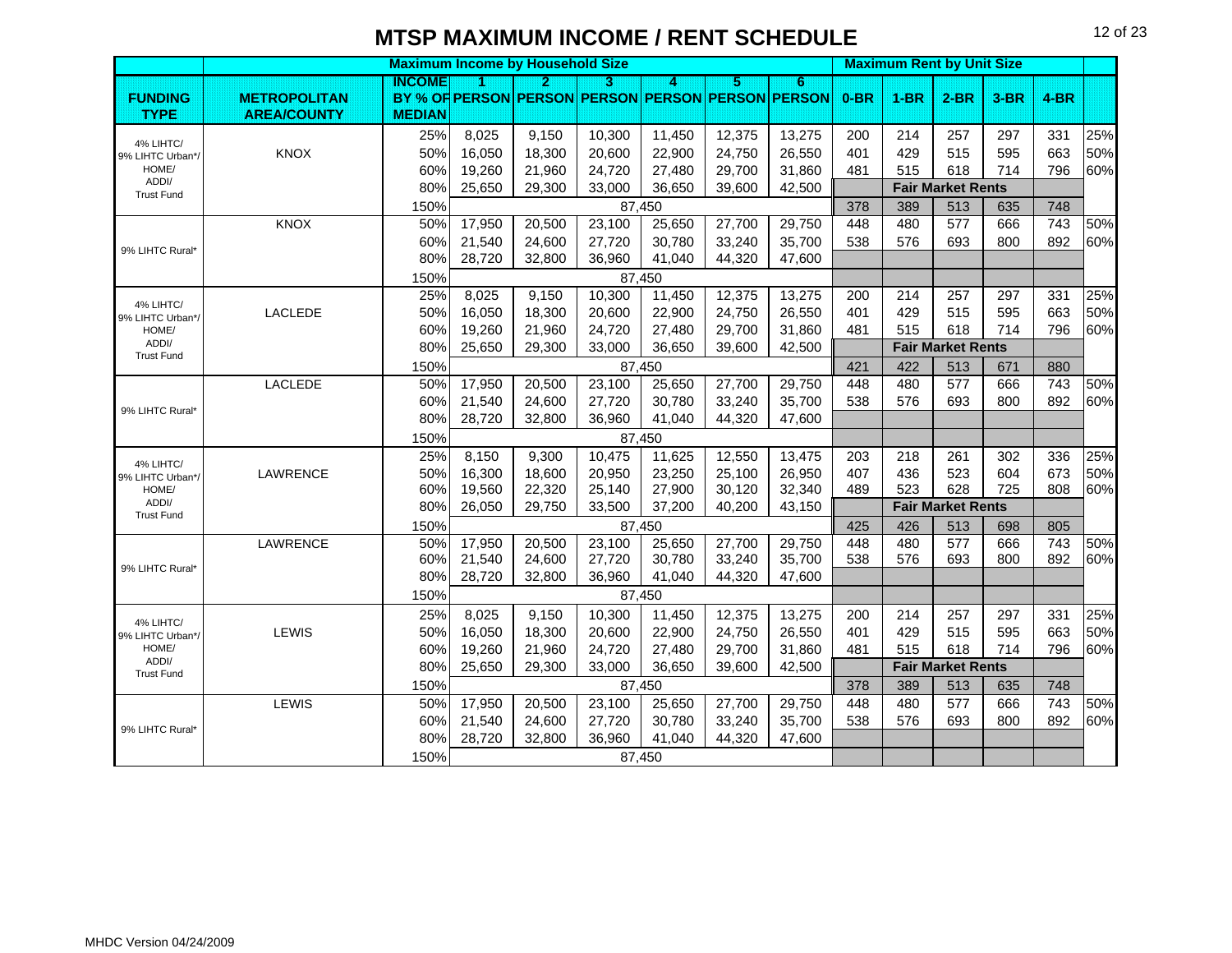|                            |                     |               | <b>Maximum Income by Household Size</b> |                  |                  |                  |                  |                                                        |        | <b>Maximum Rent by Unit Size</b> |                                 |        |                  |     |
|----------------------------|---------------------|---------------|-----------------------------------------|------------------|------------------|------------------|------------------|--------------------------------------------------------|--------|----------------------------------|---------------------------------|--------|------------------|-----|
| <b>FUNDING</b>             | <b>METROPOLITAN</b> | <b>INCOME</b> |                                         | 2.               | 3                | A                | 5                | 6<br>BY % OF PERSON PERSON PERSON PERSON PERSON PERSON | $0-BR$ | $1-BR$                           | $2-BR$                          | $3-BR$ | $4-BR$           |     |
| <b>TYPE</b>                | <b>AREA/COUNTY</b>  | <b>MEDIAN</b> |                                         |                  |                  |                  |                  |                                                        |        |                                  |                                 |        |                  |     |
| 4% LIHTC/                  |                     | 25%           | 8,025                                   | 9,150            | 10,300           | 11,450           | 12,375           | 13,275                                                 | 200    | 214                              | 257                             | 297    | 331              | 25% |
| 9% LIHTC Urban*/           | <b>LINN</b>         | 50%           | 16,050                                  | 18,300           | 20,600           | 22,900           | 24,750           | 26,550                                                 | 401    | 429                              | 515                             | 595    | 663              | 50% |
| HOME/                      |                     | 60%           | 19,260                                  | 21,960           | 24,720           | 27,480           | 29,700           | 31,860                                                 | 481    | 515                              | 618                             | 714    | 796              | 60% |
| ADDI/<br><b>Trust Fund</b> |                     | 80%           | 25,650                                  | 29,300           | 33,000           | 36,650           | 39,600           | 42,500                                                 |        |                                  | <b>Fair Market Rents</b>        |        |                  |     |
|                            |                     | 150%          |                                         |                  |                  | 87.450           |                  |                                                        | 378    | 389                              | 513                             | 635    | 748              |     |
|                            | <b>LINN</b>         | 50%           | 17,950                                  | 20,500           | 23,100           | 25,650           | 27,700           | 29,750                                                 | 448    | 480                              | 577                             | 666    | 743              | 50% |
|                            |                     | 60%           | 21,540                                  | 24,600           | 27,720           | 30,780           | 33,240           | 35,700                                                 | 538    | 576                              | 693                             | 800    | 892              | 60% |
| 9% LIHTC Rural*            |                     | 80%           | 28,720                                  | 32,800           | 36,960           | 41,040           | 44,320           | 47,600                                                 |        |                                  |                                 |        |                  |     |
|                            |                     | 150%          |                                         |                  |                  | 87,450           |                  |                                                        |        |                                  |                                 |        |                  |     |
|                            |                     | 25%           | 9,075                                   | 10,350           | 11,650           | 12,950           | 13,975           | 15,025                                                 | 226    | 242                              | 291                             | 336    | 375              | 25% |
|                            | <b>LIVINGSTON</b>   | 50%           | 18,150                                  | 20.700           | 23,300           | 25,900           | 27,950           | 30,050                                                 | 453    | 485                              | 582                             | 673    | 751              | 50% |
| All Programs               |                     | 60%           | 21,780                                  | 24,840           | 27,960           | 31,080           | 33,540           | 36,060                                                 | 544    | 582                              | 699                             | 807    | 901              | 60% |
|                            |                     | 80%           | 29,000                                  | 33,150           | 37,300           | 41,450           | 44,750           | 48,100                                                 |        |                                  | <b>Fair Market Rents</b>        |        |                  |     |
|                            |                     | 150%          |                                         |                  |                  | 87.450           |                  |                                                        | 403    | 404                              | 513                             | 685    | 897              |     |
| 4% LIHTC/                  |                     | 25%           | 8,075                                   | 9,250            | 10,400           | 11,550           | 12,475           | 13,400                                                 | 201    | 216                              | 260                             | 300    | 335              | 25% |
| 9% LIHTC Urban*/           | <b>MACON</b>        | 50%           | 16,150                                  | 18,500           | 20,800           | 23,100           | 24,950           | 26,800                                                 | 403    | 433                              | 520                             | 600    | 670              | 50% |
| HOME/                      |                     | 60%           | 19,380                                  | 22,200           | 24,960           | 27.720           | 29.940           | 32,160                                                 | 484    | 519                              | 624                             | 720    | 804              | 60% |
| ADDI/<br><b>Trust Fund</b> |                     | 80%           | 25,850                                  | 29,550           | 33,250           | 36,950           | 39,900           | 42,850                                                 |        |                                  | <b>Fair Market Rents</b>        |        |                  |     |
|                            |                     | 150%          |                                         |                  |                  | 87,450           |                  |                                                        | 415    | 416                              | 513                             | 614    | 660              |     |
|                            | <b>MACON</b>        | 50%           | 17,950                                  | 20,500           | 23,100           | 25,650           | 27,700           | 29,750                                                 | 448    | 480                              | 577                             | 666    | 743              | 50% |
| 9% LIHTC Rural*            |                     | 60%           | 21,540                                  | 24,600           | 27,720           | 30,780           | 33,240           | 35,700                                                 | 538    | 576                              | 693                             | 800    | 892              | 60% |
|                            |                     | 80%           | 28,720                                  | 32,800           | 36,960           | 41,040           | 44,320           | 47,600                                                 |        |                                  |                                 |        |                  |     |
|                            |                     | 150%          |                                         |                  |                  | 87,450           |                  |                                                        |        |                                  |                                 |        |                  |     |
| 4% LIHTC/                  |                     | 25%           | 8,025                                   | 9.150            | 10,300           | 11,450           | 12,375           | 13,275                                                 | 200    | 214                              | 257                             | 297    | 331              | 25% |
| 9% LIHTC Urban*/<br>HOME/  | <b>MADISON</b>      | 50%           | 16,050                                  | 18,300           | 20,600           | 22,900           | 24.750           | 26,550                                                 | 401    | 429                              | 515                             | 595    | 663              | 50% |
| ADDI/                      |                     | 60%<br>80%    | 19,260<br>25,650                        | 21,960<br>29,300 | 24,720<br>33,000 | 27,480<br>36,650 | 29,700<br>39,600 | 31,860<br>42,500                                       | 481    | 515                              | 618<br><b>Fair Market Rents</b> | 714    | 796              | 60% |
| <b>Trust Fund</b>          |                     | 150%          |                                         |                  |                  | 87,450           |                  |                                                        | 375    | 422                              | 554                             | 708    | 819              |     |
|                            | <b>MADISON</b>      | 50%           | 17,950                                  | 20,500           | 23,100           | 25,650           | 27,700           | 29,750                                                 | 448    | 480                              | 577                             | 666    | $\overline{743}$ | 50% |
|                            |                     | 60%           | 21,540                                  | 24,600           | 27,720           | 30,780           | 33,240           | 35,700                                                 | 538    | 576                              | 693                             | 800    | 892              | 60% |
| 9% LIHTC Rural*            |                     | 80%           | 28,720                                  | 32,800           | 36,960           | 41,040           | 44,320           | 47,600                                                 |        |                                  |                                 |        |                  |     |
|                            |                     | 150%          |                                         |                  |                  | 87,450           |                  |                                                        |        |                                  |                                 |        |                  |     |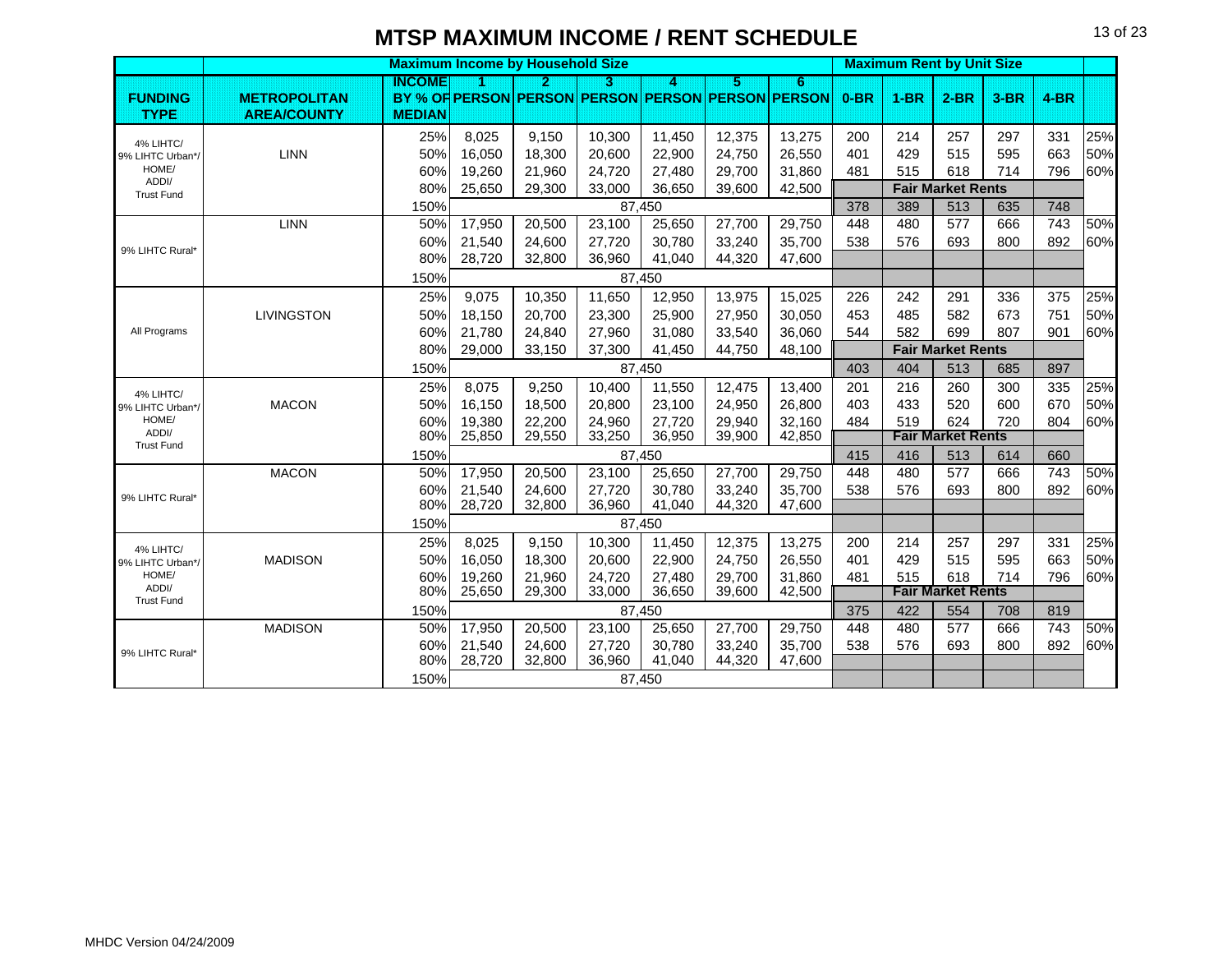|                   |                     |               |                  | <b>Maximum Income by Household Size</b> |                  |                  |                  |                                                   |        | <b>Maximum Rent by Unit Size</b> |                                 |        |                 |     |
|-------------------|---------------------|---------------|------------------|-----------------------------------------|------------------|------------------|------------------|---------------------------------------------------|--------|----------------------------------|---------------------------------|--------|-----------------|-----|
|                   |                     | <b>INCOME</b> |                  | 2                                       | 3.               | 4                | 5.               | 6.                                                |        |                                  |                                 |        |                 |     |
| <b>FUNDING</b>    | <b>METROPOLITAN</b> |               |                  |                                         |                  |                  |                  | BY % OF PERSON PERSON PERSON PERSON PERSON PERSON | $0-BR$ | $1-BR$                           | $2-BR$                          | $3-BR$ | $4-BR$          |     |
| <b>TYPE</b>       | <b>AREA/COUNTY</b>  | <b>MEDIAN</b> |                  |                                         |                  |                  |                  |                                                   |        |                                  |                                 |        |                 |     |
| 4% LIHTC/         |                     | 25%           | 8,675            | 9,925                                   | 11,150           | 12,400           | 13,400           | 14,375                                            | 216    | 232                              | 278                             | 322    | 359             | 25% |
| 9% LIHTC Urban*/  | <b>MARIES</b>       | 50%           | 17,350           | 19,850                                  | 22,300           | 24,800           | 26,800           | 28,750                                            | 433    | 465                              | 557                             | 645    | 718             | 50% |
| HOME/<br>ADDI/    |                     | 60%           | 20,820           | 23,820                                  | 26,760           | 29,760           | 32,160           | 34,500                                            | 520    | 558                              | 669                             | 774    | 862             | 60% |
| <b>Trust Fund</b> |                     | 80%           | 27,800           | 31,750                                  | 35,750           | 39,700           | 42,900           | 46,050                                            |        |                                  | <b>Fair Market Rents</b>        |        |                 |     |
|                   |                     | 150%          |                  |                                         |                  | 87.450           |                  |                                                   | 384    | 418                              | 513                             | 677    | 860             |     |
|                   | <b>MARIES</b>       | 50%           | 17,950           | 20,500                                  | 23,100           | 25,650           | 27,700           | 29,750                                            | 448    | 480                              | 577                             | 666    | 743             | 50% |
| 9% LIHTC Rural*   |                     | 60%           | 21,540           | 24,600                                  | 27,720           | 30,780           | 33,240           | 35,700                                            | 538    | 576                              | 693                             | 800    | 892             | 60% |
|                   |                     | 80%           | 28,720           | 32,800                                  | 36,960           | 41,040           | 44,320           | 47,600                                            |        |                                  |                                 |        |                 |     |
|                   |                     | 150%          |                  |                                         |                  | 87,450           |                  |                                                   |        |                                  |                                 |        |                 |     |
|                   |                     | 25%           | 8,950            | 10,225                                  | 11,500           | 12,775           | 13,800           | 14,825                                            | 223    | 239                              | 287                             | 332    | 370             | 25% |
|                   | <b>MARION</b>       | 50%           | 17,900           | 20,450                                  | 23,000           | 25,550           | 27,600           | 29,650                                            | 447    | 479                              | 575                             | 664    | 741             | 50% |
| All Programs      |                     | 60%           | 21,480           | 24.540                                  | 27,600           | 30.660           | 33.120           | 35,580                                            | 537    | 575                              | 690                             | 797    | 889             | 60% |
|                   |                     | 80%           | 28,650           | 32,700                                  | 36,800           | 40,900           | 44,150           | 47,450                                            |        |                                  | <b>Fair Market Rents</b>        |        |                 |     |
|                   |                     | 150%          |                  |                                         |                  | 87,450           |                  |                                                   | 337    | 392                              | 517                             | 673    | 692             |     |
|                   | <b>MARION</b>       | 50%           | 17,950           | 20,500                                  | 23,100           | 25,650           | 27,700           | 29,750                                            | 448    | 480                              | 577                             | 666    | 743             | 50% |
|                   |                     | 60%           | 21,540           | 24,600                                  | 27,720           | 30,780           | 33,240           | 35,700                                            | 538    | 576                              | 693                             | 800    | 892             | 60% |
| 9% LIHTC Rural*   |                     | 80%           | 28,720           | 32,800                                  | 36,960           | 41,040           | 44,320           | 47,600                                            |        |                                  | <b>Fair Market Rents</b>        |        |                 |     |
|                   |                     | 150%          |                  |                                         |                  | 87,450           |                  |                                                   | 329    | 383                              | 505                             | 657    | 676             |     |
| 4% LIHTC/         |                     | 25%           | 8,025            | 9,150                                   | 10,300           | 11,450           | 12,375           | 13,275                                            | 200    | 214                              | 257                             | 297    | 331             | 25% |
| 9% LIHTC Urban*/  | <b>MERCER</b>       | 50%           | 16,050           | 18,300                                  | 20,600           | 22,900           | 24,750           | 26,550                                            | 401    | 429                              | 515                             | 595    | 663             | 50% |
| HOME/<br>ADDI/    |                     | 60%           | 19,260           | 21,960                                  | 24,720           | 27,480           | 29,700           | 31,860                                            | 481    | 515                              | 618                             | 714    | 796             | 60% |
| <b>Trust Fund</b> |                     | 80%           | 25,650           | 29,300                                  | 33,000           | 36,650           | 39,600           | 42,500                                            |        |                                  | <b>Fair Market Rents</b>        |        |                 |     |
|                   |                     | 150%          |                  |                                         |                  | 87,450           |                  |                                                   | 411    | 412                              | 513                             | 639    | 791             |     |
|                   | <b>MERCER</b>       | 50%           | 17,950           | 20,500                                  | 23,100           | 25,650           | 27,700           | 29,750                                            | 448    | 480                              | 577                             | 666    | $\frac{1}{743}$ | 50% |
| 9% LIHTC Rural*   |                     | 60%           | 21,540           | 24,600                                  | 27,720           | 30,780           | 33,240           | 35,700                                            | 538    | 576                              | 693                             | 800    | 892             | 60% |
|                   |                     | 80%           | 28,720           | 32,800                                  | 36,960           | 41,040           | 44,320           | 47,600                                            |        |                                  |                                 |        |                 |     |
|                   |                     | 150%          |                  |                                         |                  | 87,450           |                  |                                                   |        |                                  |                                 |        |                 |     |
| 4% LIHTC/         |                     | 25%           | 8,175            | 9,350                                   | 10,500           | 11,675           | 12,600           | 13,550                                            | 204    | 219                              | 262                             | 303    | 338             | 25% |
| 9% LIHTC Urban*/  | <b>MILLER</b>       | 50%           | 16,350           | 18,700                                  | 21,000           | 23,350           | 25,200           | 27,100                                            | 408    | 438                              | 525                             | 606    | 677             | 50% |
| HOME/<br>ADDI/    |                     | 60%<br>80%    | 19,620<br>26,150 | 22,440<br>29,900                        | 25,200<br>33,600 | 28,020           | 30,240<br>40,350 | 32,520<br>43,350                                  | 490    | 525                              | 630<br><b>Fair Market Rents</b> | 728    | 813             | 60% |
| <b>Trust Fund</b> |                     |               |                  |                                         |                  | 37,350           |                  |                                                   |        |                                  |                                 |        |                 |     |
|                   |                     | 150%          |                  |                                         |                  | 87,450           |                  |                                                   | 428    | 429                              | 513                             | 685    | 714             |     |
|                   | <b>MILLER</b>       | 50%           | 17,950           | 20,500                                  | 23,100           | 25,650           | 27,700           | 29,750                                            | 448    | 480                              | 577                             | 666    | 743             | 50% |
| 9% LIHTC Rural*   |                     | 60%<br>80%    | 21,540<br>28,720 | 24,600<br>32,800                        | 27,720<br>36,960 | 30,780<br>41,040 | 33,240<br>44,320 | 35,700<br>47,600                                  | 538    | 576                              | 693                             | 800    | 892             | 60% |
|                   |                     |               |                  |                                         |                  |                  |                  |                                                   |        |                                  |                                 |        |                 |     |
|                   |                     | 150%          |                  |                                         |                  | 87,450           |                  |                                                   |        |                                  |                                 |        |                 |     |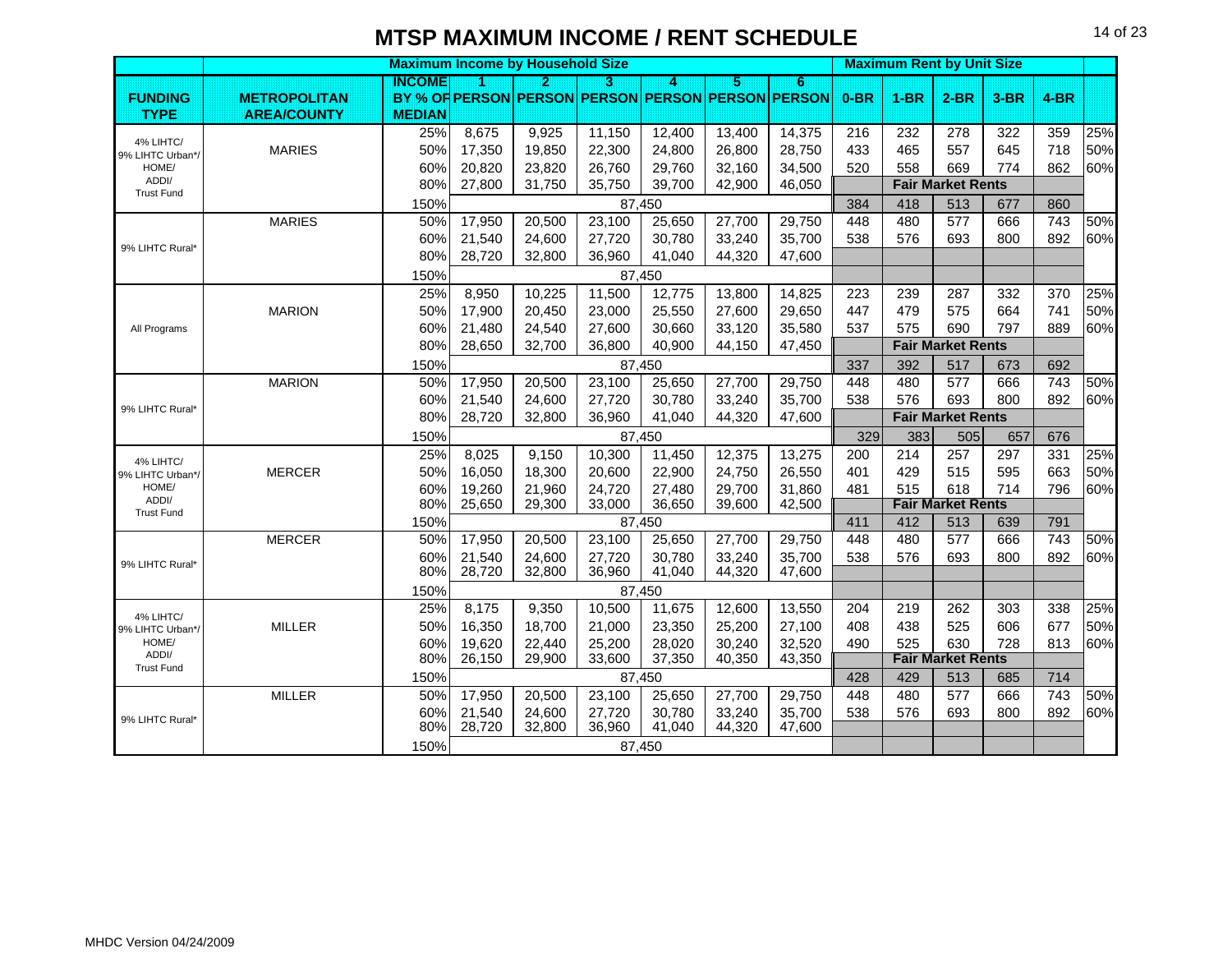|                               |                     |               |        | <b>Maximum Income by Household Size</b>           |        |        |        |        |        | <b>Maximum Rent by Unit Size</b> |                          |        |                  |     |
|-------------------------------|---------------------|---------------|--------|---------------------------------------------------|--------|--------|--------|--------|--------|----------------------------------|--------------------------|--------|------------------|-----|
|                               |                     | INCOME        |        | 2                                                 | з      | л      | 5      | 6.     |        |                                  |                          |        |                  |     |
| <b>FUNDING</b>                | <b>METROPOLITAN</b> |               |        | BY % OF PERSON PERSON PERSON PERSON PERSON PERSON |        |        |        |        | $0-BR$ | $1-BR$                           | $2-BR$                   | $3-BR$ | $4-BR$           |     |
| <b>TYPE</b>                   | <b>AREA/COUNTY</b>  | <b>MEDIAN</b> |        |                                                   |        |        |        |        |        |                                  |                          |        |                  |     |
| 4% LIHTC/                     |                     | 25%           | 8,025  | 9,150                                             | 10,300 | 11,450 | 12,375 | 13,275 | 200    | 214                              | 257                      | 297    | 331              | 25% |
| 9% LIHTC Urban*/              | <b>MISSISSIPPI</b>  | 50%           | 16,050 | 18,300                                            | 20,600 | 22,900 | 24,750 | 26,550 | 401    | 429                              | 515                      | 595    | 663              | 50% |
| HOME/<br>ADDI/                |                     | 60%           | 19,260 | 21,960                                            | 24,720 | 27,480 | 29,700 | 31,860 | 481    | 515                              | 618                      | 714    | 796              | 60% |
| <b>Trust Fund</b>             |                     | 80%           | 25,650 | 29,300                                            | 33,000 | 36,650 | 39,600 | 42,500 |        |                                  | <b>Fair Market Rents</b> |        |                  |     |
|                               |                     | 150%          |        |                                                   |        | 87,450 |        |        | 360    | 391                              | 513                      | 677    | 781              |     |
|                               | <b>MISSISSIPPI</b>  | 50%           | 17,950 | 20,500                                            | 23,100 | 25,650 | 27,700 | 29,750 | 448    | 480                              | 577                      | 666    | 743              | 50% |
| 9% LIHTC Rural*               |                     | 60%           | 21,540 | 24,600                                            | 27,720 | 30,780 | 33,240 | 35,700 | 538    | 576                              | 693                      | 800    | 892              | 60% |
|                               |                     | 80%           | 28,720 | 32,800                                            | 36,960 | 41,040 | 44,320 | 47,600 |        |                                  |                          |        |                  |     |
|                               |                     | 150%          |        |                                                   |        | 87,450 |        |        |        |                                  |                          |        |                  |     |
| 4% LIHTC/                     |                     | 25%           | 8,175  | 9,350                                             | 10,500 | 11,675 | 12,600 | 13,550 | 204    | 219                              | 262                      | 303    | 338              | 25% |
| 9% LIHTC Urban*/              | <b>MONROE</b>       | 50%           | 16,350 | 18,700                                            | 21,000 | 23,350 | 25,200 | 27,100 | 408    | 438                              | 525                      | 606    | 677              | 50% |
| HOME/                         |                     | 60%           | 19,620 | 22,440                                            | 25,200 | 28,020 | 30,240 | 32,520 | 490    | 525                              | 630                      | 728    | 813              | 60% |
| ADDI/<br><b>Trust Fund</b>    |                     | 80%           | 26,150 | 29,900                                            | 33,600 | 37,350 | 40,350 | 43,350 |        |                                  | <b>Fair Market Rents</b> |        |                  |     |
|                               |                     | 150%          |        |                                                   |        | 87,450 |        |        | 337    | 393                              | 519                      | 667    | 686              |     |
|                               | <b>MONROE</b>       | 50%           | 17,950 | 20,500                                            | 23,100 | 25,650 | 27,700 | 29,750 | 448    | 480                              | 577                      | 666    | $\overline{743}$ | 50% |
| 9% LIHTC Rural*               |                     | 60%           | 21,540 | 24.600                                            | 27,720 | 30,780 | 33,240 | 35,700 | 538    | 576                              | 693                      | 800    | 892              | 60% |
|                               |                     | 80%           | 28,720 | 32,800                                            | 36,960 | 41,040 | 44,320 | 47,600 |        |                                  |                          |        |                  |     |
|                               |                     | 150%          |        |                                                   |        | 87,450 |        |        |        |                                  |                          |        |                  |     |
| 4% LIHTC/                     |                     | 25%           | 8,550  | 9,775                                             | 11,000 | 12,225 | 13,200 | 14,175 | 213    | 229                              | 275                      | 317    | 354              | 25% |
| 9% LIHTC Urban*/              | <b>MONTGOMERY</b>   | 50%           | 17,100 | 19,550                                            | 22,000 | 24,450 | 26,400 | 28,350 | 427    | 458                              | 550                      | 635    | 708              | 50% |
| HOME/                         |                     | 60%           | 20,520 | 23,460                                            | 26,400 | 29,340 | 31,680 | 34,020 | 513    | 549                              | 660                      | 762    | 850              | 60% |
| ADDI/<br><b>Trust Fund</b>    |                     | 80%           | 27,350 | 31,300                                            | 35,200 | 39,100 | 42,250 | 45,350 |        |                                  | <b>Fair Market Rents</b> |        |                  |     |
|                               |                     | 150%          |        |                                                   |        | 87,450 |        |        | 337    | 393                              | 519                      | 667    | 686              |     |
|                               | <b>MONTGOMERY</b>   | 50%           | 17,950 | 20,500                                            | 23,100 | 25,650 | 27,700 | 29,750 | 448    | 480                              | 577                      | 666    | $\overline{743}$ | 50% |
|                               |                     | 60%           | 21,540 | 24,600                                            | 27,720 | 30,780 | 33,240 | 35,700 | 538    | 576                              | 693                      | 800    | 892              | 60% |
| 9% LIHTC Rural*               |                     | 80%           | 28,720 | 32,800                                            | 36,960 | 41,040 | 44,320 | 47,600 |        |                                  |                          |        |                  |     |
|                               |                     | 150%          |        |                                                   |        | 87,450 |        |        |        |                                  |                          |        |                  |     |
|                               |                     | 25%           | 8,025  | 9,150                                             | 10,300 | 11,450 | 12,375 | 13,275 | 200    | 214                              | 257                      | 297    | 331              | 25% |
| 4% LIHTC/<br>9% LIHTC Urban*/ | <b>MORGAN</b>       | 50%           | 16,050 | 18,300                                            | 20,600 | 22,900 | 24,750 | 26,550 | 401    | 429                              | 515                      | 595    | 663              | 50% |
| HOME/                         |                     | 60%           | 19,260 | 21,960                                            | 24,720 | 27,480 | 29.700 | 31,860 | 481    | 515                              | 618                      | 714    | 796              | 60% |
| ADDI/                         |                     | 80%           | 25,650 | 29,300                                            | 33,000 | 36,650 | 39,600 | 42,500 |        |                                  | <b>Fair Market Rents</b> |        |                  |     |
| <b>Trust Fund</b>             |                     | 150%          |        |                                                   |        | 87.450 |        |        | 435    | 436                              | 523                      | 710    | 827              |     |
|                               | <b>MORGAN</b>       | 50%           | 17,950 | 20,500                                            | 23,100 | 25,650 | 27,700 | 29,750 | 448    | 480                              | 577                      | 666    | 743              | 50% |
|                               |                     | 60%           | 21,540 | 24,600                                            | 27,720 | 30,780 | 33,240 | 35,700 | 538    | 576                              | 693                      | 800    | 892              | 60% |
| 9% LIHTC Rural*               |                     | 80%           | 28,720 | 32,800                                            | 36,960 | 41,040 | 44,320 | 47,600 |        |                                  |                          |        |                  |     |
|                               |                     | 150%          |        |                                                   |        | 87.450 |        |        |        |                                  |                          |        |                  |     |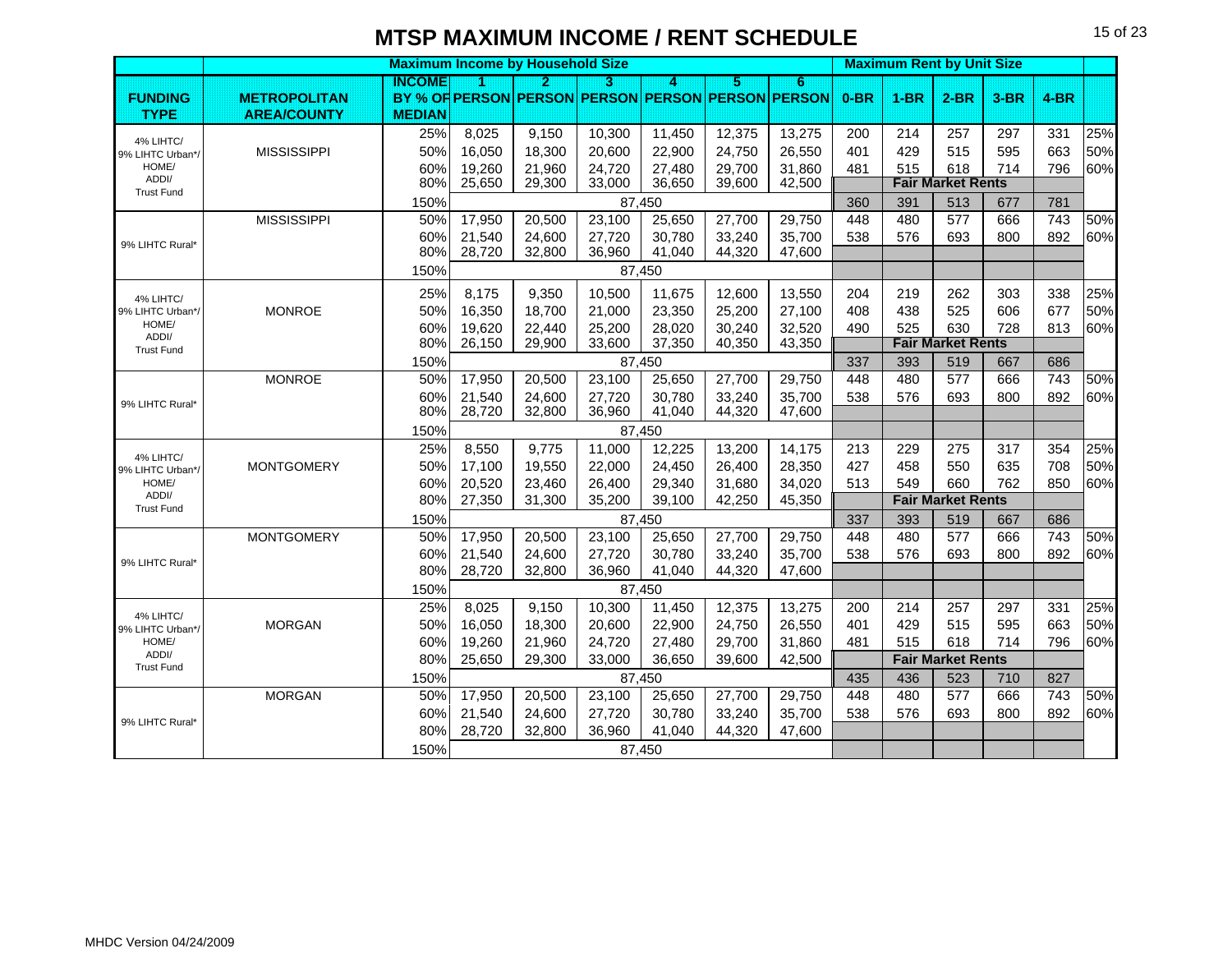|                               |                     | <b>Maximum Income by Household Size</b> |                  |                  |                  |                  |                  |                                                   |            | <b>Maximum Rent by Unit Size</b> |                                 |            |                 |     |
|-------------------------------|---------------------|-----------------------------------------|------------------|------------------|------------------|------------------|------------------|---------------------------------------------------|------------|----------------------------------|---------------------------------|------------|-----------------|-----|
|                               |                     | INCOME                                  | n                | 2                | В                | $\boldsymbol{A}$ | 5                | 6                                                 |            |                                  |                                 |            |                 |     |
| <b>FUNDING</b>                | <b>METROPOLITAN</b> |                                         |                  |                  |                  |                  |                  | BY % OF PERSON PERSON PERSON PERSON PERSON PERSON | $0-BR$     | $1 - BR$                         | $2$ -BR                         | 3-BR       | $4-BR$          |     |
| <b>TYPE</b>                   | <b>AREA/COUNTY</b>  | <b>MEDIAN</b>                           | 8,025            |                  |                  |                  |                  | 13,275                                            |            |                                  |                                 |            |                 | 25% |
| 4% LIHTC/                     | <b>NEW MADRID</b>   | 25%<br>50%                              | 16,050           | 9,150<br>18,300  | 10,300<br>20,600 | 11,450<br>22,900 | 12,375<br>24,750 | 26,550                                            | 200<br>401 | 214<br>429                       | 257<br>515                      | 297<br>595 | 331<br>663      | 50% |
| 9% LIHTC Urban*/<br>HOME/     |                     | 60%                                     | 19,260           | 21,960           | 24,720           | 27,480           | 29,700           | 31,860                                            | 481        | 515                              | 618                             | 714        | 796             | 60% |
| ADDI/                         |                     | 80%                                     | 25,650           | 29,300           | 33,000           | 36,650           | 39,600           | 42,500                                            |            |                                  | <b>Fair Market Rents</b>        |            |                 |     |
| <b>Trust Fund</b>             |                     | 150%                                    |                  |                  |                  | 87,450           |                  |                                                   | 365        | 420                              | 513                             | 684        | 704             |     |
|                               | <b>NEW MADRID</b>   | 50%                                     | 17,950           | 20,500           | 23,100           | 25,650           | 27,700           | 29,750                                            | 448        | 480                              | 577                             | 666        | $\frac{1}{743}$ | 50% |
|                               |                     | 60%                                     | 21,540           | 24,600           | 27,720           | 30,780           | 33,240           | 35,700                                            | 538        | 576                              | 693                             | 800        | 892             | 60% |
| 9% LIHTC Rural*               |                     | 80%                                     | 28,720           | 32,800           | 36,960           | 41,040           | 44,320           | 47,600                                            |            |                                  |                                 |            |                 |     |
|                               |                     | 150%                                    |                  |                  |                  | 87,450           |                  |                                                   |            |                                  |                                 |            |                 |     |
|                               |                     | 25%                                     | 9,425            | 10,750           | 12,100           | 13,450           | 14,525           | 15,600                                            | 235        | 252                              | 302                             | 349        | 390             | 25% |
|                               | <b>NODAWAY</b>      | 50%                                     | 18,850           | 21,500           | 24,200           | 26,900           | 29,050           | 31,200                                            | 471        | 504                              | 605                             | 699        | 780             | 50% |
| All Programs                  |                     | 60%                                     | 22,620           | 25,800           | 29,040           | 32,280           | 34,860           | 37,440                                            | 565        | 605                              | 726                             | 839        | 936             | 60% |
|                               |                     | 80%                                     | 25,650           | 34,400           | 33,000           | 43,050           | 46,500           | 49,900                                            |            |                                  | <b>Fair Market Rents</b>        |            |                 |     |
|                               |                     | 150%                                    |                  |                  |                  | 87,450           |                  |                                                   | 453        | 454                              | 565                             | 676        | 789             |     |
| 4% LIHTC/                     |                     | 25%                                     | 8,025            | 9,150            | 10,300           | 11,450           | 12,375           | 13,275                                            | 200        | 214                              | 257                             | 297        | 331             | 25% |
| 9% LIHTC Urban*/              | <b>OREGON</b>       | 50%                                     | 16,050           | 18,300           | 20,600           | 22,900           | 24,750           | 26,550                                            | 401        | 429                              | 515                             | 595        | 663             | 50% |
| HOME/<br>ADDI/                |                     | 60%                                     | 19,260           | 21,960           | 24,720           | 27,480           | 29,700           | 31,860                                            | 481        | 515                              | 618                             | 714        | 796             | 60% |
| <b>Trust Fund</b>             |                     | 80%                                     | 25,650           | 29,300           | 33,000           | 36,650           | 39,600           | 42,500                                            |            |                                  | <b>Fair Market Rents</b>        |            |                 |     |
|                               |                     | 150%                                    |                  |                  |                  | 87,450           |                  |                                                   | 379        | 425                              | 513                             | 679        | 786             |     |
|                               | OREGON              | 50%                                     | 17,950           | 20,500           | 23,100           | 25,650           | 27,700           | 29,750                                            | 448        | 480                              | 577                             | 666        | 743             | 50% |
| 9% LIHTC Rural*               |                     | 60%<br>80%                              | 21,540<br>28,720 | 24,600<br>32,800 | 27,720<br>36,960 | 30,780<br>41,040 | 33,240<br>44,320 | 35,700<br>47,600                                  | 538        | 576                              | 693                             | 800        | 892             | 60% |
|                               |                     | 150%                                    |                  |                  |                  | 87.450           |                  |                                                   |            |                                  |                                 |            |                 |     |
|                               |                     | 25%                                     | 8,025            | 9,150            | 10,300           | 11,450           | 12,375           | 13,275                                            | 200        | 214                              | 257                             | 297        | 331             | 25% |
| 4% LIHTC/<br>9% LIHTC Urban*/ | <b>OZARK</b>        | 50%                                     | 16,050           | 18,300           | 20,600           | 22,900           | 24,750           | 26,550                                            | 401        | 429                              | 515                             | 595        | 663             | 50% |
| HOME/                         |                     | 60%                                     | 19,260           | 21,960           | 24,720           | 27,480           | 29.700           | 31,860                                            | 481        | 515                              | 618                             | 714        | 796             | 60% |
| ADDI/<br><b>Trust Fund</b>    |                     | 80%                                     | 25,650           | 29,300           | 33,000           | 36,650           | 39,600           | 42,500                                            |            |                                  | <b>Fair Market Rents</b>        |            |                 |     |
|                               |                     | 150%                                    |                  |                  |                  | 87,450           |                  |                                                   | 379        | 425                              | 513                             | 679        | 786             |     |
|                               | <b>OZARK</b>        | 50%                                     | 17,950           | 20,500           | 23,100           | 25,650           | 27,700           | 29,750                                            | 448        | 480                              | 577                             | 666        | 743             | 50% |
| 9% LIHTC Rural*               |                     | 60%                                     | 21,540           | 24.600           | 27,720           | 30.780           | 33.240           | 35,700                                            | 538        | 576                              | 693                             | 800        | 892             | 60% |
|                               |                     | 80%                                     | 28,720           | 32,800           | 36,960           | 41,040           | 44,320           | 47,600                                            |            |                                  |                                 |            |                 |     |
|                               |                     | 150%                                    |                  |                  |                  | 87,450           |                  |                                                   |            |                                  |                                 |            |                 |     |
| 4% LIHTC/                     |                     | 25%                                     | 8,025            | 9,150            | 10,300           | 11,450           | 12,375           | 13,275                                            | 200        | 214                              | 257                             | 297        | 331             | 25% |
| 9% LIHTC Urban*/<br>HOME/     | <b>PEMISCOT</b>     | 50%                                     | 16,050           | 18,300           | 20,600           | 22,900           | 24,750           | 26,550                                            | 401        | 429                              | 515                             | 595        | 663             | 50% |
| ADDI/                         |                     | 60%<br>80%                              | 19,260<br>25,650 | 21,960<br>29,300 | 24,720<br>33,000 | 27,480<br>36,650 | 29,700<br>39,600 | 31,860<br>42,500                                  | 481        | 515                              | 618<br><b>Fair Market Rents</b> | 714        | 796             | 60% |
| <b>Trust Fund</b>             |                     | 150%                                    |                  |                  |                  | 87,450           |                  |                                                   | 334        | 392                              | 513                             | 645        | 664             |     |
|                               | <b>PEMISCOT</b>     | 50%                                     | 17,950           | 20,500           | 23,100           | 25,650           | 27,700           | 29,750                                            | 448        | 480                              | 577                             | 666        | 743             | 50% |
|                               |                     | 60%                                     | 21,540           | 24,600           | 27,720           | 30,780           | 33,240           | 35,700                                            | 538        | 576                              | 693                             | 800        | 892             | 60% |
| 9% LIHTC Rural*               |                     | 80%                                     | 28,720           | 32,800           | 36,960           | 41,040           | 44,320           | 47,600                                            |            |                                  |                                 |            |                 |     |
|                               |                     | 150%                                    |                  |                  |                  | 87,450           |                  |                                                   |            |                                  |                                 |            |                 |     |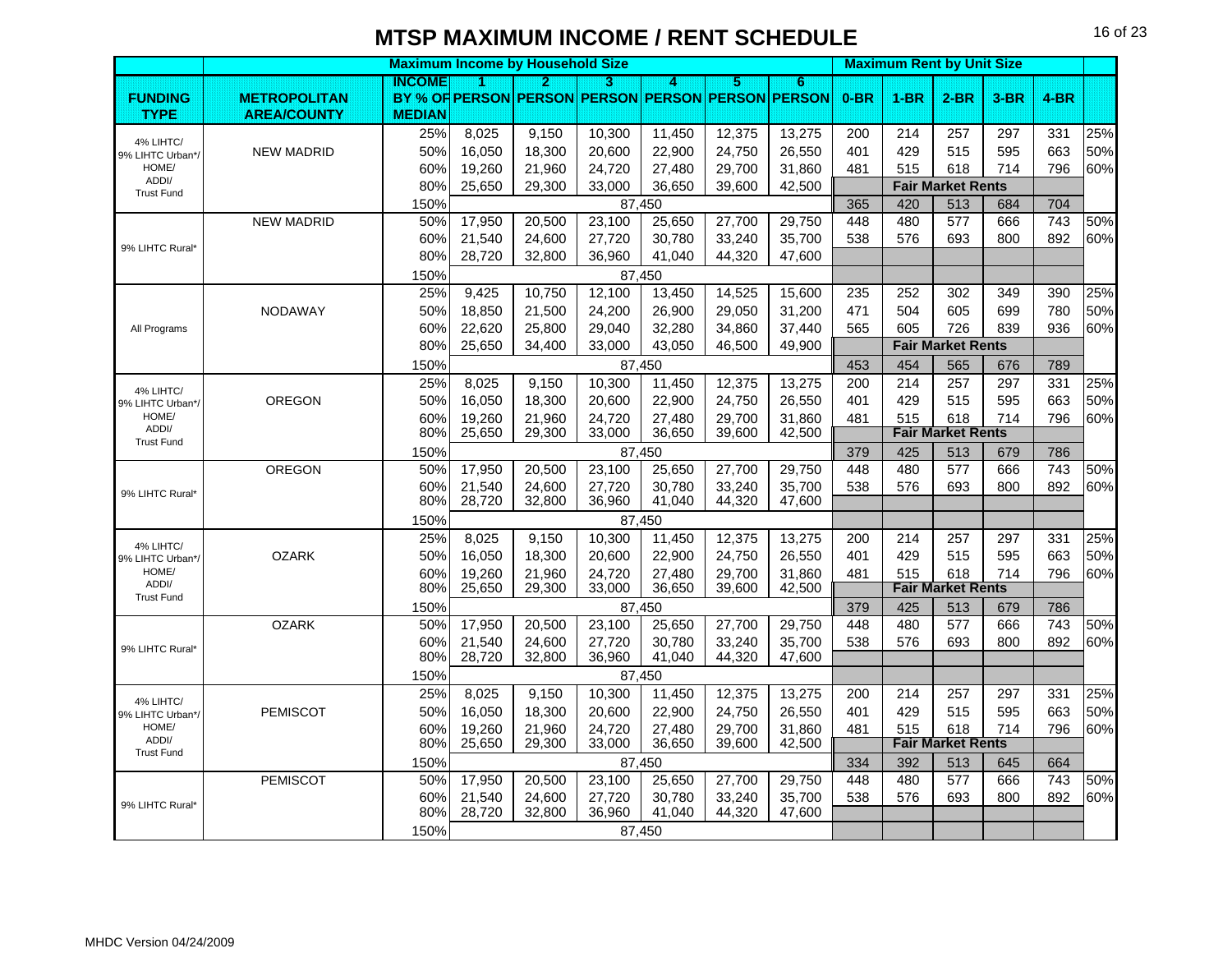|                               |                     |               | <b>Maximum Income by Household Size</b> |        |        |        |        |                                                   |        | <b>Maximum Rent by Unit Size</b> |                          |        |        |     |
|-------------------------------|---------------------|---------------|-----------------------------------------|--------|--------|--------|--------|---------------------------------------------------|--------|----------------------------------|--------------------------|--------|--------|-----|
|                               |                     | INCOME        |                                         | 2.     | B      | 4      | 5.     | 6                                                 |        |                                  |                          |        |        |     |
| <b>FUNDING</b>                | <b>METROPOLITAN</b> |               |                                         |        |        |        |        | BY % OF PERSON PERSON PERSON PERSON PERSON PERSON | $0-BR$ | $1-BR$                           | $2-BR$                   | $3-BR$ | $4-BR$ |     |
| <b>TYPE</b>                   | <b>AREA/COUNTY</b>  | <b>MEDIAN</b> |                                         |        |        |        |        |                                                   |        |                                  |                          |        |        |     |
|                               |                     | 25%           | 9,575                                   | 10,950 | 12,300 | 13,675 | 14,775 | 15,875                                            | 239    | 256                              | 307                      | 355    | 396    | 25% |
|                               | PERRY               | 50%           | 19,150                                  | 21,900 | 24,600 | 27,350 | 29,550 | 31,750                                            | 478    | 513                              | 615                      | 711    | 793    | 50% |
| All Programs                  |                     | 60%           | 22,980                                  | 26,280 | 29,520 | 32,820 | 35,460 | 38,100                                            | 574    | 615                              | 738                      | 853    | 952    | 60% |
|                               |                     | 80%           | 30,650                                  | 35,000 | 39,400 | 43,750 | 47,250 | 50,750                                            |        |                                  | <b>Fair Market Rents</b> |        |        |     |
|                               |                     | 150%          |                                         |        |        | 87,450 |        |                                                   | 381    | 414                              | 543                      | 651    | 955    |     |
| 4% LIHTC/                     |                     | 25%           | 8,500                                   | 9,725  | 10,925 | 12,150 | 13,125 | 14,100                                            | 212    | 227                              | 273                      | 315    | 352    | 25% |
| 9% LIHTC Urban*/              | <b>PETTIS</b>       | 50%           | 17,000                                  | 19,450 | 21,850 | 24,300 | 26,250 | 28,200                                            | 425    | 455                              | 546                      | 631    | 705    | 50% |
| HOME/<br>ADDI/                |                     | 60%           | 20,400                                  | 23,340 | 26,220 | 29,160 | 31,500 | 33,840                                            | 510    | 546                              | 655                      | 758    | 846    | 60% |
| <b>Trust Fund</b>             |                     | 80%           | 27,250                                  | 31,100 | 35,000 | 38,900 | 42,000 | 45,100                                            |        |                                  | <b>Fair Market Rents</b> |        |        |     |
|                               |                     | 150%          |                                         |        |        | 87,450 |        |                                                   | 447    | 448                              | 580                      | 723    | 867    |     |
|                               | <b>PETTIS</b>       | 50%           | 17,950                                  | 20,500 | 23,100 | 25,650 | 27,700 | 29,750                                            | 448    | 480                              | 577                      | 666    | 743    | 50% |
| 9% LIHTC Rural*               |                     | 60%           | 21,540                                  | 24,600 | 27,720 | 30,780 | 33,240 | 35,700                                            | 538    | 576                              | 693                      | 800    | 892    | 60% |
|                               |                     | 80%           | 28,720                                  | 32,800 | 36,960 | 41,040 | 44,320 | 47,600                                            |        |                                  |                          |        |        |     |
|                               |                     | 150%          |                                         |        |        | 87,450 |        |                                                   |        |                                  |                          |        |        |     |
| 4% LIHTC/                     |                     | 25%           | 8,725                                   | 9,975  | 11,225 | 12,475 | 13,475 | 14,475                                            | 218    | 233                              | 280                      | 324    | 361    | 25% |
| 9% LIHTC Urban*/              | <b>PHELPS</b>       | 50%           | 17,450                                  | 19,950 | 22,450 | 24,950 | 26,950 | 28,950                                            | 436    | 467                              | 561                      | 648    | 723    | 50% |
| HOME/                         |                     | 60%           | 20,940                                  | 23,940 | 26,940 | 29,940 | 32,340 | 34,740                                            | 523    | 561                              | 673                      | 778    | 868    | 60% |
| ADDI/<br><b>Trust Fund</b>    |                     | 80%           | 27,950                                  | 31,900 | 35,900 | 39,900 | 43,100 | 46,300                                            |        |                                  | <b>Fair Market Rents</b> |        |        |     |
|                               |                     | 150%          |                                         |        |        | 87,450 |        |                                                   | 380    | 409                              | 513                      | 709    | 874    |     |
|                               | <b>PHELPS</b>       | 50%           | 17,950                                  | 20,500 | 23,100 | 25,650 | 27,700 | 29,750                                            | 448    | 480                              | 577                      | 666    | 743    | 50% |
|                               |                     | 60%           | 21,540                                  | 24,600 | 27,720 | 30,780 | 33,240 | 35,700                                            | 538    | 576                              | 693                      | 800    | 892    | 60% |
| 9% LIHTC Rural*               |                     | 80%           | 28,720                                  | 32,800 | 36,960 | 41,040 | 44,320 | 47,600                                            |        |                                  |                          |        |        |     |
|                               |                     | 150%          |                                         |        |        | 87,450 |        |                                                   |        |                                  |                          |        |        |     |
|                               |                     | 25%           | 8,675                                   | 9,900  | 11,150 | 12,375 | 13,375 | 14,350                                            | 216    | 232                              | 278                      | 321    | 358    | 25% |
| 4% LIHTC/<br>9% LIHTC Urban*/ | PIKE                | 50%           | 17,350                                  | 19,800 | 22,300 | 24,750 | 26,750 | 28,700                                            | 433    | 464                              | 557                      | 643    | 717    | 50% |
| HOME/                         |                     | 60%           | 20,820                                  | 23,760 | 26,760 | 29,700 | 32,100 | 34,440                                            | 520    | 557                              | 669                      | 772    | 861    | 60% |
| ADDI/                         |                     | 80%           | 27,700                                  | 31,700 | 35,650 | 39,600 | 42,750 | 45,950                                            |        |                                  | <b>Fair Market Rents</b> |        |        |     |
| <b>Trust Fund</b>             |                     | 150%          |                                         |        |        | 87,450 |        |                                                   | 333    | 389                              | 513                      | 672    | 734    |     |
|                               | <b>PIKE</b>         | 50%           | 17,950                                  | 20,500 | 23,100 | 25,650 | 27,700 | 29,750                                            | 448    | 480                              | 577                      | 666    | 743    | 50% |
|                               |                     | 60%           | 21,540                                  | 24,600 | 27,720 | 30,780 | 33,240 | 35,700                                            | 538    | 576                              | 693                      | 800    | 892    | 60% |
| 9% LIHTC Rural*               |                     | 80%           | 28,720                                  | 32,800 | 36,960 | 41,040 | 44,320 | 47,600                                            |        |                                  |                          |        |        |     |
|                               |                     | 150%          |                                         |        |        | 87,450 |        |                                                   |        |                                  |                          |        |        |     |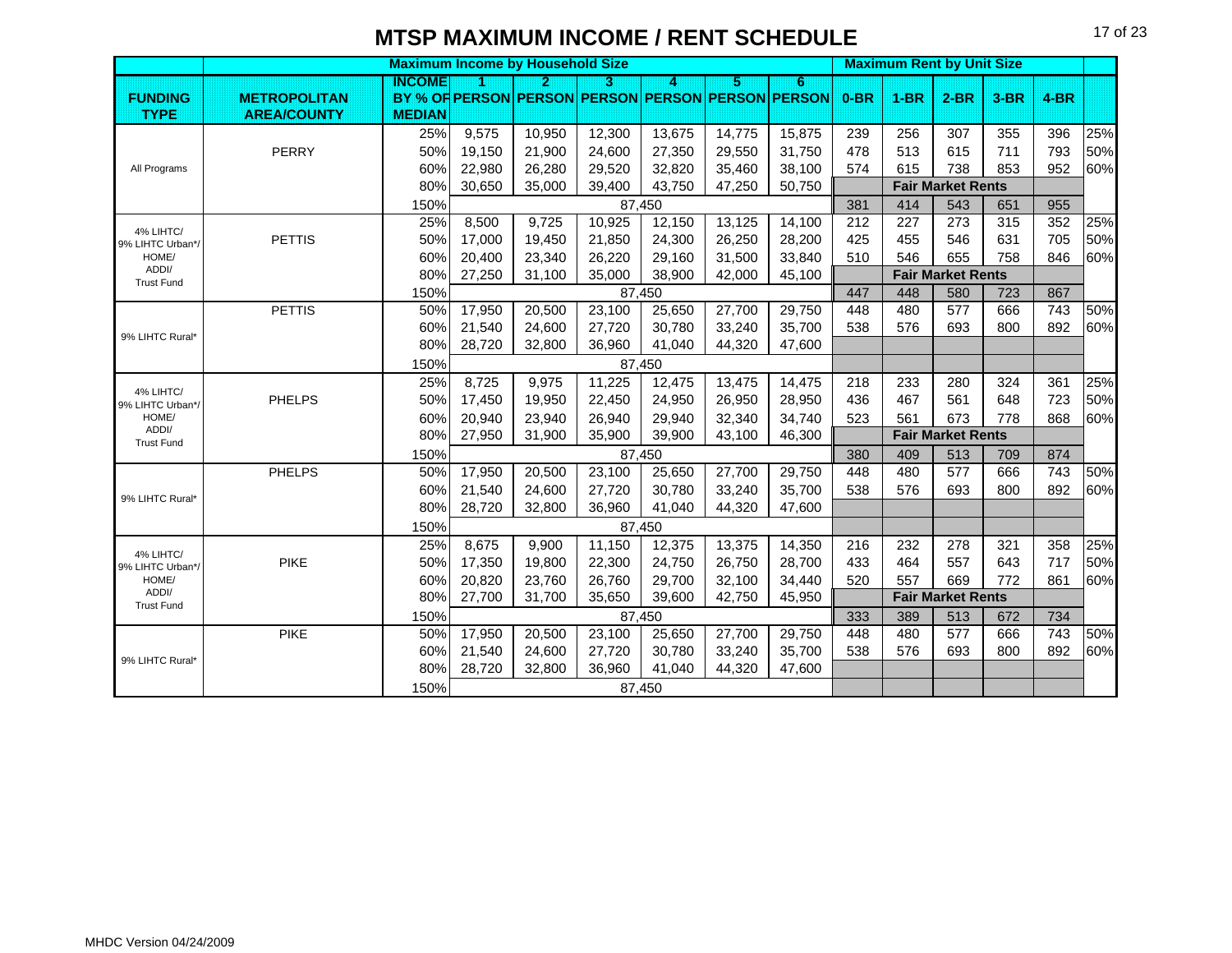|                               |                     |               |                  | <b>Maximum Income by Household Size</b> |                  |                  |                  |                                                   |        | <b>Maximum Rent by Unit Size</b> |                          |        |        |     |
|-------------------------------|---------------------|---------------|------------------|-----------------------------------------|------------------|------------------|------------------|---------------------------------------------------|--------|----------------------------------|--------------------------|--------|--------|-----|
|                               |                     | ING OME       |                  | 2.                                      | B                | Δ                | 5.               | 6                                                 |        |                                  |                          |        |        |     |
| <b>FUNDING</b>                | <b>METROPOLITAN</b> |               |                  |                                         |                  |                  |                  | BY % OF PERSON PERSON PERSON PERSON PERSON PERSON | $0-BR$ | $1-BR$                           | $2-BR$                   | $3-BR$ | $4-BR$ |     |
| <b>TYPE</b>                   | <b>AREA/COUNTY</b>  | <b>MEDIAN</b> |                  |                                         |                  |                  |                  |                                                   |        |                                  |                          |        |        |     |
| 4% LIHTC/                     |                     | 25%           | 8,450            | 9,650                                   | 10,875           | 12,075           | 13,050           | 14,000                                            | 211    | 226                              | 271                      | 314    | 350    | 25% |
| 9% LIHTC Urban*/              | <b>PULASKI</b>      | 50%           | 16,900           | 19,300                                  | 21,750           | 24,150           | 26,100           | 28,000                                            | 422    | 452                              | 543                      | 628    | 700    | 50% |
| HOME/<br>ADDI/                |                     | 60%           | 20,280           | 23,160                                  | 26,100           | 28,980           | 31,320           | 33,600                                            | 507    | 543                              | 652                      | 753    | 840    | 60% |
| <b>Trust Fund</b>             |                     | 80%           | 27,050           | 30,900                                  | 34,800           | 38,650           | 41,750           | 44,850                                            |        |                                  | <b>Fair Market Rents</b> |        |        |     |
|                               |                     | 150%          |                  |                                         |                  | 87,450           |                  |                                                   | 440    | 475                              | 528                      | 767    | 840    |     |
|                               | <b>PULASKI</b>      | 50%           | 17,950           | 20,500                                  | 23,100           | 25,650           | 27,700           | 29,750                                            | 475    | 480                              | 577                      | 666    | 743    | 50% |
| 9% LIHTC Rural*               |                     | 60%<br>80%    | 21,540<br>28,720 | 24,600<br>32,800                        | 27,720<br>36,960 | 30.780<br>41,040 | 33,240<br>44,320 | 35,700<br>47,600                                  | 538    | 576                              | 693                      | 800    | 892    | 60% |
|                               |                     | 150%          |                  |                                         |                  | 87,450           |                  |                                                   |        |                                  |                          |        |        |     |
|                               |                     | 25%           | 8,025            | 9,150                                   | 10,300           | 11,450           | 12,375           | 13,275                                            | 200    | 214                              | 257                      | 297    | 331    | 25% |
| 4% LIHTC/                     | <b>PUTNAM</b>       | 50%           | 16,050           | 18,300                                  |                  | 22,900           | 24,750           | 26,550                                            | 401    | 429                              | 515                      | 595    | 663    | 50% |
| 9% LIHTC Urban*/<br>HOME/     |                     | 60%           | 19,260           | 21,960                                  | 20,600           |                  | 29,700           | 31,860                                            | 481    | 515                              | 618                      | 714    | 796    | 60% |
| ADDI/                         |                     | 80%           | 25,650           | 29,300                                  | 24,720<br>33,000 | 27,480<br>36,650 | 39,600           | 42,500                                            |        |                                  | <b>Fair Market Rents</b> |        |        |     |
| <b>Trust Fund</b>             |                     | 150%          |                  |                                         |                  | 87,450           |                  |                                                   | 378    | 389                              | 513                      | 635    | 748    |     |
|                               | <b>PUTNAM</b>       | 50%           | 17,950           | 20,500                                  | 23,100           | 25,650           | 27,700           | 29,750                                            | 448    | 480                              | 577                      | 666    | 743    | 50% |
|                               |                     | 60%           | 21,540           | 24,600                                  | 27,720           | 30,780           | 33,240           | 35,700                                            | 538    | 576                              | 693                      | 800    | 892    | 60% |
| 9% LIHTC Rural*               |                     | 80%           | 28,720           | 32,800                                  | 36,960           | 41,040           | 44,320           | 47,600                                            |        |                                  |                          |        |        |     |
|                               |                     | 150%          |                  |                                         |                  | 87,450           |                  |                                                   |        |                                  |                          |        |        |     |
|                               |                     | 25%           | 9,450            | 10,800                                  | 12,150           | 13,500           | 14,575           | 15,650                                            | 236    | 253                              | 303                      | 350    | 391    | 25% |
|                               | <b>RALLS</b>        | 50%           | 18,900           | 21,600                                  | 24,300           | 27,000           | 29,150           | 31,300                                            | 472    | 506                              | 607                      | 701    | 782    | 50% |
| All Programs                  |                     | 60%           | 22,680           | 25,920                                  | 29,160           | 32,400           | 34,980           | 37,560                                            | 567    | 607                              | 729                      | 842    | 939    | 60% |
|                               |                     | 80%           | 30,250           | 34,550                                  | 38,900           | 43,200           | 46,650           | 50,100                                            |        |                                  | <b>Fair Market Rents</b> |        |        |     |
|                               |                     | 150%          |                  |                                         |                  | 87,450           |                  |                                                   | 337    | 393                              | 519                      | 667    | 686    |     |
|                               |                     | 25%           | 8,500            | 9,725                                   | 10,925           | 12,150           | 13,125           | 14,100                                            | 212    | 227                              | 273                      | 315    | 352    | 25% |
| 4% LIHTC/<br>9% LIHTC Urban*/ | <b>RANDOLPH</b>     | 50%           | 17,000           | 19,450                                  | 21,850           | 24,300           | 26,250           | 28,200                                            | 425    | 455                              | 546                      | 631    | 705    | 50% |
| HOME/                         |                     | 60%           | 20,400           | 23,340                                  | 26,220           | 29,160           | 31,500           | 33,840                                            | 510    | 546                              | 655                      | 758    | 846    | 60% |
| ADDI/<br><b>Trust Fund</b>    |                     | 80%           | 27,250           | 31,100                                  | 35,000           | 38,900           | 42,000           | 45,100                                            |        |                                  | <b>Fair Market Rents</b> |        |        |     |
|                               |                     | 150%          |                  |                                         |                  | 87.450           |                  |                                                   | 346    | 406                              | 532                      | 675    | 694    |     |
|                               | <b>RANDOLPH</b>     | 50%           | 17,950           | 20,500                                  | 23,100           | 25,650           | 27,700           | 29,750                                            | 448    | 480                              | 577                      | 666    | 743    | 50% |
|                               |                     | 60%           | 21,540           | 24,600                                  | 27,720           | 30,780           | 33,240           | 35,700                                            | 538    | 576                              | 693                      | 800    | 892    | 60% |
| 9% LIHTC Rural*               |                     | 80%           | 28,720           | 32,800                                  | 36,960           | 41,040           | 44,320           | 47,600                                            |        |                                  |                          |        |        |     |
|                               |                     | 150%          |                  |                                         |                  | 87,450           |                  |                                                   |        |                                  |                          |        |        |     |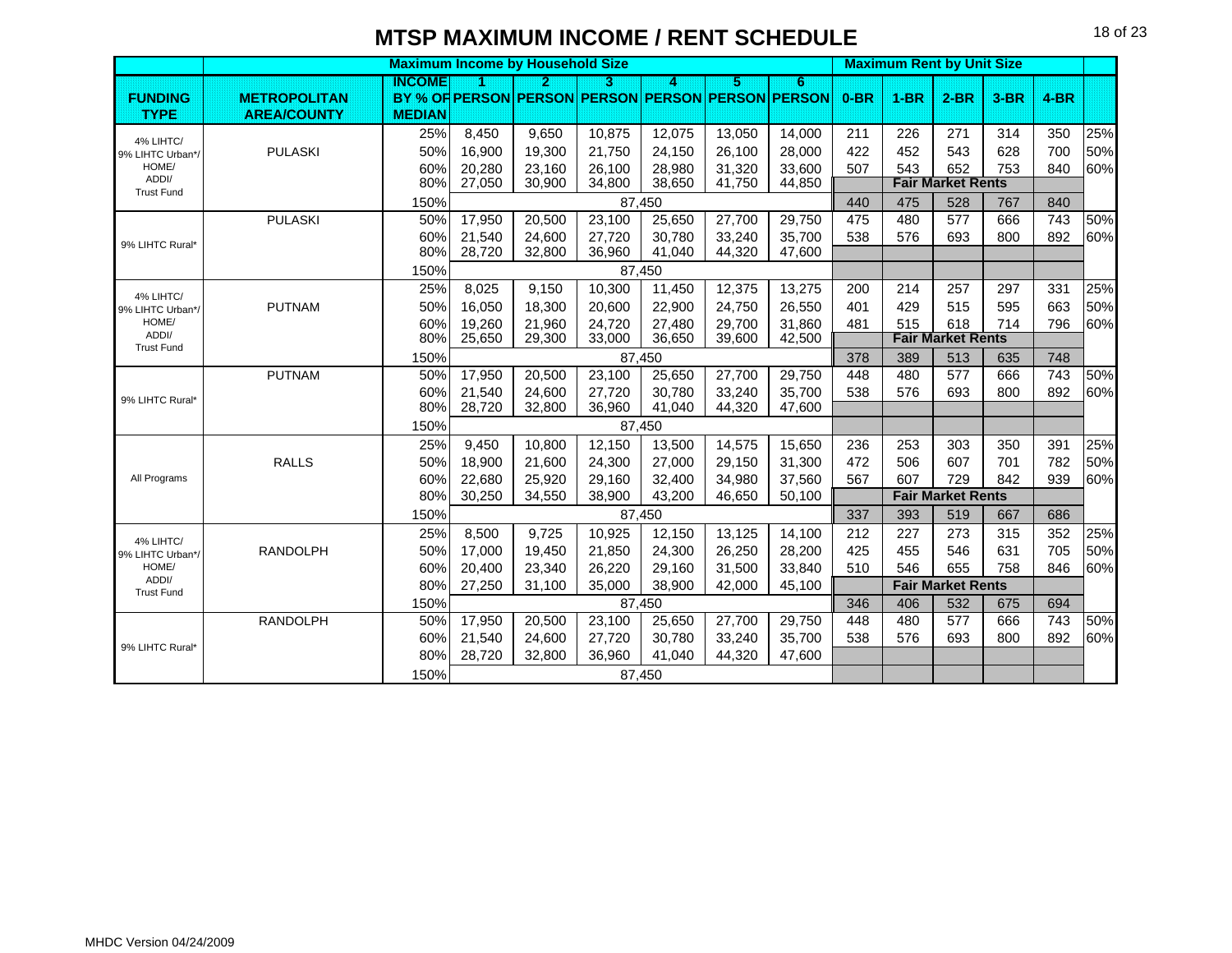|                               |                     |               | <b>Maximum Income by Household Size</b> |        |        |        |        |                                                   |        | <b>Maximum Rent by Unit Size</b> |                          |        |        |     |
|-------------------------------|---------------------|---------------|-----------------------------------------|--------|--------|--------|--------|---------------------------------------------------|--------|----------------------------------|--------------------------|--------|--------|-----|
|                               |                     | INGOME        |                                         | D      | з      | л      | Б      | 6                                                 |        |                                  |                          |        |        |     |
| <b>FUNDING</b>                | <b>METROPOLITAN</b> |               |                                         |        |        |        |        | BY % OF PERSON PERSON PERSON PERSON PERSON PERSON | $0-BR$ | $1-BR$                           | $2-BR$                   | $3-BR$ | $4-BR$ |     |
| <b>TYPE</b>                   | <b>AREA/COUNTY</b>  | <b>MEDIAN</b> |                                         |        |        |        |        |                                                   |        |                                  |                          |        |        |     |
| 4% LIHTC/                     |                     | 25%           | 8,025                                   | 9,150  | 10,300 | 11,450 | 12,375 | 13,275                                            | 200    | 214                              | 257                      | 297    | 331    | 25% |
| 9% LIHTC Urban*/              | <b>REYNOLDS</b>     | 50%           | 16,050                                  | 18,300 | 20,600 | 22,900 | 24,750 | 26,550                                            | 401    | 429                              | 515                      | 595    | 663    | 50% |
| HOME/                         |                     | 60%           | 19,260                                  | 21,960 | 24,720 | 27,480 | 29,700 | 31,860                                            | 481    | 515                              | 618                      | 714    | 796    | 60% |
| ADDI/<br><b>Trust Fund</b>    |                     | 80%           | 25,650                                  | 29,300 | 33,000 | 36,650 | 39,600 | 42,500                                            |        |                                  | <b>Fair Market Rents</b> |        |        |     |
|                               |                     | 150%          |                                         |        |        | 87,450 |        |                                                   | 425    | 426                              | 513                      | 713    | 766    |     |
|                               | <b>REYNOLDS</b>     | 50%           | 17,950                                  | 20,500 | 23,100 | 25,650 | 27,700 | 29,750                                            | 448    | 480                              | 577                      | 666    | 743    | 50% |
| 9% LIHTC Rural*               |                     | 60%           | 21,540                                  | 24,600 | 27,720 | 30,780 | 33,240 | 35,700                                            | 538    | 576                              | 693                      | 800    | 892    | 60% |
|                               |                     | 80%           | 28,720                                  | 32,800 | 36,960 | 41,040 | 44,320 | 47,600                                            |        |                                  |                          |        |        |     |
|                               |                     | 150%          |                                         |        |        | 87,450 |        |                                                   |        |                                  |                          |        |        |     |
|                               |                     | 25%           | 8,025                                   | 9,150  | 10,300 | 11,450 | 12,375 | 13,275                                            | 200    | 214                              | 257                      | 297    | 331    | 25% |
| 4% LIHTC/<br>9% LIHTC Urban*/ | <b>RIPLEY</b>       | 50%           | 16,050                                  | 18,300 | 20,600 | 22,900 | 24,750 | 26,550                                            | 401    | 429                              | 515                      | 595    | 663    | 50% |
| HOME/                         |                     | 60%           | 19,260                                  | 21,960 | 24,720 | 27,480 | 29,700 | 31,860                                            | 481    | 515                              | 618                      | 714    | 796    | 60% |
| ADDI/<br><b>Trust Fund</b>    |                     | 80%           | 25,650                                  | 29,300 | 33,000 | 36,650 | 39,600 | 42,500                                            |        |                                  | <b>Fair Market Rents</b> |        |        |     |
|                               |                     | 150%          |                                         |        |        | 87,450 |        |                                                   | 425    | 426                              | 513                      | 713    | 766    |     |
|                               | <b>RIPLEY</b>       | 50%           | 17,950                                  | 20,500 | 23,100 | 25,650 | 27,700 | 29,750                                            | 448    | 480                              | 577                      | 666    | 743    | 50% |
|                               |                     | 60%           | 21,540                                  | 24,600 | 27,720 | 30,780 | 33,240 | 35,700                                            | 538    | 576                              | 693                      | 800    | 892    | 60% |
| 9% LIHTC Rural*               |                     | 80%           | 28,720                                  | 32,800 | 36,960 | 41,040 | 44,320 | 47,600                                            |        |                                  |                          |        |        |     |
|                               |                     | 150%          |                                         |        |        | 87,450 |        |                                                   |        |                                  |                          |        |        |     |
| 4% LIHTC/                     |                     | 25%           | 8,600                                   | 9,850  | 11,075 | 12,300 | 13,275 | 14,275                                            | 215    | 230                              | 276                      | 319    | 356    | 25% |
| 9% LIHTC Urban*/              | SALINE              | 50%           | 17,200                                  | 19,700 | 22,150 | 24,600 | 26,550 | 28,550                                            | 430    | 461                              | 553                      | 639    | 713    | 50% |
| HOME/                         |                     | 60%           | 20,640                                  | 23.640 | 26,580 | 29,520 | 31.860 | 34,260                                            | 516    | 553                              | 664                      | 767    | 856    | 60% |
| ADDI/<br><b>Trust Fund</b>    |                     | 80%           | 27,550                                  | 31,500 | 35,400 | 39,350 | 42,500 | 45,650                                            |        |                                  | <b>Fair Market Rents</b> |        |        |     |
|                               |                     | 150%          |                                         |        |        | 87,450 |        |                                                   | 340    | 398                              | 524                      | 680    | 798    |     |
|                               | SALINE              | 50%           | 17,950                                  | 20,500 | 23,100 | 25,650 | 27,700 | 29,750                                            | 448    | 480                              | 577                      | 666    | 743    | 50% |
| 9% LIHTC Rural*               |                     | 60%           | 21,540                                  | 24,600 | 27,720 | 30.780 | 33.240 | 35,700                                            | 538    | 576                              | 693                      | 800    | 892    | 60% |
|                               |                     | 80%           | 28,720                                  | 32.800 | 36,960 | 41,040 | 44,320 | 47.600                                            |        |                                  |                          |        |        |     |
|                               |                     | 150%          |                                         |        |        | 87,450 |        |                                                   |        |                                  |                          |        |        |     |
| 4% LIHTC/                     |                     | 25%           | 8,025                                   | 9,150  | 10,300 | 11,450 | 12,375 | 13,275                                            | 200    | 214                              | 257                      | 297    | 331    | 25% |
| 9% LIHTC Urban*/              | <b>SCHUYLER</b>     | 50%           | 16,050                                  | 18,300 | 20,600 | 22,900 | 24,750 | 26,550                                            | 401    | 429                              | 515                      | 595    | 663    | 50% |
| HOME/<br>ADDI/                |                     | 60%           | 19,260                                  | 21,960 | 24,720 | 27,480 | 29,700 | 31,860                                            | 481    | 515                              | 618                      | 714    | 796    | 60% |
| <b>Trust Fund</b>             |                     | 80%           | 25,650                                  | 29,300 | 33,000 | 36,650 | 39,600 | 42,500                                            |        |                                  | <b>Fair Market Rents</b> |        |        |     |
|                               |                     | 150%          |                                         |        |        | 87.450 |        |                                                   | 378    | 389                              | 513                      | 635    | 748    |     |
|                               | <b>SCHUYLER</b>     | 50%           | 17,950                                  | 20,500 | 23,100 | 25,650 | 27,700 | 29,750                                            | 448    | 480                              | 577                      | 666    | 743    | 50% |
| 9% LIHTC Rural*               |                     | 60%           | 21,540                                  | 24,600 | 27,720 | 30,780 | 33,240 | 35,700                                            | 538    | 576                              | 693                      | 800    | 892    | 60% |
|                               |                     | 80%           | 28,720                                  | 32,800 | 36,960 | 41,040 | 44,320 | 47,600                                            |        |                                  |                          |        |        |     |
|                               |                     | 150%          |                                         |        |        | 87,450 |        |                                                   |        |                                  |                          |        |        |     |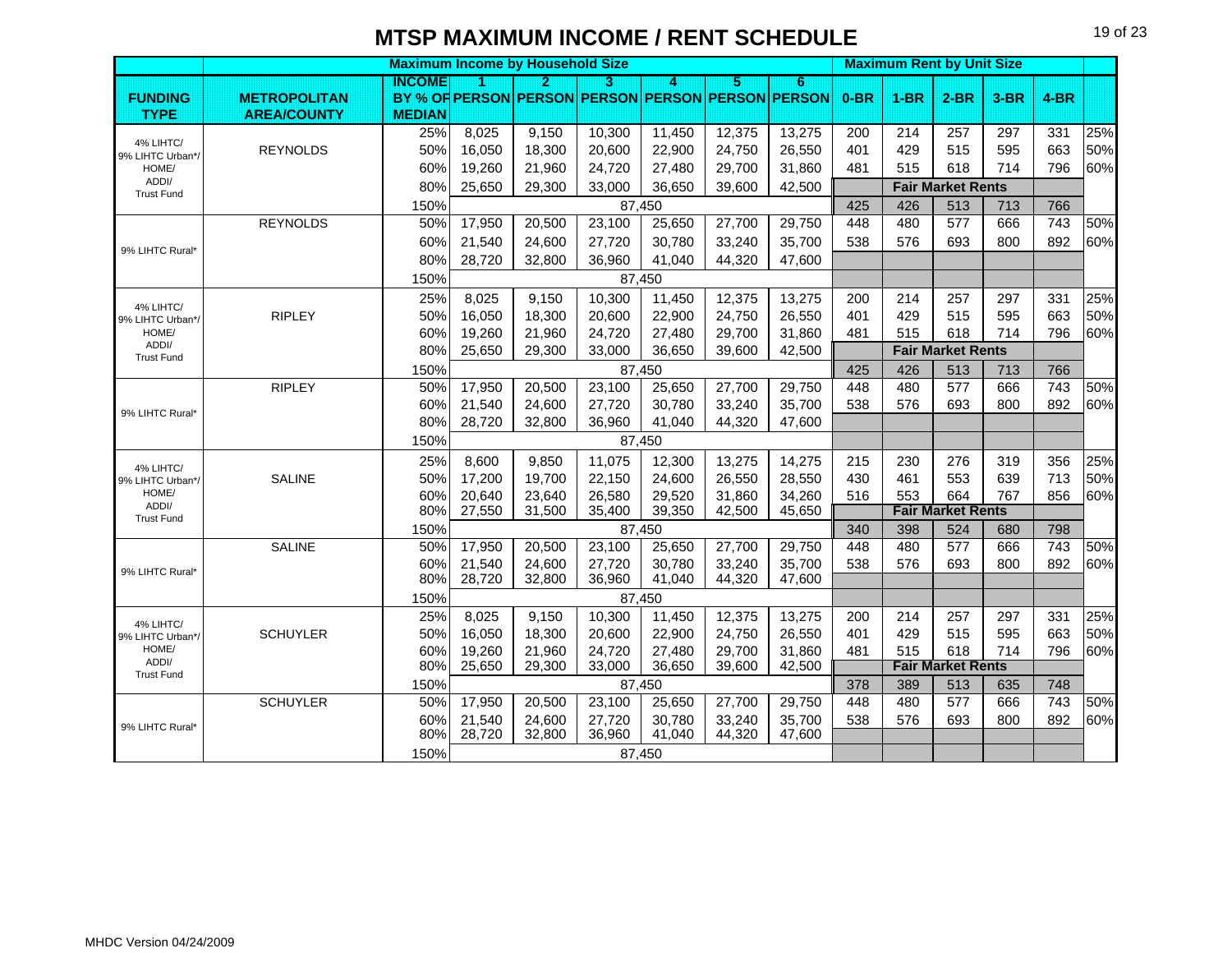|                               |                     |               |                  | <b>Maximum Income by Household Size</b> |                  |                  |                  |                                                   |            | <b>Maximum Rent by Unit Size</b> |                          |            |            |            |
|-------------------------------|---------------------|---------------|------------------|-----------------------------------------|------------------|------------------|------------------|---------------------------------------------------|------------|----------------------------------|--------------------------|------------|------------|------------|
|                               |                     | <b>INCOME</b> | и                | И                                       | з                | Δ                | 5                | 6.                                                |            |                                  |                          |            |            |            |
| <b>FUNDING</b>                | <b>METROPOLITAN</b> |               |                  |                                         |                  |                  |                  | BY % OF PERSON PERSON PERSON PERSON PERSON PERSON | $0-BR$     | $1-BR$                           | $2-BR$                   | $3-BR$     | $4-BR$     |            |
| <b>TYPE</b>                   | <b>AREA/COUNTY</b>  | <b>MEDIAN</b> |                  |                                         |                  |                  |                  |                                                   |            |                                  |                          |            |            |            |
| 4% LIHTC/                     |                     | 25%           | 8,025            | 9,150                                   | 10,300           | 11,450           | 12,375           | 13,275                                            | 200        | 214                              | 257                      | 297        | 331        | 25%        |
| 9% LIHTC Urban*/              | <b>SCOTLAND</b>     | 50%           | 16,050           | 18,300                                  | 20,600           | 22,900           | 24,750           | 26,550                                            | 401        | 429                              | 515                      | 595        | 663        | 50%        |
| HOME/                         |                     | 60%           | 19,260           | 21,960                                  | 24,720           | 27,480           | 29,700           | 31,860                                            | 481        | 515                              | 618                      | 714        | 796        | 60%        |
| ADDI/<br><b>Trust Fund</b>    |                     | 80%           | 25,650           | 29,300                                  | 33,000           | 36,650           | 39,600           | 42,500                                            |            |                                  | <b>Fair Market Rents</b> |            |            |            |
|                               |                     | 150%          |                  |                                         |                  | 87,450           |                  |                                                   | 378        | 389                              | 513                      | 635        | 748        |            |
|                               | <b>SCOTLAND</b>     | 50%           | 17,950           | 20,500                                  | 23,100           | 25,650           | 27,700           | 29,750                                            | 448        | 480                              | 577                      | 666        | 743        | 50%        |
|                               |                     | 60%           | 21,540           | 24,600                                  | 27,720           | 30,780           | 33,240           | 35,700                                            | 538        | 576                              | 693                      | 800        | 892        | 60%        |
| 9% LIHTC Rural*               |                     | 80%           | 28,720           | 32,800                                  | 36,960           | 41,040           | 44,320           | 47,600                                            |            |                                  |                          |            |            |            |
|                               |                     | 150%          |                  |                                         |                  | 87,450           |                  |                                                   |            |                                  |                          |            |            |            |
|                               |                     | 25%           | 8,400            | 9,600                                   | 10,800           | 12,000           | 12,950           | 13,925                                            | 210        | 225                              | 270                      | 311        | 348        | 25%        |
| 4% LIHTC/<br>9% LIHTC Urban*/ | <b>SCOTT</b>        | 50%           | 16,800           | 19,200                                  | 21,600           | 24,000           | 25,900           | 27,850                                            | 420        | 450                              | 540                      | 623        | 696        | 50%        |
| HOME/                         |                     | 60%           | 20,160           | 23,040                                  | 25,920           | 28,800           | 31,080           | 33,420                                            | 504        | 540                              | 648                      | 748        | 835        | 60%        |
| ADDI/<br><b>Trust Fund</b>    |                     | 80%           | 26,900           | 30,700                                  | 34,550           | 38,400           | 41,450           | 44,550                                            |            |                                  | <b>Fair Market Rents</b> |            |            |            |
|                               |                     | 150%          |                  |                                         |                  | 87,450           |                  |                                                   | 425        | 426                              | 533                      | 665        | 786        |            |
|                               | <b>SCOTT</b>        | 50%           | 17,950           | 20,500                                  | 23,100           | 25,650           | 27,700           | 29,750                                            | 448        | 480                              | 577                      | 666        | 743        | 50%        |
| 9% LIHTC Rural*               |                     | 60%           | 21,540           | 24,600                                  | 27,720           | 30,780           | 33,240           | 35,700                                            | 538        | 576                              | 693                      | 800        | 892        | 60%        |
|                               |                     | 80%           | 28,720           | 32,800                                  | 36,960           | 41,040           | 44,320           | 47,600                                            |            |                                  |                          |            |            |            |
|                               |                     | 150%          |                  |                                         |                  | 87.450           |                  |                                                   |            |                                  |                          |            |            |            |
| 4% LIHTC/                     |                     | 25%           | 8,025            | 9,150                                   | 10,300           | 11,450           | 12,375           | 13,275                                            | 200        | 214                              | 257                      | 297        | 331        | 25%        |
| 9% LIHTC Urban*/              | SHANNON             | 50%           | 16,050           | 18,300                                  | 20,600           | 22,900           | 24,750           | 26,550                                            | 401        | 429                              | 515                      | 595        | 663        | 50%        |
| HOME/                         |                     | 60%           | 19,260           | 21,960                                  | 24,720           | 27,480           | 29,700           | 31,860                                            | 481        | 515                              | 618                      | 714        | 796        | 60%        |
| ADDI/<br><b>Trust Fund</b>    |                     | 80%           | 25,650           | 29,300                                  | 33,000           | 36,650           | 39,600           | 42,500                                            |            |                                  | <b>Fair Market Rents</b> |            |            |            |
|                               |                     | 150%          |                  |                                         |                  | 87,450           |                  |                                                   | 379        | 425                              | 513                      | 679        | 786        |            |
|                               | <b>SHANNON</b>      | 50%           | 17,950           | 20,500                                  | 23,100           | 25,650           | 27,700           | 29,750                                            | 448        | 480                              | 577                      | 666        | 743        | 50%        |
| 9% LIHTC Rural*               |                     | 60%<br>80%    | 21,540<br>28,720 | 24,600                                  | 27,720<br>36,960 | 30,780           | 33,240           | 35,700                                            | 538        | 576                              | 693                      | 800        | 892        | 60%        |
|                               |                     |               |                  | 32,800                                  |                  | 41,040           | 44,320           | 47,600                                            |            |                                  |                          |            |            |            |
|                               |                     | 150%          |                  |                                         |                  | 87,450           |                  |                                                   |            |                                  |                          |            |            |            |
| 4% LIHTC/                     |                     | 25%<br>50%    | 8,025            | 9,150                                   | 10,300           | 11,450           | 12,375           | 13,275                                            | 200        | 214                              | 257                      | 297        | 331        | 25%<br>50% |
| 9% LIHTC Urban*/<br>HOME/     | SHELBY              | 60%           | 16,050<br>19,260 | 18,300<br>21,960                        | 20,600<br>24,720 | 22,900<br>27,480 | 24,750<br>29,700 | 26,550<br>31,860                                  | 401<br>481 | 429<br>515                       | 515<br>618               | 595<br>714 | 663<br>796 | 60%        |
| ADDI/                         |                     | 80%           | 25,650           | 29,300                                  | 33,000           | 36,650           | 39,600           | 42,500                                            |            |                                  | <b>Fair Market Rents</b> |            |            |            |
| <b>Trust Fund</b>             |                     | 150%          |                  |                                         |                  | 87,450           |                  |                                                   | 378        | 389                              | 513                      | 635        | 748        |            |
|                               | <b>SHELBY</b>       | 50%           | 17,950           | 20,500                                  | 23,100           | 25,650           | 27,700           | 29,750                                            | 448        | 480                              | $\overline{577}$         | 666        | 743        | 50%        |
|                               |                     | 60%           | 21,540           | 24,600                                  | 27,720           | 30,780           | 33,240           | 35,700                                            | 538        | 576                              | 693                      | 800        | 892        | 60%        |
| 9% LIHTC Rural*               |                     | 80%           | 28,720           | 32,800                                  | 36,960           | 41,040           | 44,320           | 47,600                                            |            |                                  |                          |            |            |            |
|                               |                     | 150%          |                  |                                         |                  | 87,450           |                  |                                                   |            |                                  |                          |            |            |            |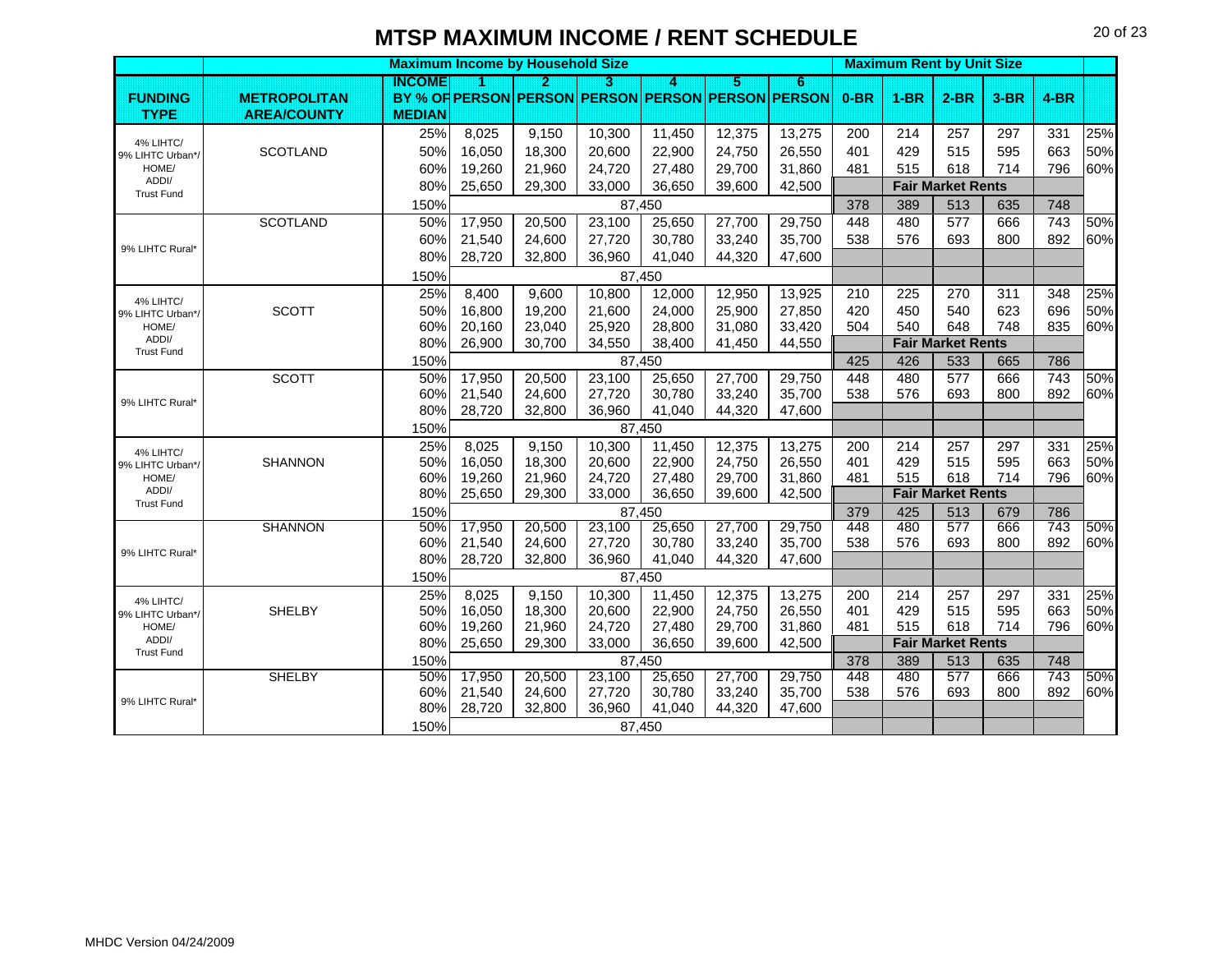|                               |                     | <b>Maximum Income by Household Size</b> |        |        |        |        |        |                                                   |        | <b>Maximum Rent by Unit Size</b> |                          |        |        |     |
|-------------------------------|---------------------|-----------------------------------------|--------|--------|--------|--------|--------|---------------------------------------------------|--------|----------------------------------|--------------------------|--------|--------|-----|
|                               |                     | INGOME                                  | П      | 2.     | 3      | A      | 5      | 6                                                 |        |                                  |                          |        |        |     |
| <b>FUNDING</b>                | <b>METROPOLITAN</b> |                                         |        |        |        |        |        | BY % OF PERSON PERSON PERSON PERSON PERSON PERSON | $0-BR$ | $1-BR$                           | $2-BR$                   | $3-BR$ | $4-BR$ |     |
| <b>TYPE</b>                   | <b>AREA/COUNTY</b>  | <b>MEDIAN</b>                           |        |        |        |        |        |                                                   |        |                                  |                          |        |        |     |
| 4% LIHTC/                     |                     | 25%                                     | 8,025  | 9,150  | 10,300 | 11,450 | 12,375 | 13,275                                            | 200    | 214                              | 257                      | 297    | 331    | 25% |
| 9% LIHTC Urban*/              | <b>ST. CLAIR</b>    | 50%                                     | 16,050 | 18,300 | 20,600 | 22,900 | 24,750 | 26,550                                            | 401    | 429                              | 515                      | 595    | 663    | 50% |
| HOME/                         |                     | 60%                                     | 19,260 | 21,960 | 24,720 | 27,480 | 29,700 | 31,860                                            | 481    | 515                              | 618                      | 714    | 796    | 60% |
| ADDI/<br><b>Trust Fund</b>    |                     | 80%                                     | 25,650 | 29,300 | 33,000 | 36.650 | 39,600 | 42,500                                            |        |                                  | <b>Fair Market Rents</b> |        |        |     |
|                               |                     | 150%                                    |        |        |        | 87.450 |        |                                                   | 333    | 397                              | 513                      | 712    | 738    |     |
|                               | <b>ST. CLAIR</b>    | 50%                                     | 17,950 | 20,500 | 23,100 | 25,650 | 27,700 | 29,750                                            | 448    | 480                              | 577                      | 666    | 743    | 50% |
|                               |                     | 60%                                     | 21,540 | 24.600 | 27,720 | 30.780 | 33,240 | 35.700                                            | 538    | 576                              | 693                      | 800    | 892    | 60% |
| 9% LIHTC Rural*               |                     | 80%                                     | 28,720 | 32,800 | 36,960 | 41,040 | 44,320 | 47.600                                            |        |                                  |                          |        |        |     |
|                               |                     | 150%                                    |        |        |        | 87,450 |        |                                                   |        |                                  |                          |        |        |     |
|                               |                     | 25%                                     | 8,300  | 9,475  | 10,675 | 11,850 | 12,800 | 13,750                                            | 207    | 222                              | 266                      | 308    | 343    | 25% |
| 4% LIHTC/<br>9% LIHTC Urban*/ | <b>ST. FRANCOIS</b> | 50%                                     | 16,600 | 18,950 | 21,350 | 23,700 | 25,600 | 27,500                                            | 415    | 444                              | 533                      | 616    | 687    | 50% |
| HOME/                         |                     | 60%                                     | 19,920 | 22.740 | 25,620 | 28,440 | 30.720 | 33,000                                            | 498    | 533                              | 640                      | 739    | 825    | 60% |
| ADDI/                         |                     | 80%                                     | 26,550 | 30,300 | 34,100 | 37,900 | 40,950 | 43,950                                            |        |                                  | <b>Fair Market Rents</b> |        |        |     |
| <b>Trust Fund</b>             |                     | 150%                                    |        |        |        | 87,450 |        |                                                   | 443    | 446                              | 536                      | 748    | 779    |     |
|                               | <b>ST. FRANCOIS</b> | 50%                                     | 17,950 | 20,500 | 23,100 | 25,650 | 27,700 | 29,750                                            | 448    | 480                              | 577                      | 666    | 743    | 50% |
|                               |                     | 60%                                     | 21,540 | 24,600 | 27,720 | 30,780 | 33,240 | 35,700                                            | 538    | 576                              | 693                      | 800    | 892    | 60% |
| 9% LIHTC Rural*               |                     | 80%                                     | 28,720 | 32,800 | 36,960 | 41,040 | 44,320 | 47,600                                            |        |                                  |                          |        |        |     |
|                               |                     | 150%                                    |        |        |        | 87,450 |        |                                                   |        |                                  |                          |        |        |     |
|                               |                     | 25%                                     | 9,850  | 11,250 | 12,675 | 14,075 | 15,200 | 16,325                                            | 246    | 263                              | 316                      | 365    | 408    | 25% |
|                               | STE. GENEVIEVE      | 50%                                     | 19,700 | 22,500 | 25,350 | 28,150 | 30,400 | 32,650                                            | 492    | 527                              | 633                      | 731    | 816    | 50% |
| All Programs                  |                     | 60%                                     | 23,640 | 27,000 | 30,420 | 33.780 | 36.480 | 39,180                                            | 591    | 633                              | 760                      | 878    | 979    | 60% |
|                               |                     | 80%                                     | 31,550 | 36,050 | 40,550 | 45,050 | 48,650 | 52,250                                            |        |                                  | <b>Fair Market Rents</b> |        |        |     |
|                               |                     | 150%                                    |        |        |        | 87,450 |        |                                                   | 375    | 422                              | 554                      | 708    | 819    |     |
| 4% LIHTC/                     |                     | 25%                                     | 8,025  | 9,150  | 10,300 | 11,450 | 12,375 | 13,275                                            | 200    | 214                              | 257                      | 297    | 331    | 25% |
| 9% LIHTC Urban*/              | <b>STODDARD</b>     | 50%                                     | 16,050 | 18,300 | 20,600 | 22,900 | 24,750 | 26,550                                            | 401    | 429                              | 515                      | 595    | 663    | 50% |
| HOME/                         |                     | 60%                                     | 19,260 | 21,960 | 24,720 | 27,480 | 29,700 | 31,860                                            | 481    | 515                              | 618                      | 714    | 796    | 60% |
| ADDI/<br><b>Trust Fund</b>    |                     | 80%                                     | 25,650 | 29,300 | 33,000 | 36,650 | 39,600 | 42,500                                            |        |                                  | <b>Fair Market Rents</b> |        |        |     |
|                               |                     | 150%                                    |        |        |        | 87.450 |        |                                                   | 398    | 413                              | 513                      | 699    | 756    |     |
|                               | <b>STODDARD</b>     | 50%                                     | 17,950 | 20,500 | 23,100 | 25,650 | 27,700 | 29,750                                            | 448    | 480                              | 577                      | 666    | 743    | 50% |
| 9% LIHTC Rural*               |                     | 60%                                     | 21,540 | 24,600 | 27,720 | 30.780 | 33,240 | 35,700                                            | 538    | 576                              | 693                      | 800    | 892    | 60% |
|                               |                     | 80%                                     | 28,720 | 32,800 | 36,960 | 41,040 | 44,320 | 47,600                                            |        |                                  |                          |        |        |     |
|                               |                     | 150%                                    |        |        |        | 87,450 |        |                                                   |        |                                  |                          |        |        |     |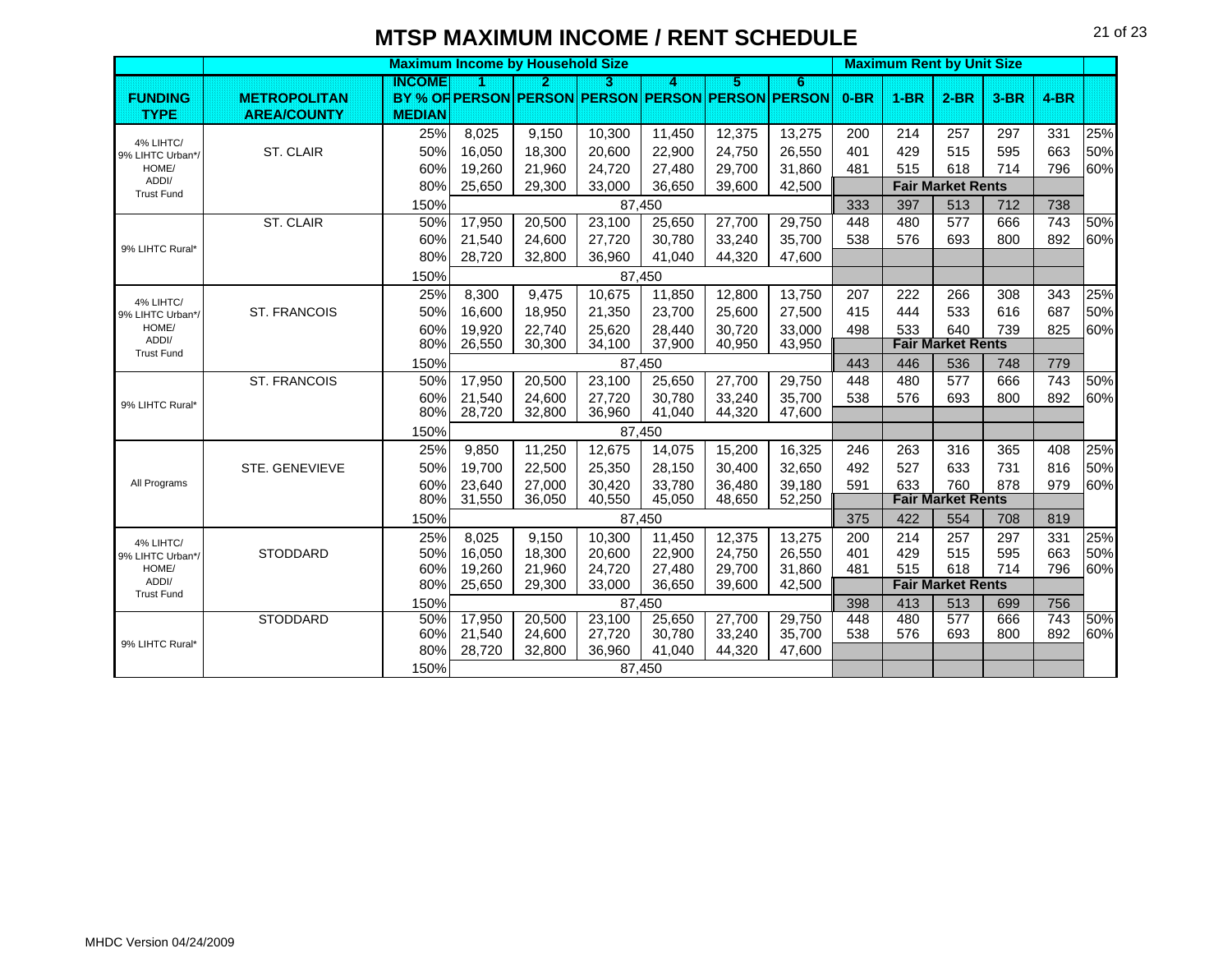|                            |                     |               |        | <b>Maximum Income by Household Size</b> |        |        |        |                                                   |        | <b>Maximum Rent by Unit Size</b> |                          |        |        |     |
|----------------------------|---------------------|---------------|--------|-----------------------------------------|--------|--------|--------|---------------------------------------------------|--------|----------------------------------|--------------------------|--------|--------|-----|
|                            |                     | <b>INCOME</b> |        | Ы                                       | з      | А      | 5      | 6                                                 |        |                                  |                          |        |        |     |
| <b>FUNDING</b>             | <b>METROPOLITAN</b> |               |        |                                         |        |        |        | BY % OF PERSON PERSON PERSON PERSON PERSON PERSON | $0-BR$ | $1-BR$                           | $2-BR$                   | $3-BR$ | $4-BR$ |     |
| <b>TYPE</b>                | <b>AREA/COUNTY</b>  | <b>MEDIAN</b> |        |                                         |        |        |        |                                                   |        |                                  |                          |        |        |     |
| 4% LIHTC/                  |                     | 25%           | 8,150  | 9,325                                   | 10,475 | 11,650 | 12,575 | 13,525                                            | 203    | 218                              | 261                      | 302    | 338    | 25% |
| 9% LIHTC Urban*/           | <b>STONE</b>        | 50%           | 16,300 | 18,650                                  | 20,950 | 23,300 | 25,150 | 27,050                                            | 407    | 436                              | 523                      | 605    | 676    | 50% |
| HOME/                      |                     | 60%           | 19,560 | 22,380                                  | 25,140 | 27,960 | 30,180 | 32,460                                            | 489    | 524                              | 628                      | 726    | 811    | 60% |
| ADDI/<br><b>Trust Fund</b> |                     | 80%           | 26,100 | 29,850                                  | 33,550 | 37,300 | 40,300 | 43,250                                            |        |                                  | <b>Fair Market Rents</b> |        |        |     |
|                            |                     | 150%          |        |                                         |        | 87,450 |        |                                                   | 378    | 441                              | 582                      | 763    | 840    |     |
|                            | <b>STONE</b>        | 50%           | 17,950 | 20,500                                  | 23,100 | 25,650 | 27,700 | 29,750                                            | 448    | 480                              | 577                      | 666    | 743    | 50% |
| 9% LIHTC Rural*            |                     | 60%           | 21,540 | 24,600                                  | 27,720 | 30,780 | 33,240 | 35,700                                            | 538    | 576                              | 693                      | 800    | 892    | 60% |
|                            |                     | 80%           | 28,720 | 32,800                                  | 36,960 | 41,040 | 44,320 | 47,600                                            |        |                                  |                          |        |        |     |
|                            |                     | 150%          |        |                                         |        | 87,450 |        |                                                   |        |                                  |                          |        |        |     |
| 4% LIHTC/                  |                     | 25%           | 8,025  | 9,150                                   | 10,300 | 11,450 | 12,375 | 13,275                                            | 200    | 214                              | 257                      | 297    | 331    | 25% |
| 9% LIHTC Urban*/           | <b>SULLIVAN</b>     | 50%           | 16,050 | 18,300                                  | 20,600 | 22,900 | 24,750 | 26,550                                            | 401    | 429                              | 515                      | 595    | 663    | 50% |
| HOME/                      |                     | 60%           | 19,260 | 21,960                                  | 24,720 | 27,480 | 29,700 | 31,860                                            | 481    | 515                              | 618                      | 714    | 796    | 60% |
| ADDI/<br><b>Trust Fund</b> |                     | 80%           | 25,650 | 29,300                                  | 33,000 | 36,650 | 39,600 | 42,500                                            |        |                                  | <b>Fair Market Rents</b> |        |        |     |
|                            |                     | 150%          |        |                                         |        | 87,450 |        |                                                   | 378    | 389                              | 513                      | 635    | 748    |     |
|                            | <b>SULLIVAN</b>     | 50%           | 17,950 | 20,500                                  | 23,100 | 25,650 | 27,700 | 29,750                                            | 448    | 480                              | 577                      | 666    | 743    | 50% |
|                            |                     | 60%           | 21,540 | 24,600                                  | 27,720 | 30,780 | 33,240 | 35,700                                            | 538    | 576                              | 693                      | 800    | 892    | 60% |
| 9% LIHTC Rural*            |                     | 80%           | 28,720 | 32,800                                  | 36,960 | 41,040 | 44,320 | 47,600                                            |        |                                  |                          |        |        |     |
|                            |                     | 150%          |        |                                         |        | 87,450 |        |                                                   |        |                                  |                          |        |        |     |
| 4% LIHTC/                  |                     | 25%           | 8,150  | 9,325                                   | 10,475 | 11,650 | 12,575 | 13,525                                            | 203    | 218                              | 261                      | 302    | 338    | 25% |
| 9% LIHTC Urban*/           | <b>TANEY</b>        | 50%           | 16,300 | 18,650                                  | 20,950 | 23,300 | 25,150 | 27,050                                            | 407    | 436                              | 523                      | 605    | 676    | 50% |
| HOME/                      |                     | 60%           | 19,560 | 22,380                                  | 25,140 | 27,960 | 30,180 | 32,460                                            | 489    | 524                              | 628                      | 726    | 811    | 60% |
| ADDI/<br><b>Trust Fund</b> |                     | 80%           | 26,100 | 29,850                                  | 33,550 | 37,300 | 40,300 | 43,250                                            |        |                                  | <b>Fair Market Rents</b> |        |        |     |
|                            |                     | 150%          |        |                                         |        | 87,450 |        |                                                   | 486    | 487                              | 615                      | 734    | 934    |     |
|                            | <b>TANEY</b>        | 50%           | 17,950 | 20,500                                  | 23,100 | 25,650 | 27,700 | 29,750                                            | 448    | 480                              | 577                      | 666    | 743    | 50% |
| 9% LIHTC Rural*            |                     | 60%           | 21,540 | 24,600                                  | 27,720 | 30,780 | 33,240 | 35,700                                            | 538    | 576                              | 693                      | 800    | 892    | 60% |
|                            |                     | 80%           | 28,720 | 32,800                                  | 36,960 | 41,040 | 44,320 | 47,600                                            |        |                                  |                          |        |        |     |
|                            |                     | 150%          |        |                                         |        | 87,450 |        |                                                   |        |                                  |                          |        |        |     |
| 4% LIHTC/                  |                     | 25%           | 8,025  | 9,150                                   | 10,300 | 11,450 | 12,375 | 13,275                                            | 200    | 214                              | 257                      | 297    | 331    | 25% |
| 9% LIHTC Urban*/           | <b>TEXAS</b>        | 50%           | 16,050 | 18,300                                  | 20,600 | 22,900 | 24,750 | 26,550                                            | 401    | 429                              | 515                      | 595    | 663    | 50% |
| HOME/                      |                     | 60%           | 19,260 | 21,960                                  | 24,720 | 27,480 | 29,700 | 31,860                                            | 481    | 515                              | 618                      | 714    | 796    | 60% |
| ADDI/                      |                     | 80%           | 25,650 | 29,300                                  | 33,000 | 36,650 | 39,600 | 42,500                                            |        |                                  | <b>Fair Market Rents</b> |        |        |     |
| <b>Trust Fund</b>          |                     | 150%          |        |                                         |        | 87,450 |        |                                                   | 405    | 427                              | 513                      | 706    | 814    |     |
|                            | <b>TEXAS</b>        | 50%           | 17,950 | 20,500                                  | 23,100 | 25,650 | 27,700 | 29,750                                            | 448    | 480                              | $\overline{577}$         | 666    | 743    | 50% |
|                            |                     | 60%           | 21,540 | 24,600                                  | 27,720 | 30,780 | 33,240 | 35,700                                            | 538    | 576                              | 693                      | 800    | 892    | 60% |
| 9% LIHTC Rural*            |                     | 80%           | 28,720 | 32,800                                  | 36,960 | 41,040 | 44,320 | 47,600                                            |        |                                  |                          |        |        |     |
|                            |                     | 150%          |        |                                         |        | 87,450 |        |                                                   |        |                                  |                          |        |        |     |